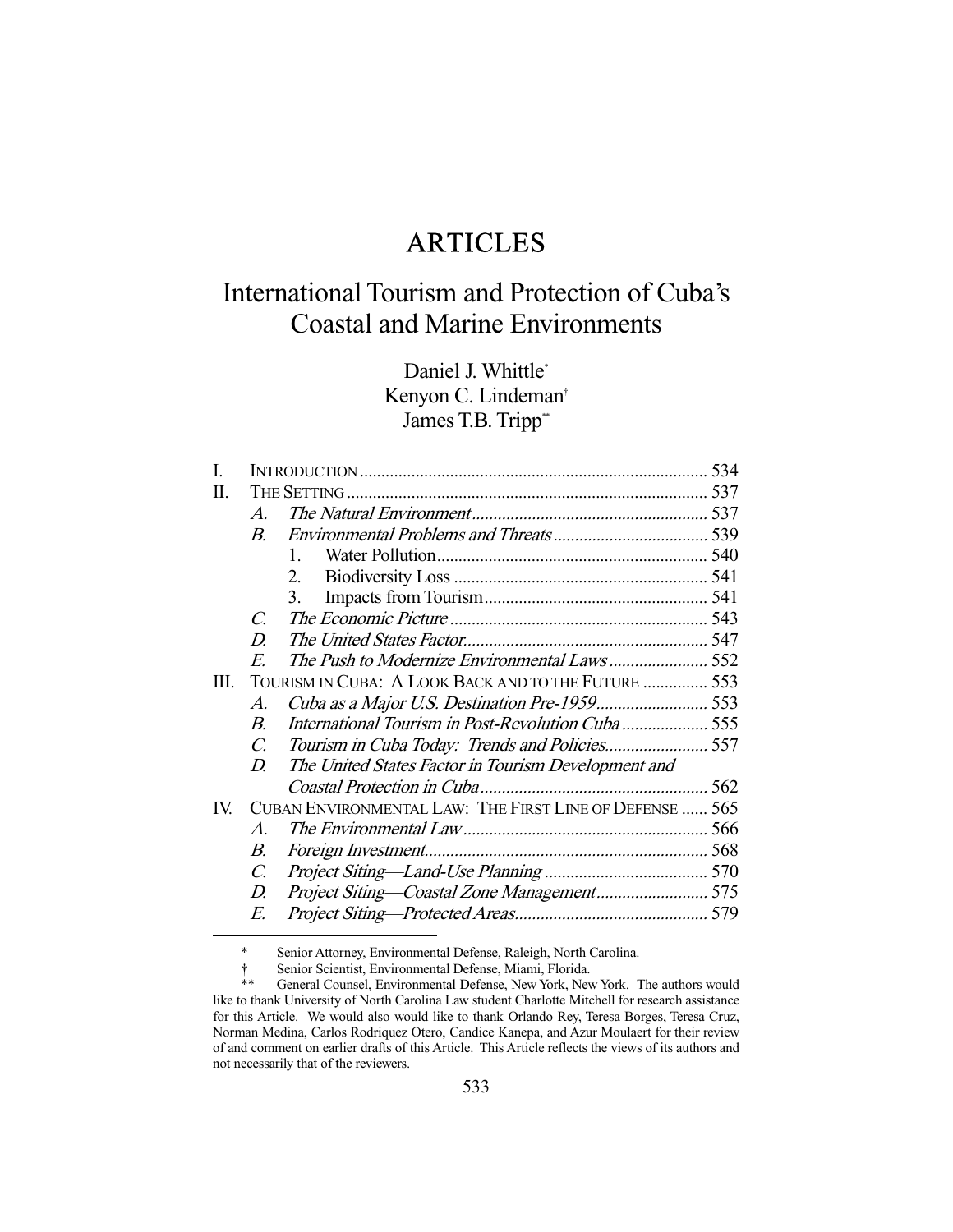#### 534 TULANE ENVIRONMENTAL LAW JOURNAL [Vol. 16

| F. Project Siting—Environmental Impacts Assessments |  |  |
|-----------------------------------------------------|--|--|
|                                                     |  |  |
|                                                     |  |  |
|                                                     |  |  |

#### I. INTRODUCTION

-

 Imagine the southeast coast of Florida, from West Palm Beach, south to Fort Lauderdale and Miami, and then down to Key West. What comes to mind?

 On the one hand, one might envision a robust economy anchored by major cities and fueled by a remarkable climate, a coastline of sandy beaches, and an almost endless supply of recreational and cultural opportunities. In short, a magnet for businesses and travelers from around the world.

 On the other hand, one can also picture the miles of mangrove forests and associated wetlands that have long been drained and bulldozed to accommodate massive marinas, manicured golf courses, gated communities, and sprawling, zero-lot subdivisions with thousands of houses absent real yards. Or maybe large metropolitan areas compressed into narrow coastal fringes and the multilane causeways that crisscross open water to connect them. Or one can think of the massive Everglades, an ecological treasure that was drained over the last century and is reduced to a remnant of what it once was, but now the focus of a tenuous, multibillion dollar restoration effort to recreate portions of the functioning ecosystem it used to be. These are a few stark reminders of some of the sacrifices that have been made in the name of aggressive development in coastal Florida, and the lowered quality of life generated by this sprawl. $<sup>1</sup>$ </sup>

 Now imagine the chance to try again—ninety miles to the south of Key West in Cuba.

 Cuba is by far, the largest and most ecologically diverse island in the Caribbean, with several archipelagos equaling or exceeding the Florida Keys in length. Cuba's extensive coastal areas are still home to massive mangrove wetlands, tropical wet forests, coastal mountains, and a variety of associated habitats with a diverse range of plants and animals. It has a great variety of marine ecosystems, including many diverse coral reef habitats, extensive grass beds, and more than a dozen

<sup>1.</sup> See JOINT CTR. FOR URBAN AND ENVTL. PROBLEMS, IMAGING THE REGION: SOUTH FLORIDA VIA INDICATORS AND PUBLIC OPINIONS 135 (2000).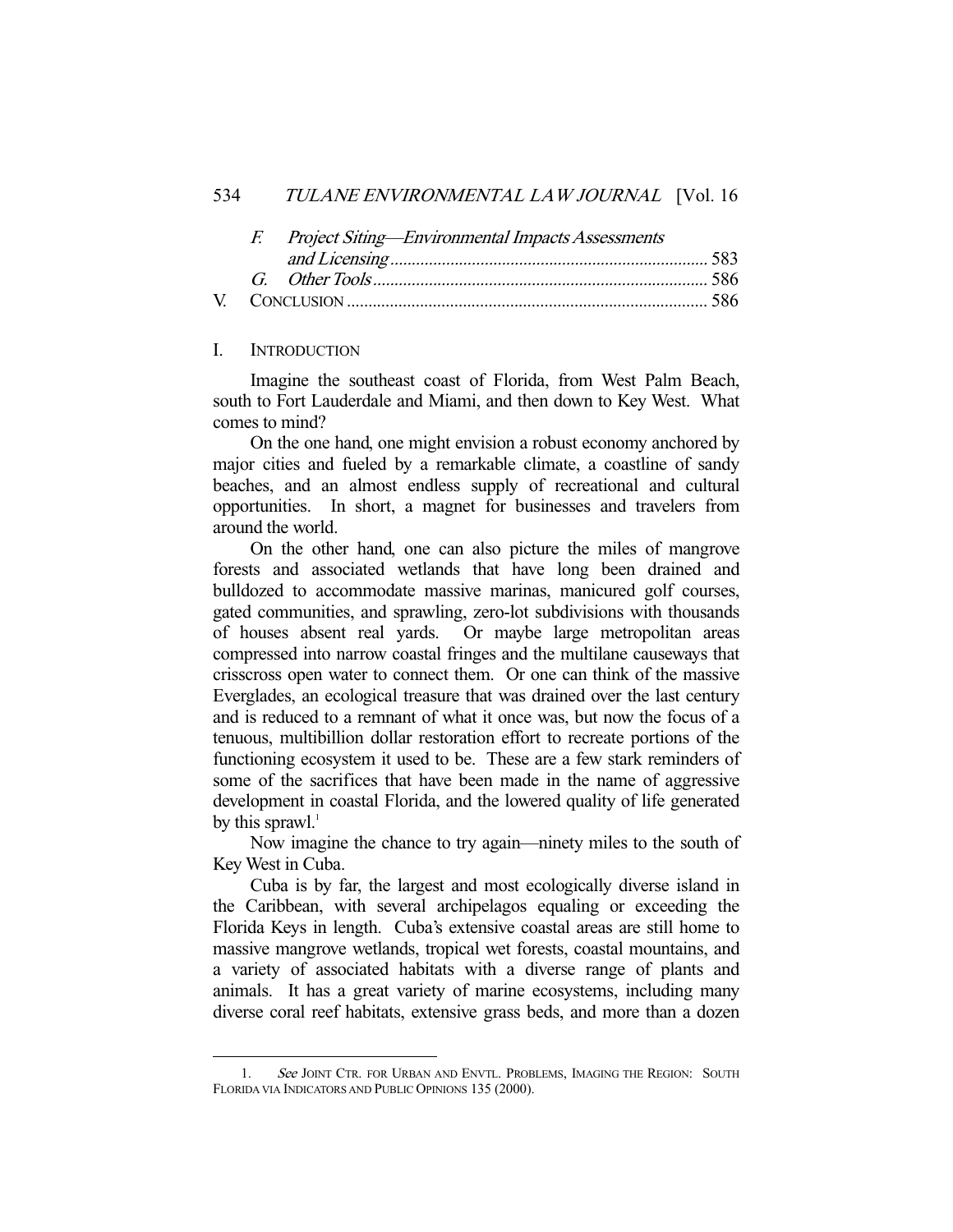enormous estuaries and coastal lagoons.<sup>2</sup> The country, as a whole, is by no means a pristine environment. Cuba has witnessed substantial environmental degradation both before and after the 1959 Revolution, and current threats to coastal and marine ecosystems from water pollution, coral bleaching, and other impacts are significant.

 But all in all, many of the country's coastal and marine resources are in remarkably good condition. And compared to coastal areas in the United States and the Caribbean, Cuba's coastlines are characterized predominantly by natural environments, not developed ones.

 Whether Cuba is on the verge of making the same mistakes made in coastal areas of the United States and the Caribbean or, instead, can craft a new model for coastal protection, is on the minds of many, both inside and outside of Cuba. Cuba has real opportunities to develop a profitable and resilient tourist economy while still maintaining a rich and magnificent environment that ensures visitors will return. Such opportunities have been seriously compromised in Cancun, South Florida, and countless other coastal areas around the world. But Cuba is facing extreme economic difficulties, and the temptation to cut corners and sacrifice long-term sustainability for short-term gain will be great if economic recovery is prolonged. Nations in the Caribbean, and elsewhere, struggling to confront problems of poverty typically underinvest in environmental infrastructure. Though Cuba has fallen into this trap in the past, there are intriguing efforts to try to do things differently as it pulls itself out of a decade-long economic crisis.

 In this delicate equation, Cuba has advantages and disadvantages when compared to other developing countries that have counted on tourist dollars to rescue their economies. To Cuba's distinct disadvantage is the fact that its economy is still very much struggling to recover from a near total collapse following the fall of the Soviet Union in the late 1980s and the subsequent loss of billions of dollars in annual financial support in the years immediately following that collapse. As the economy of Cuba grows, its wastewater and air emissions from vehicles, power plants, and factories will also grow, just as its production of solid waste can be expected to increase. Tourism development, especially in coastal areas, has emerged as the country's chosen way out, and has now replaced sugar as the country's top money maker.<sup>3</sup> As the tourism

<sup>2.</sup> See CITMA, CUBA: ENVIRONMENT AND SUSTAINABLE DEVELOPMENT-10 YEARS AFTER RIO DE JANEIRO SUMMIT [hereinafter RIO +10] 38 (2002).

<sup>3.</sup> David Gonzalez, Cuba's Bittersweet Move to Trim Its Sugar Crop, N.Y. TIMES, Oct. 9, 2002, at A3; see also José Mena Álvarez, El Sector del Turismo en Cuba, Diagnóstico y Proyecciones, 2 PLANIFICACIÓN FÍSICA-CUBA 2001, at 7.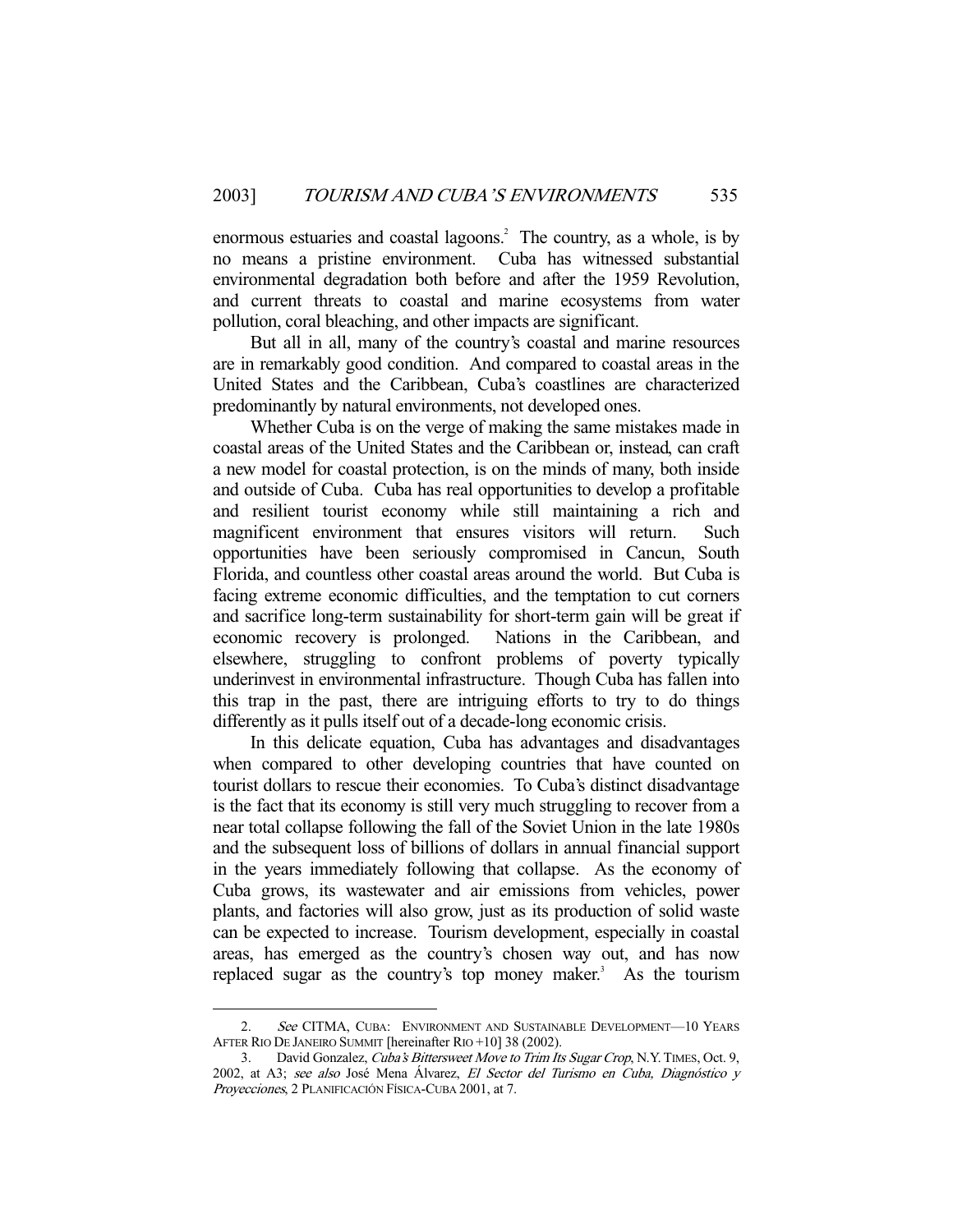economy expands, with new resort hotels and other tourist facilities, extensive networks of new roads, bridges, and environmental infrastructure (e.g., stormwater controls, sewage treatment, solid waste disposal, etc.) will be needed to avoid and minimize foreseeable adverse impacts to coastal air and water quality and natural resources such as mangroves, beaches, seagrass beds, and coral reefs. The annual increase in the number of foreign visitors to the island over the last decade has already been robust, and is significantly higher than most other countries in the Caribbean.4 This growth rate could soar if the United States eases travel restrictions, or completely lifts the almost forty-three-year-old trade embargo altogether. Whether, in the face of severe economic pressures, Cuba can manage current demands, much less a dramatic spike upward in the demand for tourism (particularly the U.S. brand of tourism), is no easy question. $\frac{5}{5}$ 

 To Cuba's advantage, and not to be underestimated, is the will of its environmental professionals to get it right. Human capital may be the country's greatest asset, and Cuban environmental agencies and institutes are blessed with highly educated and experienced scientists, economists, lawyers, and other professionals. While environmental protection may have played second fiddle to efforts to rekindle the economy in the early 1990s, things have taken a turn for the better in recent years. As Professor Houck accurately concludes in his introduction to this Special Issue, "environmental protection in Cuba is not a charade."6 Since the mid-1990s, the country has truly mobilized around the environment, creating a new cabinet-level environmental department and developing in record time an unprecedented array of environmental laws. And, though encumbered by aging and inadequate environmental infrastructure, a mounting foreign debt, and a serious lack of financial and capital resources, Cuba's environmental agencies are moving steadfastly toward implementing this new environmental regime.

 This Article will examine Cuba's efforts to develop international tourism as its principal engine for economic growth, a strategy that has precedent and is logical in the short-term. This plan will be of long-term economic and cultural value only if accomplished in a manner that

<sup>4.</sup> Charles Suddaby, *Cuba's Tourism Industry, in* CUBA IN TRANSITION 122, 129 (1997) (noting that Cuba outperforms its neighbors in percentage of tourism increase).

 <sup>5.</sup> As discussed in more detail, there are already between 130,000 and 206,000 U.S. travelers to Cuba each year in recent years. Cynthia Carris Alonso, The Dough in Trading with Cuba, BUS. WK. Aug. 6, 2002, available at http://www.businessweek.com/bwdaily/dnflash/ avg2002/nf2002086\_8614.htm.

 <sup>6.</sup> Oliver A. Houck, Thinking About Tomorrow: Cuba's "Alternative Model" for Sustainable Development, 16 TUL. ENVTL. L.J. 521, 525 (2003).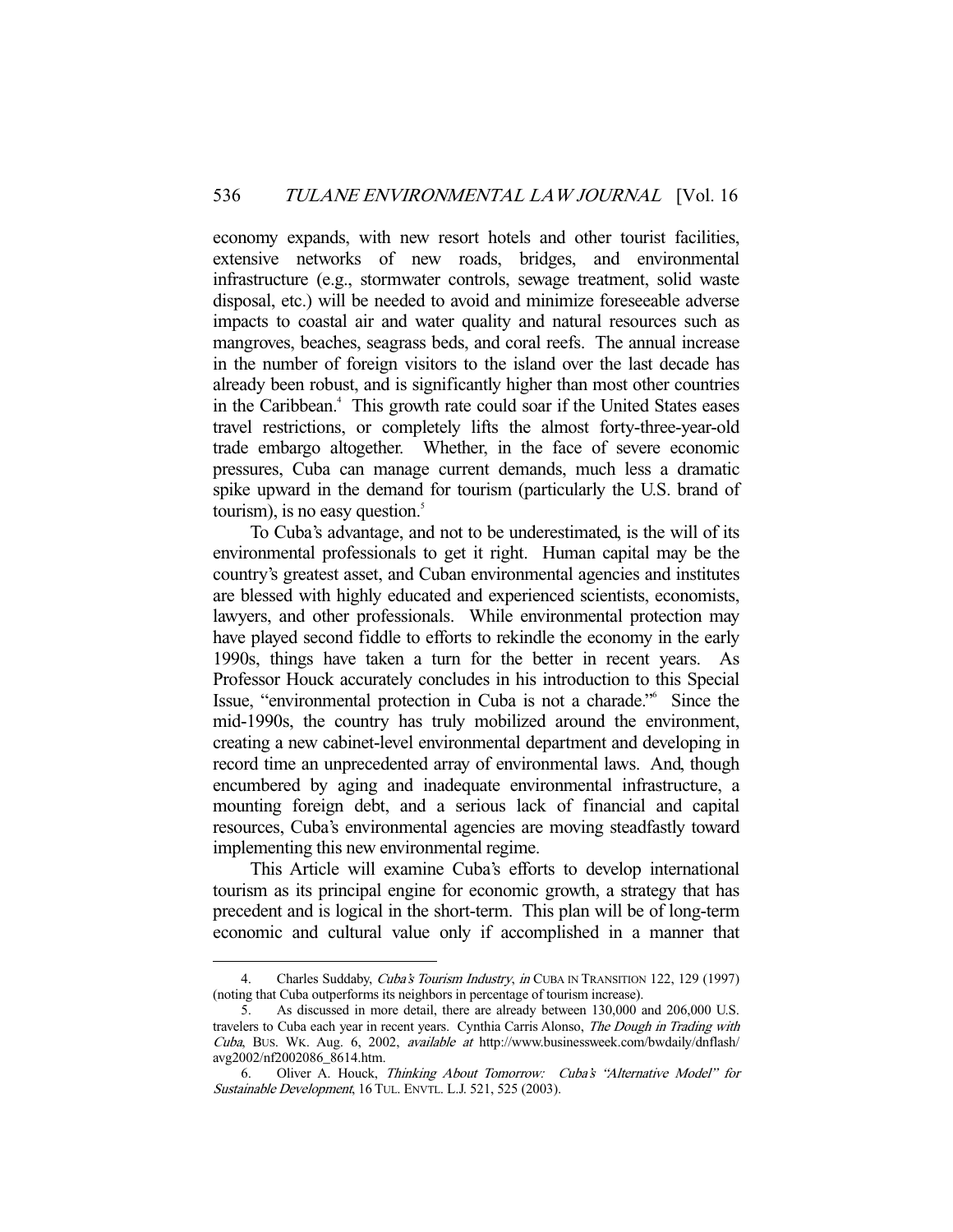protects coastal and marine resources from the adverse impacts typically associated with tourism facilities and the infrastructure necessary to accommodate them. Cuba faces great challenges in developing tourism that is both profitable over the long-term and solidly protective of sensitive coastal resources. Many countries have failed in trying to strike such a balance, but Cuba—by virtue of its human capital, its current environmental policies, and the relatively good shape of its marine and coastal ecosystems—has a unique opportunity to build a different path. This Article will discuss economic, legal, and political challenges to sustainable tourism development—challenges that are significant, but not overwhelming. Success or failure will ultimately depend on a strong body of environmental laws, regulations, and policies and their implementation and enforcement in the face of many contradictory pressures, adequate funding, and a suite of nonregulatory incentives and other tools. Cuba must ensure that its environmental ministry and component agencies are fully empowered to lead the country's efforts to protect its coastal and marine resources. This will require its environmental ministry to be fully involved with other ministries in economic planning, land-use planning, and foreign investment decisions. Finally, Cuba should also have practical and resilient policies for sustainable tourism under two distinct scenarios: i.e., if the United States' embargo is (or is not) lifted or eased in the near term.

#### II. THE SETTING

-

 Cuba's potential for developing a successful and truly sustainable tourism-based economy must be measured against several factors: the condition of its natural environment; current and future threats to the environment; the current and potential state of its economy; the political and economic relationship between Cuba and the United States; and the legal and political infrastructure needed to develop and implement environmentally sustainable tourism.

### A. The Natural Environment

In 1502, Christopher Columbus pronounced that Cuba "es la tierra más hermosa que ojos humanos hayan vista" ["is the most beautiful land human eyes have ever seen"].<sup>7</sup> Though written five hundred years ago, these words are virtually sacred to modern-day Cubans and are often repeated by contemporary travelers and writers. With over 3000 miles of

<sup>7.</sup> DAVID STANLEY, LONELY PLANET GUIDE: CUBA 13 (1997); see also Oliver A. Houck, Environmental Law in Cuba, 16 J. LAND USE & ENVTL. L. 1, 3 (2000).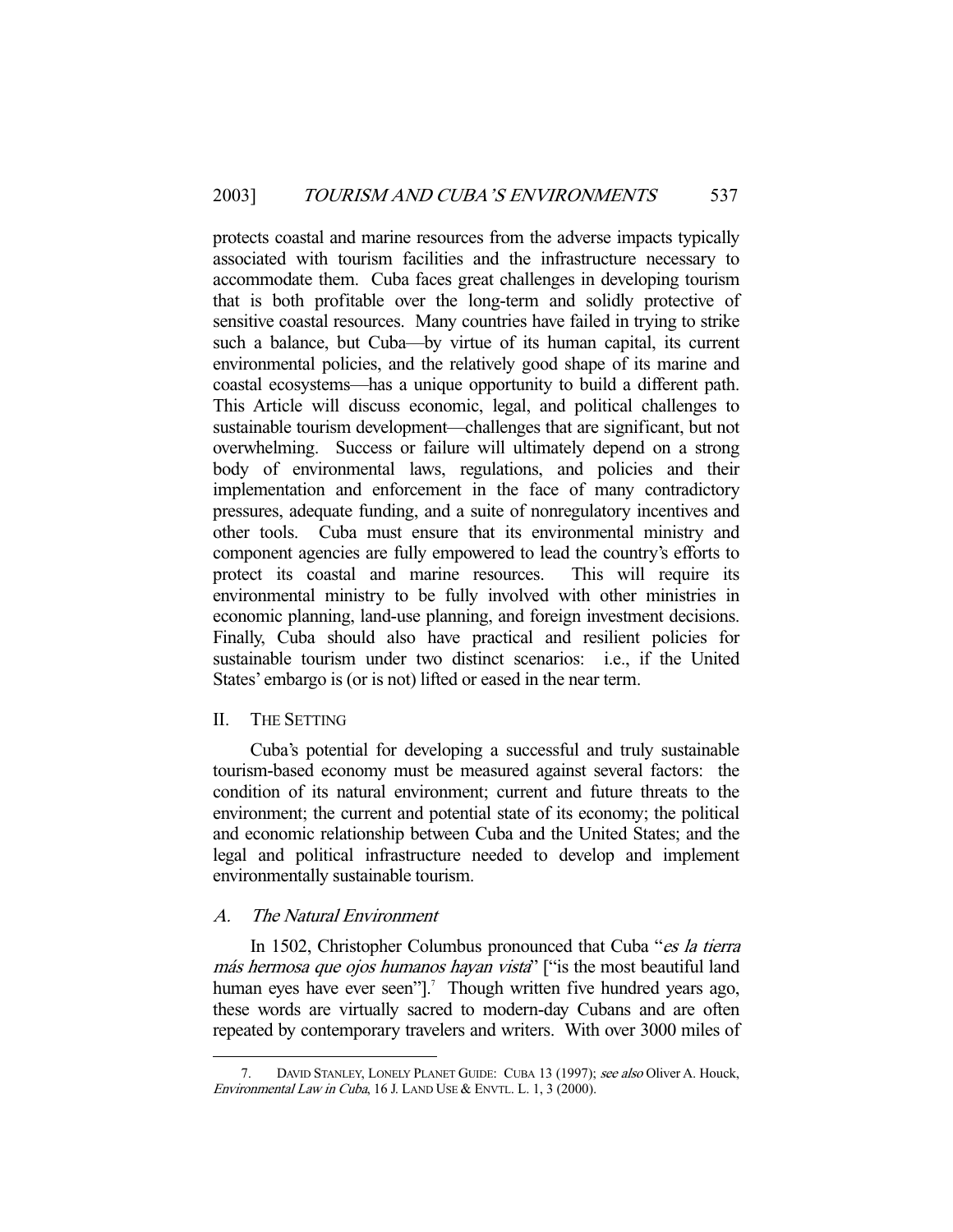coastline and 3200 islets and keys, Cuba is a biological crown jewel, home to some of the world's most spectacular and least-disturbed coral reefs, at the seam of the Atlantic Ocean, Caribbean Sea, and the Gulf of Mexico. Its massive reefs provide key spawning grounds for economically important species such as grouper, snapper, and lobster.<sup>8</sup> Cuba has hundreds of miles of sandy beaches, and a number of natural, well-protected harbors located throughout the country.<sup>9</sup> Coastal ecosystems include vast mangrove forests, coral reefs, wetlands, and spectacular backreef systems associated with hundreds of keys around the island. One prime example is the Jardines de la Reina (Gardens of the Queen) Archipelago, a 1000-square-mile marine and terrestrial wilderness off the southeast coast that is also the site of an innovative ecotourism joint-venture, and a potential national park.

 Another jewel in Cuba's ecological crown is the vast Zapata Swamp on Cuba's southern coast, the country's largest wetland system and the host to a large number of endemic bird species.<sup>10</sup> The 1.1 million-acre Zapata Swamp is characterized by expanses of sawgrass and mangroves and is extremely rich in both plant and animal species.<sup>11</sup> Though not as thoroughly researched as other natural areas in Cuba's coastal zone and mountains, by latest count this area is home to almost 900 plant species (121 of which are endemic to the country), 172 species of birds (2 of which are locally endemic to the swamp), and the Cuban crocodile, the only endemic crocodile species of the Caribbean insular region.<sup>12</sup> Zapata Swamp is an important stopover for migratory birds flying south from Florida to South America.<sup>13</sup> Zapata has approximately 15% of the total forest cover in the country, or about 634,790 acres, and is considered to be "one of the most important green zones in the Caribbean insular region." $14$ 

 Overall, Cuba is home to thousands of animal species, many which are endemic to the country.<sup>15</sup> The island has more than 300 species of

 <sup>8.</sup> See Carlos Rodriguez Otero, El Ordenamiento Territorial en Cuba y el Manejo de las Zonas Costeras 1, 7 (May 2002) (unpublished manuscript, on file with author).

 <sup>9.</sup> Id.

<sup>10.</sup> See Lazaro Miguel Echenique, Zapata Swamp: Cuba's Largest, Wildest Wetland, 4 INT'L J. WILDERNESS 17, 17-18 (1996).

 <sup>11.</sup> Id.

<sup>12.</sup> *Id.*<br>13. *Id.* 

*Id.* at 18.

 <sup>14.</sup> Id.

 <sup>15.</sup> Letter from Carlos Rodriquez Otero to Daniel Whittle (Dec. 2002) (on file with author) (citing Tomado de Sistema Nacional de Áreas Protegidas Plan 2003-2008 (Centro Nacional de Áreas Protegidas, July 2002)). With respect to fauna, there are an estimated 26,953 species, of which 16,516 are confirmed.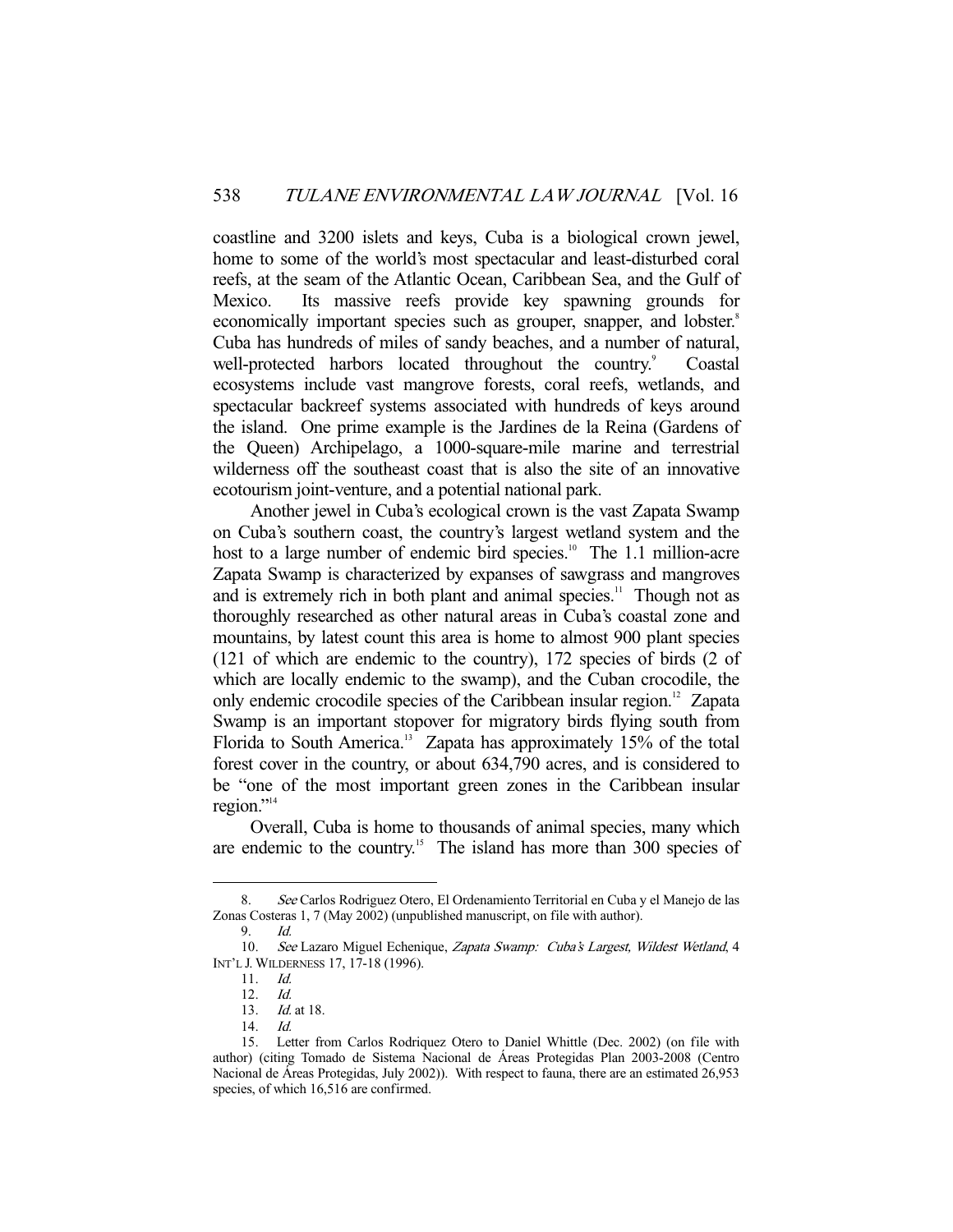birds, 18,000 species of insects, 38,000 species of crustaceans, and 1500 species of mollusks.<sup>16</sup> Cuba's plant diversity is equally remarkable. With more than  $6700$  species,<sup>17</sup> the island has more than four times as many flora species as Jamaica, and more than twelve times the number in Puerto Rico.<sup>18</sup> Cuba is also blessed with a wide array of insular terrestrial ecosystems, including the Sierra del Rosario Biosphere Reserve in Pinar del Rio. A 1995 report divides Cuba into five terrestrial macroecoregions—tropical moist broadleaf forests, tropical dry broadleaf forests, tropical and subtropical coniferous forests, flooded grasslands, and deserts and xeric shrublands.<sup>19</sup>

## B. Environmental Problems and Threats

 Cuba has been spared many of the impacts associated with extensive coastal sprawl and development and, as such, still has miles of beaches, undeveloped coastlines, and intact reef systems. Cuba has been working for a number of years now to address environmental problems in interior watersheds that result in downstream impacts in coastal waters. That said, Cuba certainly has considerable pollution from a variety of sources, including intensive agricultural practices, mining, and municipal and industrial waste treatment. A significant number of these problems exists in coastal areas and in regions targeted for new and/or expanded tourism development. If not remediated and avoided in the future, the vestiges of unsustainable industrial and agricultural practices of the past could thwart the country's plans to protect the very coastal treasures that underlie Cuba's special appeal to foreign tourists.

 In its report to the World Summit on Sustainable Development in Johannesburg, South Africa, in the summer of 2002 (Rio +10 report), the Cuban Ministry of Science, Technology and the Environment (CITMA) highlighted what it considers to be the country's principal environmental problems: soil degradation, deforestation, inland and sea water pollution and human settlement deterioration, loss of biological diversity. $2^{\circ}$  Each

 <sup>16.</sup> SERGIO DÍAZ-BRIQUETS & JORGE PÉREZ-LÓPEZ, CONQUERING NATURE: THE ENVIRONMENTAL LEGACY OF SOCIALISM IN CUBA 31-32 (2000).

 $17$  Id.

 <sup>18.</sup> Brian Simpson, Ecotourism in Cuba, ZOOGOER (1999), available at http://www. fonz.org.zoogoer/az1999/28(1)cuba.htm (quoting Michael Smith, Director of the Caribbean Biodiversity Program and the U.S.-Cuban Scientific Exchange at the Center for Marine Conservation).

<sup>19.</sup> DÍAZ-BRIQUETS & PÉREZ-LÓPEZ, supra note 16, at 159 (citing a 1995 World Bank/World Wildlife Fund Conservation Assessment); see also Eugene Linden, The Nature of Cuba, SMITHSONIAN, May 2003, at 94-106.

<sup>20.</sup> RIO +10, *supra* note 2, at 32-39.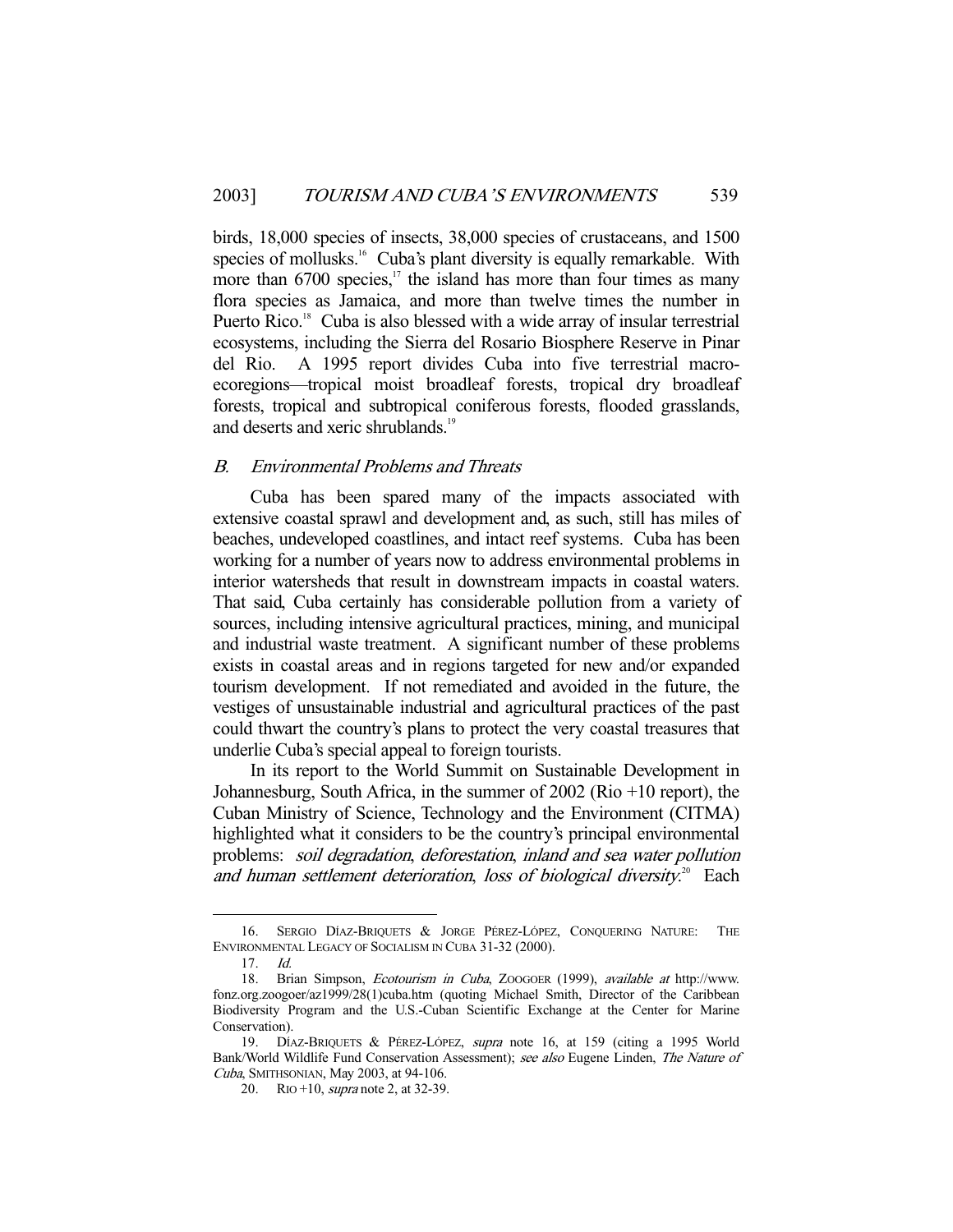of these has implications for coastal and marine resources, but those with the most direct and profound consequences to coastal ecosystems are water pollution and a decrease in biodiversity associated with the loss of key natural areas. Tourism development in coastal zones can contribute to and exacerbate both of these problems.

#### 1. Water Pollution

 Water pollution, in the form of both organic and inorganic pollution from runoff, sewage, and industrial discharges, is a serious threat to Cuba's coastal ecosystems.<sup>21</sup> The delivery of excess nitrogen and phosphorus (i.e., nutrients) from upstream point and nonpoint sources degrades coastal waters in multiple manners that cascade through time, resulting in a range of serious impacts including algae blooms, fish kills, loss of seagrasses and other important fish habitats, coral reef degradation, and shellfish poisoning.<sup>22</sup> For example, nutrient overenrichment is a major problem throughout coastal areas in the United States and is particularly severe in the mid-Atlantic region, Florida, and the Gulf of Mexico, where nutrient pollution has resulted in a massive "dead zone" at the mouth of the Mississippi River.<sup>23</sup> Nutrient pollution from sewage, stormwater, and agricultural runoff is jeopardizing coral reefs off the southeast coast of Florida, and, similarly, is a major threat to reefs and other coastal systems in some regions of Cuba.<sup>24</sup>

 More than 70% of domestic wastewater, including most of the human sewage from Havana, is untreated or receives only primary treatment before being discharged into rivers, bays, and other coastal waters.<sup>25</sup> The Rio  $+10$  report indicates that there are 2112 major water pollution sources in Cuba and fewer than 1 in 5 effectively treat wastewater discharges.<sup>26</sup> The most problematic sources of water pollution cited include human waste, effluent from sugar refineries, and discharges from food processing facilities.<sup>27</sup> Sediment and nutrient runoff from agricultural sources, such as wastes from sugar plantations,

 <sup>21.</sup> Id.

 <sup>22.</sup> NAT'L ACAD. OF SCIS., CLEAN COASTAL WATERS: UNDERSTANDING AND REDUCING THE EFFECTS OF NUTRIENT POLLUTION 1 (2000) [hereinafter NAS].

 <sup>23.</sup> Id. Overenrichment of the nutrients in an area tends to lead to accelerated and unnatural growth of algal biomass that often leads to eutrophication of an area. Too much organic matter in an area can be toxic. Indeed, this is what has happened at the mouth of the Mississippi River. *Id.* at 1-2.

<sup>24.</sup> E.g., John Christopher Fine, Pollution Puts Coral Reefs Off Florida's Coast in Peril, CHRISTIAN SCI. MONITOR, Oct. 3, 2002, at 12.

<sup>25.</sup> See RIO + 10, supra note 2, at 32.

 <sup>26.</sup> Id.

 <sup>27.</sup> Id.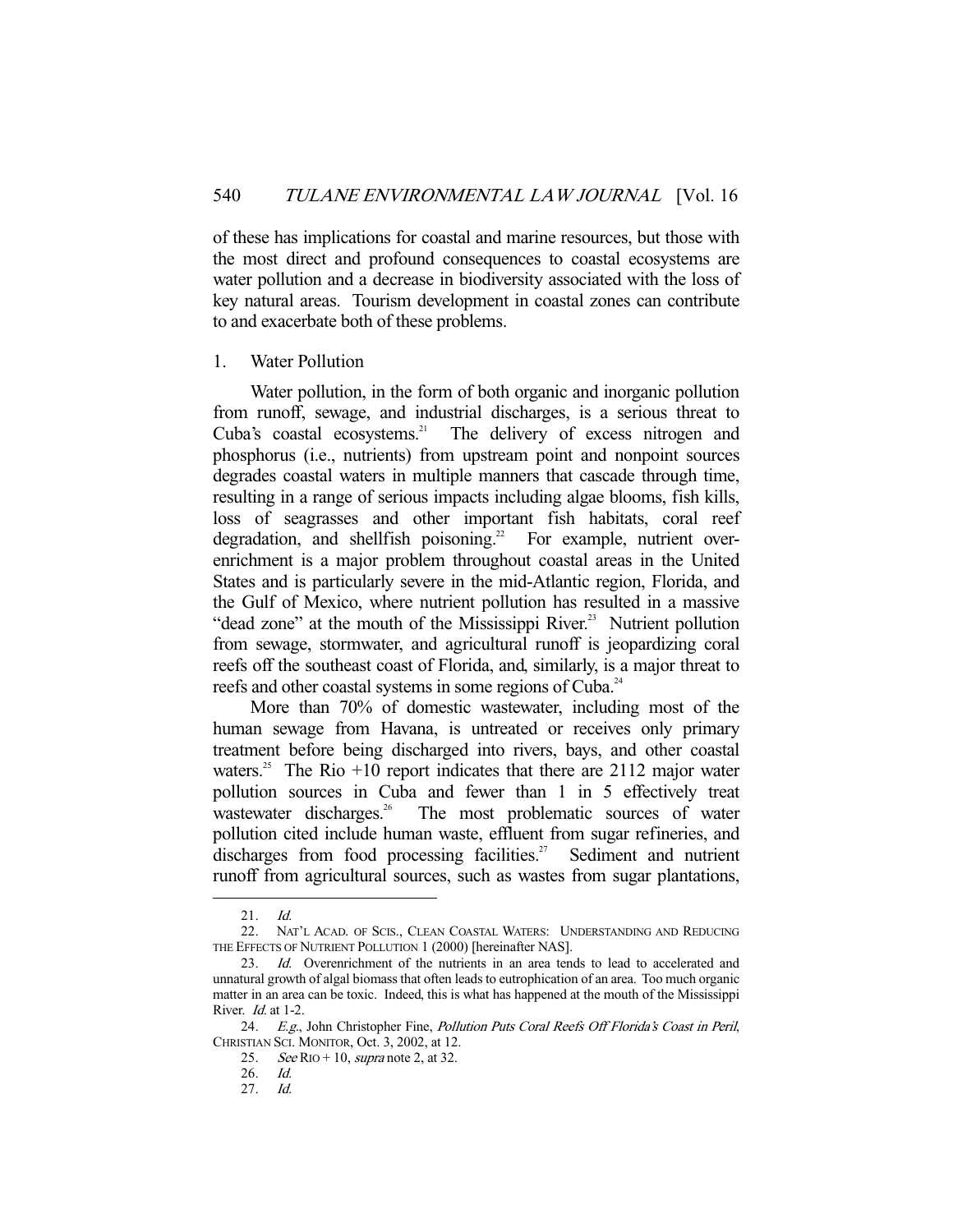and a wide array of inorganic pollutants from harbor activities are also major sources of pollution to Cuba's bays and other coastal waters.<sup>28</sup> More localized problems include runoff from deforestation associated with strip mining for nickel, which has caused serious pollution to the Levisa and Moa Rivers and has damaged the waters of Moa Bay on the northeast coast of Cuba in the Holguin Province.

#### 2. Biodiversity Loss

 The elimination of natural habitats from, among other things, conversion of natural forests into farm fields, has resulted in a significant loss of biodiversity. Continued loss of biodiversity remains a major threat to Cuba's terrestrial and coastal environments.<sup>29</sup> The Rio  $+10$ report states that large numbers of resident and migratory birds, including 9 of the 21 endemic bird species, are endangered due to deforestation, poaching, and habitat alteration and destruction.<sup>30</sup> Several species of reptiles, amphibians, and mammals are also endangered or threatened due to habitat change.<sup>31</sup> These problems are well-illustrated in Zapata Swamp, where habitats have been altered and lost due to draining for agricultural uses, harvesting of mangroves for charcoal production, grazing, peat extraction, and invasion by exotic plant species.<sup>32</sup> The threats to the flooded grasslands of Zapata Swamp are not unlike those that have plagued the Florida Everglades for decades. A 1995 report concluded that two of the five Cuban macro-ecoregions, tropical broadleaf forests and flooded wetlands, are endangered, and the other three, moist broadleaf forests, coniferous pine forests, and the desert scrub, are considered vulnerable.<sup>33</sup>

3. Impacts from Tourism

 As discussed in more detail below, Cuba has been a major tourist destination for well over one hundred years. And though it virtually turned its back on international tourism for nearly three decades following the 1959 Revolution, Cuba has not escaped unscathed from the adverse environmental impacts that all too often accompany "sol y

<sup>28.</sup> Sergio Díaz-Briquets & Jorge Pérez-López, The Special Period and the Environment, in CUBA IN TRANSITION, supra note 4, at 287-88.

<sup>29.</sup> See RIO +10, supra note 2, at 37-40.

 <sup>30.</sup> Id. at 39.

 <sup>31.</sup> Id. The reptiles are classified as in extreme danger.

 <sup>32.</sup> DÍAZ-BRIQUETS & PÉREZ-LÓPEZ, supra note 16, at 159 tbl. 6.2.

 <sup>33.</sup> Id. at 265. The status of "endangered and vulnerable" lies between extinct/critical and stable/intact. Id.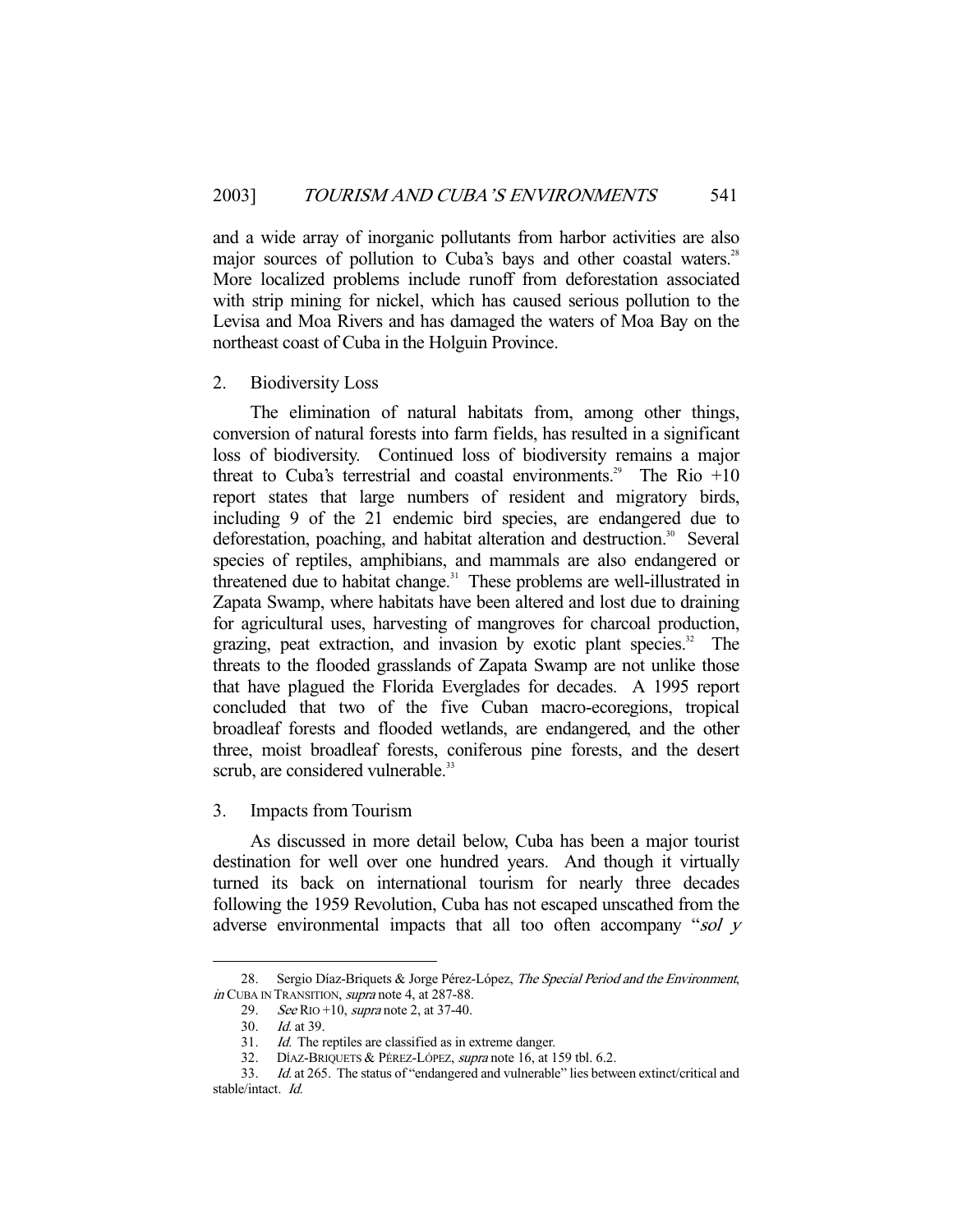$playa"$  (sun-and-sand) tourism development in natural areas.<sup>34</sup> For example, Cuba's most popular beach resort, Varadero Beach on the north central coast, about a ninety-mile drive from Havana, was first developed in the 1940s on a long and narrow spit of land that juts out from the shore.<sup>35</sup> Over the last decade, Varadero has been targeted for extensive new growth and now boasts a new airport with an annual capacity for 4 million visitors, $36$  a golf course, 22 kilometers of beaches, no fewer than 41 hotels, and an array of nightclubs and recreational facilities.<sup>37</sup> Prior to its conversion to a beach resort, the peninsula was dominated by a diverse natural complex of mangrove swamps, pristine cays, coastal caves, sand dunes, and other natural features.<sup>38</sup> Only relics of these natural systems/habitats remain and many species that depend on those habitats have been lost to the area. Sewage treatment facilities for older tourist hotels and local communities are often primitive and foster coastal nutrient pollution near reefs already subject to some localized overfishing.

 Because Cuba's coastline is dotted with small islets and keys, access by large numbers of tourists is not easy or practical without the development of a network of roads, bridges, causeways, and marinas in and over sensitive marine waters. In fact, the transportation and other infrastructure (e.g., wastewater treatment, landfills) needed to support large numbers of tourists have already resulted in severe impacts in some areas and represent one of the most significant threats to coastal and marine resources associated with developing international tourism. One of the problems often cited by Cuban fishery scientists and marine biologists is the impact to fish habitats associated with the construction of stone causeways that connect the island of Cayo Coco to the mainland of the Sabana-Camagüey region.<sup>39</sup> These and other causeways, estimated to influence over 1760 square kilometers of fragile marine systems, impede the natural flow of waters in and out of the bays and coastal lagoons and degrade nursery areas and other essential habitats for a wide

<sup>34.</sup> See Michael A. Stein & Lani Kane-Hannan, Cuba-Tourism as a Replacement Industry, HOTEL ONLINE (1996), at http://www.hotel-online.com/Trends/Andersen/Cuba\_ Tourismindustry\_Spring1996.html.

 <sup>35.</sup> Interview with Norman Medina, Advisor to Cuban Tourism College Network, in Havana, Cuba (Aug. 2002).

 <sup>36.</sup> Carroll McCormick, Terminal Delights, AIRPORTS INT'L, Mar. 2002, at 38 (noting that in 2001, 865 to 965 passengers passed through the Varadero Airport).

 <sup>37. 2001</sup> Cuba Tourism Brochure (on file with author).

 <sup>38.</sup> Id.

<sup>39.</sup> Id.; see DÍAZ-BRIQUETS & PÉREZ-LÓPEZ, supra note 16, at 264.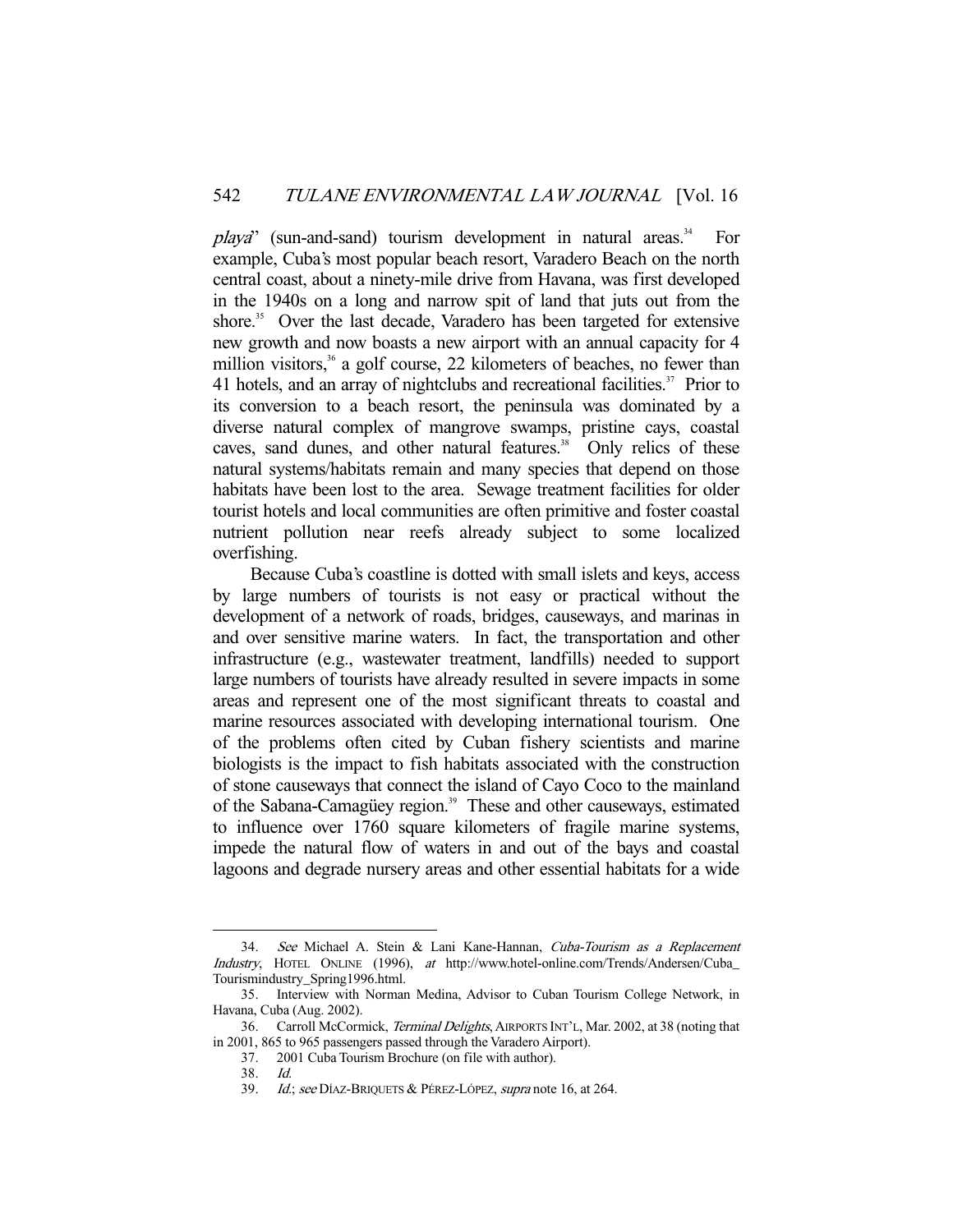array of coastal fishes and invertebrates.<sup>40</sup> Development of hotels and other resort facilities in Cayo Coco may also have degraded important breeding habitat for the roseate spoonbill and the greater flamingo.<sup>41</sup>

 Many of the problems discussed above (e.g., habitat loss and nutrient pollution in coastal waters) are typical in both developed and developing countries and certainly not unique to Cuba. Others (e.g., aging or non-existent environmental infrastructure) are more prevalent in developing countries and especially pronounced in Cuba, where the decade-long economic crisis has made matters worse. The Rio +10 report outlines a series of strategies, laws, investments, and other actions for addressing current problems and preventing future ones, especially those associated with the four problem areas cited above.<sup>42</sup> Some of these actions are discussed below.

 Perhaps the greatest obstacle to developing a sustainable touristbased economy in Cuba lies not in remediating past impacts, though the importance of doing so should not be understated, but in developing and sticking to a different model for new and expanded tourism development on the coast that does not rely upon the destruction of vast areas of natural habitats or cuts corners on waste treatment, transportation development, and land-use planning. Cuba has developed such a model and so far appears to be moving toward implementation of it with an iron will.<sup>43</sup> Ultimate success will depend on the country's resolve to resist the promise of lucrative, but short-term economic gains that accompany rapid coastal development in favor of more profitable and environmentally sustainable development over the long run. We examine these issues in more detail below.

## C. The Economic Picture

 It is virtually undisputed that Cuba's current motivation for aggressively developing international tourism boils down to economics, pure and simple. But that is where the agreement generally stops. Whether significant environmental sacrifices are justified while the economy recovers is and will continue to be a subject of intense debate

 <sup>40.</sup> Interview with Rodolfo Claro, Scientist, Institute of Oceanology, in Havana, Cuba (Dec. 2002).

<sup>41.</sup> See DÍAZ-BRIQUETS & PÉREZ-LÓPEZ, supra note 16, at 234.

 <sup>42.</sup> Id.

 <sup>43.</sup> The Cuban government has elevated environmental protection as a top policy priority since the mid-1990s. John Thorbjarnarson, a zoologist with the Wildlife Conservation Society, says that Cuba "stands head and shoulders above anywhere else in the Caribbean in terms of government support for conservation." Linden, supra note 19, at 96-97.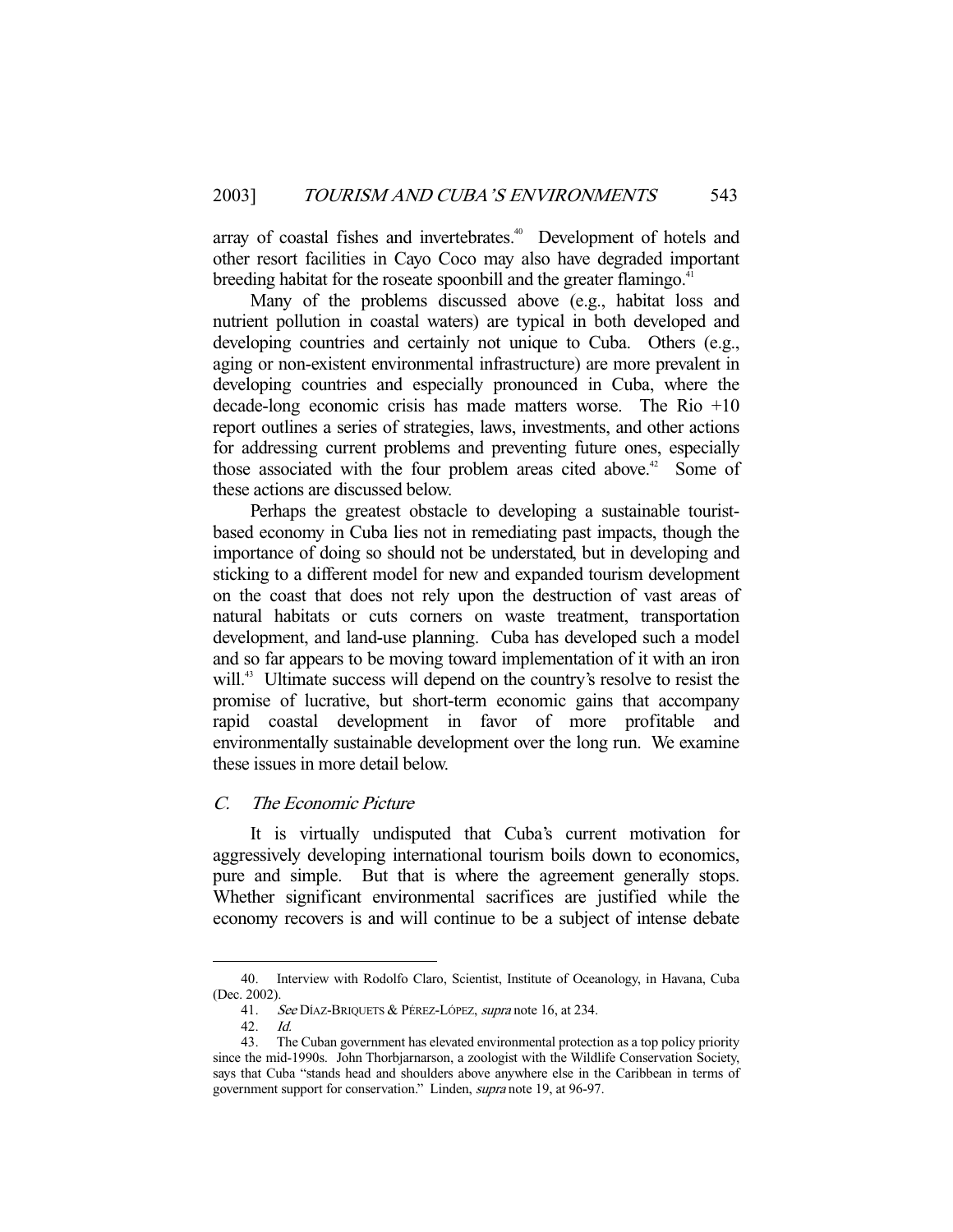among policymakers.<sup>44</sup> Professor Houck accurately notes that environmental protection has surfaced as a major player in Cuba's plans to build and maintain a stable economy.<sup>45</sup> A look at the country's past and present economic situation reveals the boldness of this new direction.

 Prior to the collapse of the Soviet Union in 1989, Cuba's economy had been relatively stable and the standard of living of the average Cuban citizen, by some measures, was comparatively good as measured against many other developing countries in the Caribbean and Latin America.<sup>46</sup> The country's much publicized successes in literacy, higher education, and health care set Cuba apart from other developing countries and, by many accounts, reduced overall poverty throughout the country, particularly in rural areas.<sup>47</sup> Bolstered by Soviet trade and financial support throughout the 1970s and 1980s, sugar production became the cornerstone of the Cuban economy, with an annual output of approximately 7.4 million tons $48$  accounting for billions of dollars in yearly revenues.49 Sugar production in Cuba became mechanized in the 1960s and industrial-sized operations rapidly replaced smaller, familyfarm-sized operations that were most prevalent before the Revolution. Industrial sugar production in Cuba (like intensive agricultural practices in other parts of the world) is a major polluter and over the last few decades produced vast amounts of liquid and solid waste that were discharged untreated to fresh water rivers and streams, wetlands, and coastal waters.<sup>50</sup> In addition, thousands of acres of forest lands were cleared to make way for sugar fields needed to meet ever increasing sugar quotas. $51$ 

 <sup>44.</sup> Orlando Rey Santos, Director of the Environmental Directorate (DMA) in CITMA, states that in the mid-1990s during the debate on Cuba's environmental framework law, Law No. 81, a vocal minority in the government argued that the proposed environmental policies could stifle economic development. Mr. Santos writes, "One proponent of this position commented that 'environmental protection is a game for the rich; our priority is development, and later we will see." Orlando Rey Santos, *Introduction* to CUBAN ENVIRONMENTAL LAW 15 (Jerry Speir ed., 1999).

<sup>45.</sup> Oliver A. Houck, *Introduction* to CUBAN ENVIRONMENTAL LAW, *supra* note 44, at 8.

<sup>46.</sup> See Houck, supra note 7, at 60-61 (citing statistics describing Soviet support of the Cuban economy).

 <sup>47.</sup> The extent of Cuba's successes in these areas has of course been the subject of intense debate for decades and, for many, a discussion of these reforms is incomplete without discussing the relative merits of Cuba's social and economic policies following the Cuban Revolution of 1959. This Article does not attempt to analyze these issues.

<sup>48.</sup> DÍAZ-BRIQUETS & PÉREZ-LÓPEZ, supra note 16, at 169.

 <sup>49.</sup> See Gonzalez, supra note 3, at A3.

 <sup>50.</sup> DÍAZ-BRIQUETS & PÉREZ-LÓPEZ, supra note 16, at 171.

<sup>51.</sup> See Carmen Gonzalez, Seasons of Resistance: Sustainable Agriculture and Food Security in Cuba, 16 TUL. ENVTL. L.J. 685, 704-05 (2003).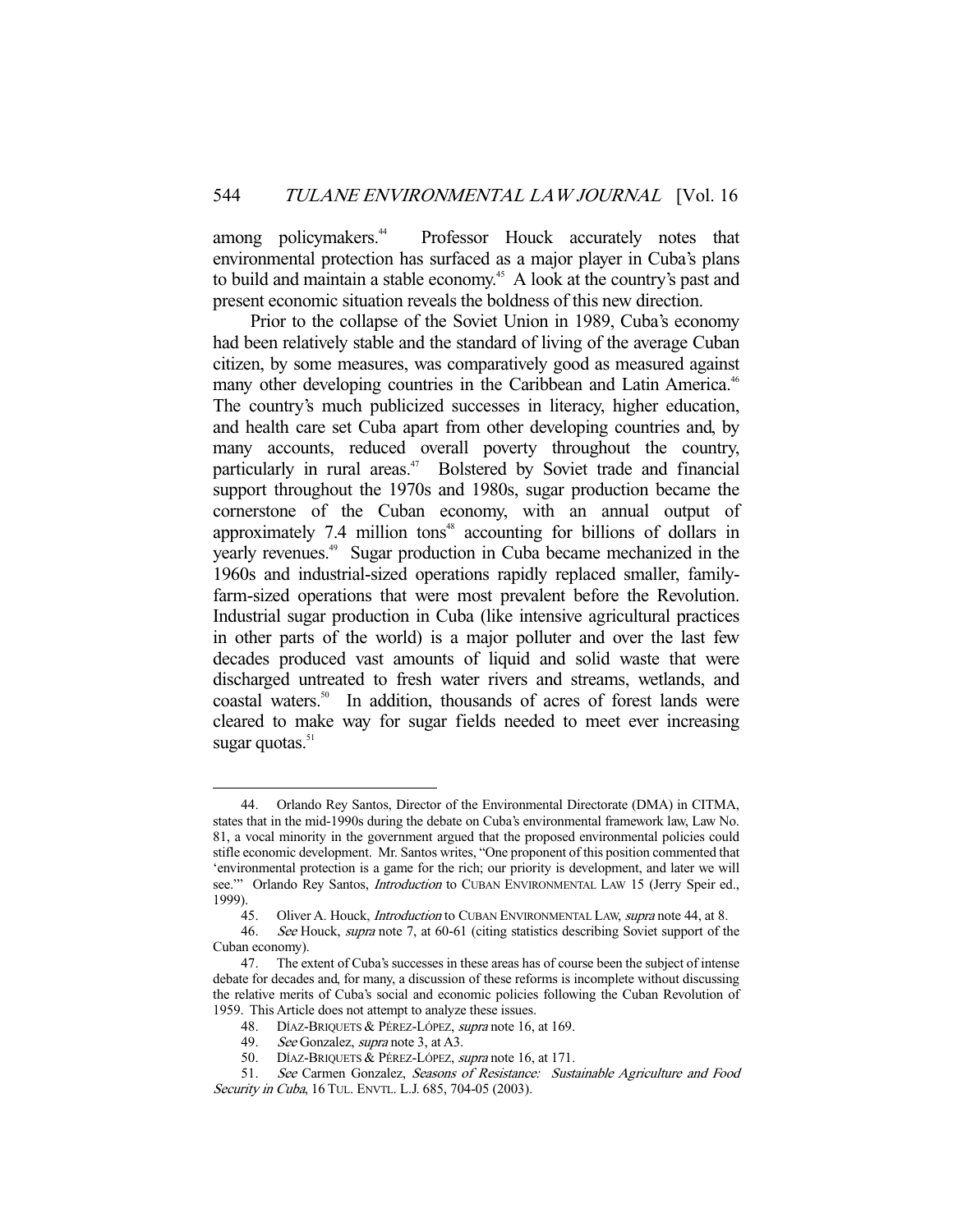Other leading industries during the 1970s and 1980s included mining, oil production and refining, cement production, chemical production, food processing, and various kinds of manufacturing.<sup>52</sup> All of these industries were significant sources of water, air, and land pollution until the early  $1990s$ .<sup>53</sup>

 Tourism, particularly international tourism, was a relatively minor industry in Cuba from the 1960s until the mid-1980s. The development of new tourism facilities and related infrastructure virtually ground to a halt for more than twenty years following the Revolution.<sup>54</sup> As described in more detail below, Cuba began a gradual push to develop its international tourism in the 1980s when it significantly expanded the beach resort at Varadero.<sup>55</sup>

 With the demise of the Soviet Union, Cuba lost its biggest trading partner and almost \$5 billion in annual support.<sup>56</sup> Its economy unraveled, virtually overnight. Before 1990, the Soviet Union and the Eastern European bloc of socialist countries accounted for no less than 85% of Cuba's exports and supplied the country with most of its imported goods, including oil, food, chemicals, machinery, and a variety of consumer goods.<sup>57</sup> By 1991, the Soviets and their eastern European allies had virtually cut off all trade and financial assistance to Cuba.<sup>58</sup> By 1993, Cuba's economy had shriveled—its GDP in 1989 was 19.3 billion pesos; by 1993 it had fallen by almost 50% to 10 billion pesos.<sup>59</sup> Per capita income dropped in that same period by more than one-half. $60$  Imports dropped dramatically by  $75\%$  in that same four-year period.<sup>61</sup> A steady decline in fuel, chemicals, consumer goods, and transportation equipment sent shock waves throughout the country and prompted Cuba to adopt a number of emergency measures aimed at avoiding total collapse of its economy; these included food rationing, fuel conservation, increased domestic food production, and the development of plans and

 <sup>52.</sup> DÍAZ-BRIQUETS & PÉREZ-LÓPEZ, supra note 16, at 167.

 <sup>53.</sup> See id.

<sup>54.</sup> See Suddaby, supra note 4, at 123.

<sup>55.</sup> See Álvarez, supra note 3, at 6-7.

 <sup>56.</sup> Houck, supra note 7, at 60-65.

<sup>57.</sup> Díaz-Briquets & Pérez-López, supra note 28, at 281, 283.

 <sup>58.</sup> Id. at 281.

 <sup>59.</sup> Id. at 283.

 <sup>60.</sup> Id. (measuring per capita income by per capita GDP).

<sup>61.</sup> Id.; see also Interview with Carlos Rodriguez Otero, Planner, Institute of Physical Planning (IPF), Ministry of Economics and Planning (Ministry of Planning), in Havana, Cuba (Feb. 13, 2002). Higher fuel prices during the Special Period also significantly drove up the cost of sugar production, further weakening the economy. Id.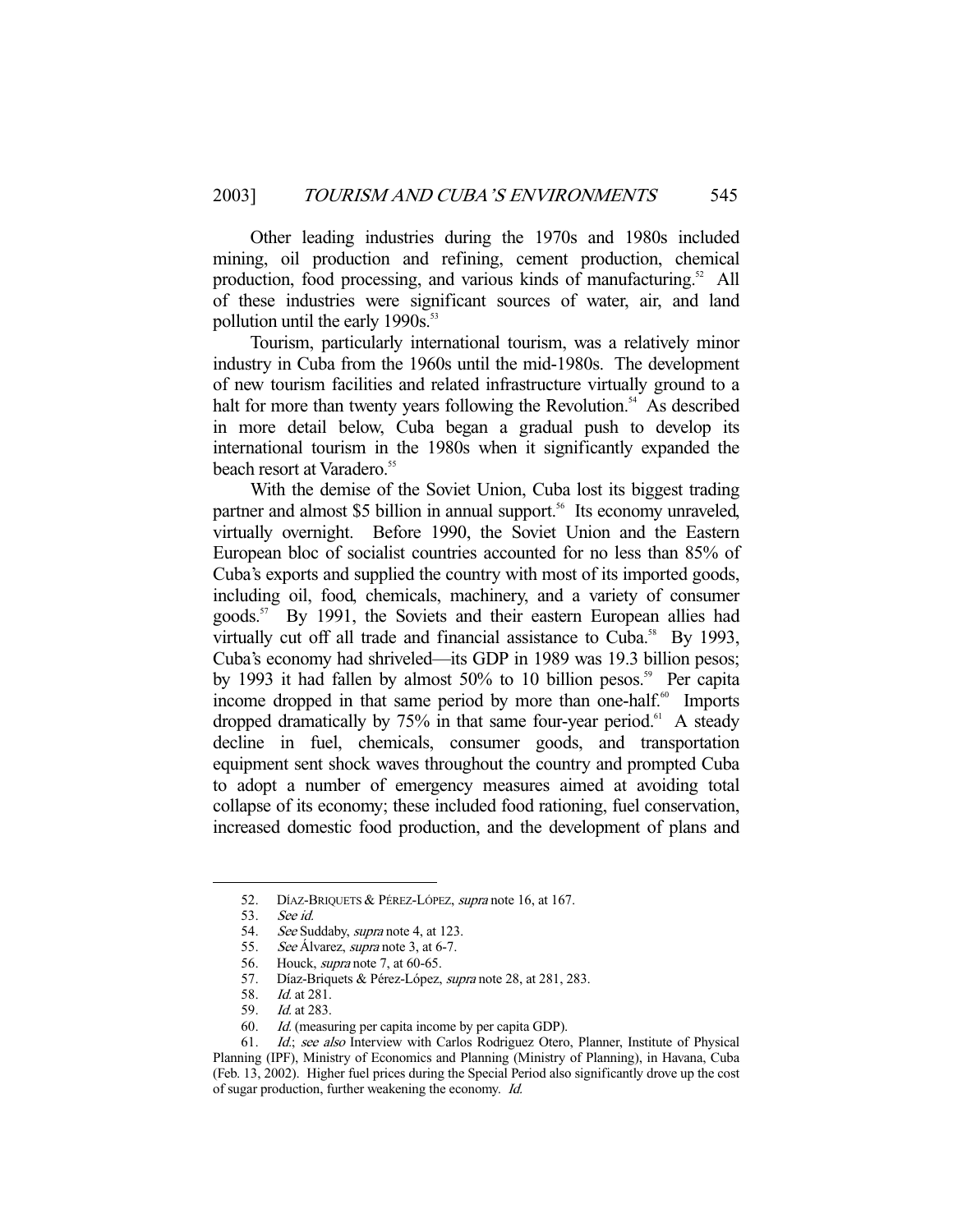incentives to attract foreign investors. $62$  Given the economic dire straits, spending on even basic environmental infrastructure, such as water supply systems and waste handling and treatment, was predictably a low priority, and in most places environmental problems received little or no attention or funding. $65$ 

 The economic crisis, dubbed the "Special Period in Peacetime," forced Cuba to go beyond mere emergency measures and reconsider its nearly 30-year-old economic strategy altogether.<sup>64</sup> Government leaders soon concluded that success would depend upon attracting an unprecedented amount of foreign capital from trading partners such as Canada, Spain, Italy, and other European and Asian countries.<sup>65</sup> While Cuba has been able to attract significant investments from foreign mining companies and a smattering of other industries, foreign investors have been especially interested in the lucrative opportunities associated with developing mass international tourism in the country.<sup>66</sup> By the end of 1998, Cuba had finalized 374 joint ventures in 32 sectors with investors from more than 35 countries.<sup>67</sup> Foreign entities were directly investing \$300 million in Cuba,<sup>68</sup> much of which was in the tourism industry.69 Cuba's economy has gradually improved since 1996, but its

 <sup>62.</sup> See Interview with Carlos Rodriguez Otero, supra note 61.

 <sup>63.</sup> See Díaz-Briquets & Pérez-López, supra note 28, at 286.

<sup>64.</sup> Otero, *supra* note 8, at 1-2. May 2002: In 1990, the poor economy brought about significant changes in the life of the country, which were immediately evident in the exhausted ecosystems, landscapes, or the physical integrity of an area. The magnitude of the social and economic impacts were of such extreme severity that, out of necessity, they drove the search for new formulas for financing and development to maintain the hard won gains of the prior period, to work intensely to find internal solutions and alternative development that would allow new conditions, to conquer the crisis, to make the way for reinserting the Cuban economy into the international context, and at the same time to allow recouping service levels, consumer and environmental protection, improved living conditions and standards of living, and to perfect the tools for sustainable development. [En 1990 las dificultades económicas provocaron cambios significativos en la vida del país que se evidenciaron de inmediato en señales de agotamiento de los geosistemas, paisajes o las unidades físicas del territorio. El impacto económico y social alcanzo magnitudes significativas de extrema severidad para la población imponiéndose la necesidad de buscar nuevas formulas de financiamiento y programs de desarrollo para sostener los logros alcanzados en la etapa anterior y trabajar intensamente en la búsqueda de soluciones internas y alternativas de desarrollo que permitiesen en las nuevas condiciones, superar la crisis, encontrar la vía para la reinserción de la economía cubana en el contexto internacional y a la vez permitir recuperar los niveles de servicio, consumo y protección ambiental alcanzados, mejorar las condiciones y el nivel de vida de la población y perfeccionar los mecanismos conducentes a la obtención de un desarrollo sostenible.]

 <sup>65.</sup> See Díaz-Briquets & Pérez-López, supra note 28, at 287.

 <sup>66.</sup> See id.

<sup>67.</sup> Delia Acosta, No End to Crisis This Year, Say Experts, INTER PRESS SERVICE, Mar. 17, 2002.

 <sup>68.</sup> Id.

 <sup>69.</sup> Díaz-Briquets & Pérez-López, supra note 28, at 287.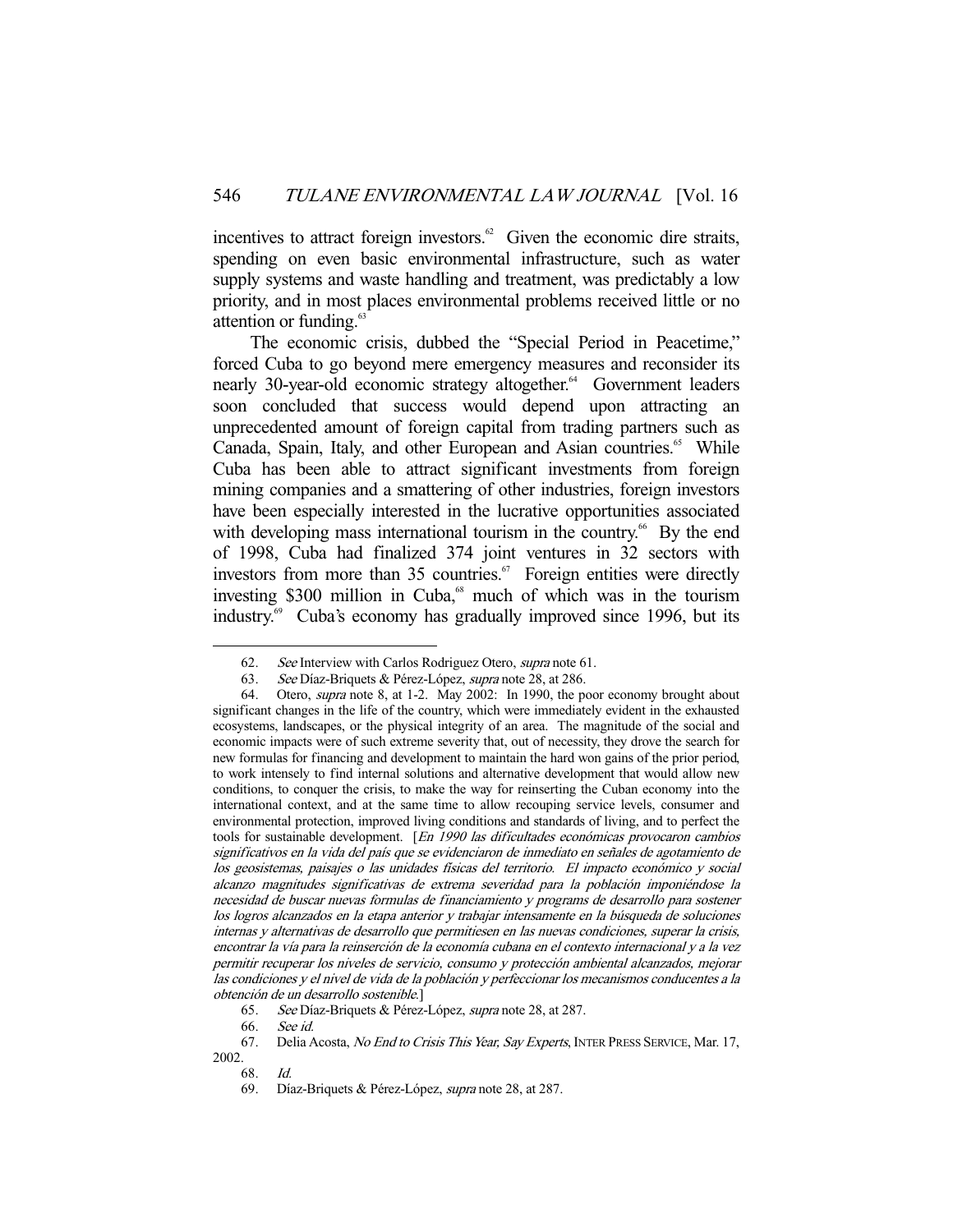trade imbalance is still severe (in 1998 Cuban exports totaled \$1.45 billion while the value of its imports were more than \$4.33 billion) and its foreign debt is staggering for a country its size (in 1999 Cuba's foreign debt was approximately \$12 billion).<sup>70</sup> Cuban officials assert that the country's movement toward expanding foreign investment has not been carried out in a vacuum and that environmental protection was emerging as a top priority even before the new economic strategy was fully conceived.<sup>71</sup>

 Tourism steadily grew in the 1990s and emerged as the number one industry by the end of the decade. The tourism industry in Cuba now reportedly generates more than \$2 billion in direct revenues, compared with approximately  $$440$  million for the sugar industry.<sup>72</sup> Indirect revenues associated with service and manufacturing sectors that supply the tourism industry are also substantial and growing steadily.<sup>73</sup> These trends, along with Cuba's plans to further expand its tourism industry are examined in more detail below.

## D. The United States Factor

 No discussion of modern-day Cuba or its economy is complete, of course, without some examination of the United States' almost fortythree-year-old trade embargo on Cuba and of some forecasting of the economic implications of easing or lifting U.S. travel and trade restrictions in the future. Historically, the United States and Cuba were virtually joined at the hip socially, culturally, and economically.<sup>74</sup> The exchange of ideas, music, culture, sports (especially baseball and boxing), consumer goods, and capital flowed freely between the two close neighbors for well over 150 years. Before 1959, the United States had always been Cuba's largest trading partner, a role it will resume if and when relations between the two nations finally normalize.<sup>75</sup> Historian Louis Pérez Jr. writes of the special relationship of the two countries between 1850 and 1959 as follows:

 <sup>70.</sup> Acosta, supra note 67.

 <sup>71.</sup> Letter from Carlos Rodriquez Otero to Daniel Whittle, supra note 15.

<sup>72.</sup> Houck, *supra* note 7, at 7; Gonzalez, *supra* note 3.

<sup>73.</sup> Interview with Norman Medina, *supra* note 35.<br>74. See Houck, *supra* note 6, at 4.

See Houck, supra note 6, at 4.

<sup>75.</sup> See generally Dorothy Robyn et al., The Impact on the U.S. Economy of Lifting Restrictions on Travel to Cuba 2 (July 15, 2002) (unpublished manuscript prepared for the Center for International Policy, on file with author) [hereinafter CIP Report]; Ed Sanders & Patrick Long, Economic Benefits to the United States from Lifting the Ban on Travel to Cuba (June 2002) (unpublished manuscript prepared for the Cuba Policy Foundation), available at http://www.cubapolicyfoundation.org/pdf/CubaTravel.htm [hereinafter CPF Report].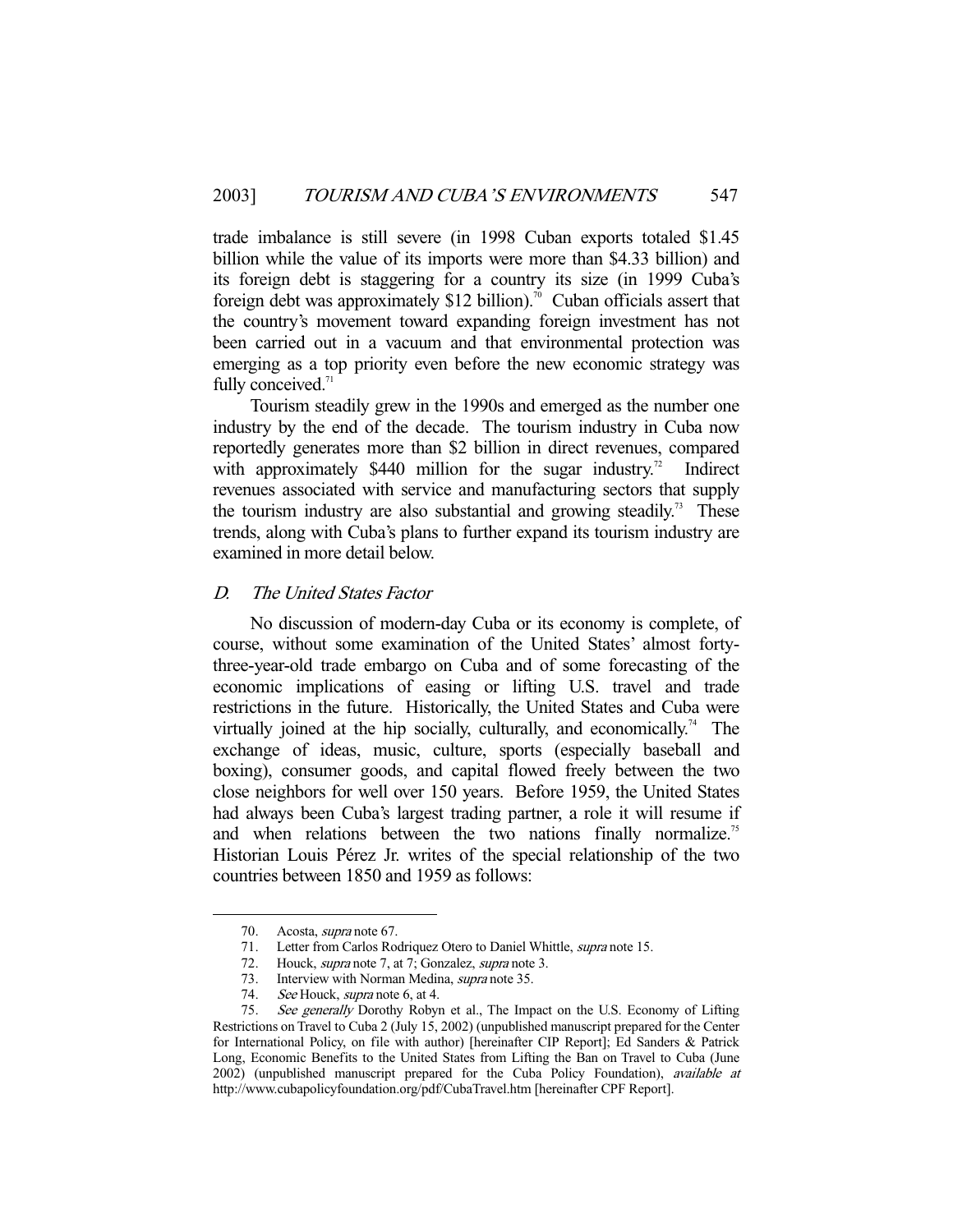Change in Cuba always seemed to involve the United States as cause or effect, as a source or a means of change, or both. The well-being of many people, specifically as it related to economic development and prosperity, which also implies social peace and political order, was increasingly linked to the United States: entry to its markets, access to its products, use of its capital, application of its technology. At some point late in the nineteenth century, it became all but impossible for Cubans to contemplate their future, especially their future well-being, without first pausing on their relationship to North Americans.<sup>76</sup>

After the 1959 Revolution, U.S.-Cuba political and economic relations took an about face. In 1960, the United States sought to isolate the Castro government and deprive it of U.S. dollars through a series of economic sanctions, first restricting imports of Cuban sugar and then eliminating military and economic assistance to Cuba.<sup>77</sup> By the end of the year, the United States imposed a total embargo on U.S. exports to Cuba, except for food and medicine.<sup>78</sup> As Cuba's relationship with the Soviet Union grew more politically and economically intimate,<sup>79</sup> Washington's relationship with Cuba grew ever chillier. The United States broke off diplomatic relations with the Castro Government in 1961 and continued to tighten the trade embargo throughout the early  $1960s$ .<sup>80</sup>

 This embargo, or blockade as it is referred to in Cuba, remains in place today, though its restrictiveness has waxed and waned several times over the last four decades. For example, the Ford Administration conducted a series of secret talks with Cuban diplomats in the fall of 1974 aimed at normalizing relations between the two nations.<sup>81</sup> Talks broke off allegedly over Cuba's support of the Marxist government of Angola.<sup>82</sup> President Carter extended an olive branch to Cuba in March

 <sup>76.</sup> LOUIS A. PÉREZ, JR., ON BECOMING CUBAN: IDENTITY, NATIONALITY & CULTURE 7 (1999). But this historical relationship had negative consequences as well and some assert that Cuba's economical dependence on the United States resulted in haves and have-nots in Cuba. See, e.g., Letter from Carlos Rodriquez to Daniel Whittle, supra note 15.

 <sup>77. 15</sup> C.F.R. § 515 (1963); ANN LOUISE BARDACH, CUBA CONFIDENTIAL: LOVE AND VENGEANCE IN MIAMI AND HAVANA app. 13 (2002).

 <sup>78.</sup> Trading with the Enemy Act, 50 App. U.S.C.A. §§ 2-3 (2002).

 <sup>79.</sup> BARDACH, supra note 77. In May of 1960, diplomatic relations resumed between the Soviet Union and Cuba and Soviet economic and military assistance steadily increased shortly afterward. In April of 1961, President Castro pronounced, "We have made a revolution, a socialist revolution, right here under the very nose of the United States."

 <sup>80.</sup> In February 1962, the United States banned all Cuban imports and cut off aid to countries that furnished assistance to Cuba. One year later (after the Cuban Missile Crisis of October 1962), President Kennedy prohibited travel by U.S. citizens to Cuba. In the summer of 1963, under pressure from the United States, the Organization of American States enacted economic sanctions and broke off diplomatic ties with Cuba. See id.

 <sup>81.</sup> Id.

 <sup>82.</sup> Id.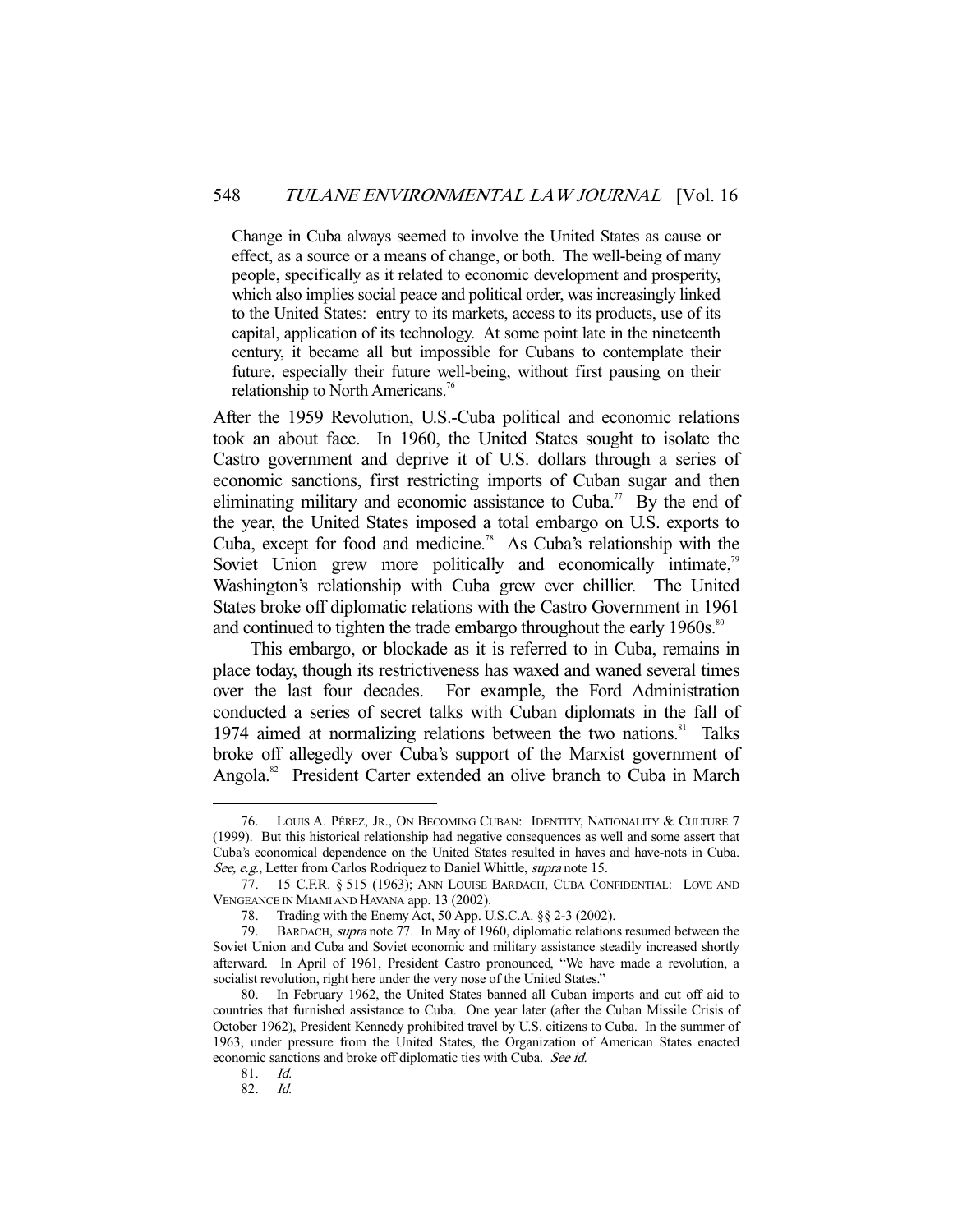1977 by lifting the ban on travel to Cuba and allowing U.S. citizens to spend money on Cuban goods during visits to the country.<sup>83</sup> Each government opened "Interests Sections" in each other's country in March to May  $1977.^{84}$  But despite attempts to settle differences, relations between the two countries did not significantly thaw and the travel ban was reinstated by the United States in 1982 when Congress reimposed the prohibition on spending money in Cuba by U.S. citizens.<sup>85</sup>

 The last twenty years have also been marked by regular ups and downs in U.S.-Cuba relations. In 1992, for example, Congress enacted the Cuban Democracy Act banning foreign-based subsidiaries of U.S. corporations from doing business with Cuba. $86$  In 1995, the Clinton Administration inched back the other way by adopting measures to promote people-to-people contact, to allow U.S. nonprofits to provide funding for projects in Cuba, and to allow U.S. citizens to remit limited amounts of money to Cuban family members or other Cuban nationals.<sup>87</sup> But following the downing of two civilian aircraft from the United States by the Cuban Air Force in February 1996, Clinton signed into law the Cuban Liberty and Democratic Solidarity Act (commonly called the Helms-Burton Act) $^{88}$  codifying the existing embargo and imposing sweeping new trade sanctions on Cuba.<sup>89</sup> Most importantly, this new law empowers U.S. citizens to sue foreign entities who invest in or make use of previously owned U.S. lands that were seized after the Revolution.<sup>90</sup> To date, however, both Presidents Clinton and Bush have temporarily suspended implementation of this authority because of complaints from foreign governments.<sup>91</sup> This, and other legal provisions aimed at penalizing foreign companies doing business in Cuba, are among the toughest measures imposed by the United States to discourage foreign investment in Cuba and deprive the country of hard currency.<sup>92</sup> In 2000, Congress passed the Trade Sanctions Reform and Export Enhancement Act that authorizes the commercial export of U.S. food and agricultural products to Cuba.<sup>93</sup> The law, however, requires that Cuban purchases of

 <sup>83.</sup> Id.

 <sup>84.</sup> Id.

 <sup>85.</sup> Id.

 <sup>86. 22</sup> U.S.C. §§ 6001-6010 (2002).

 <sup>87.</sup> Id. §§ 6021-6091.

 <sup>88.</sup> Cuba asserted that the pilots of the aircraft were terrorists flying in Cuban airspace. See id.  $§ 6046(a)(3)$  (concerning the Cuban allegations).

<sup>89.</sup> *Id.* § 6032.

 <sup>90.</sup> Id. § 6082.

<sup>91.</sup> See id. § 6085.

<sup>92.</sup> See id. § 6038.

 <sup>93.</sup> Id. §§ 7201-7209.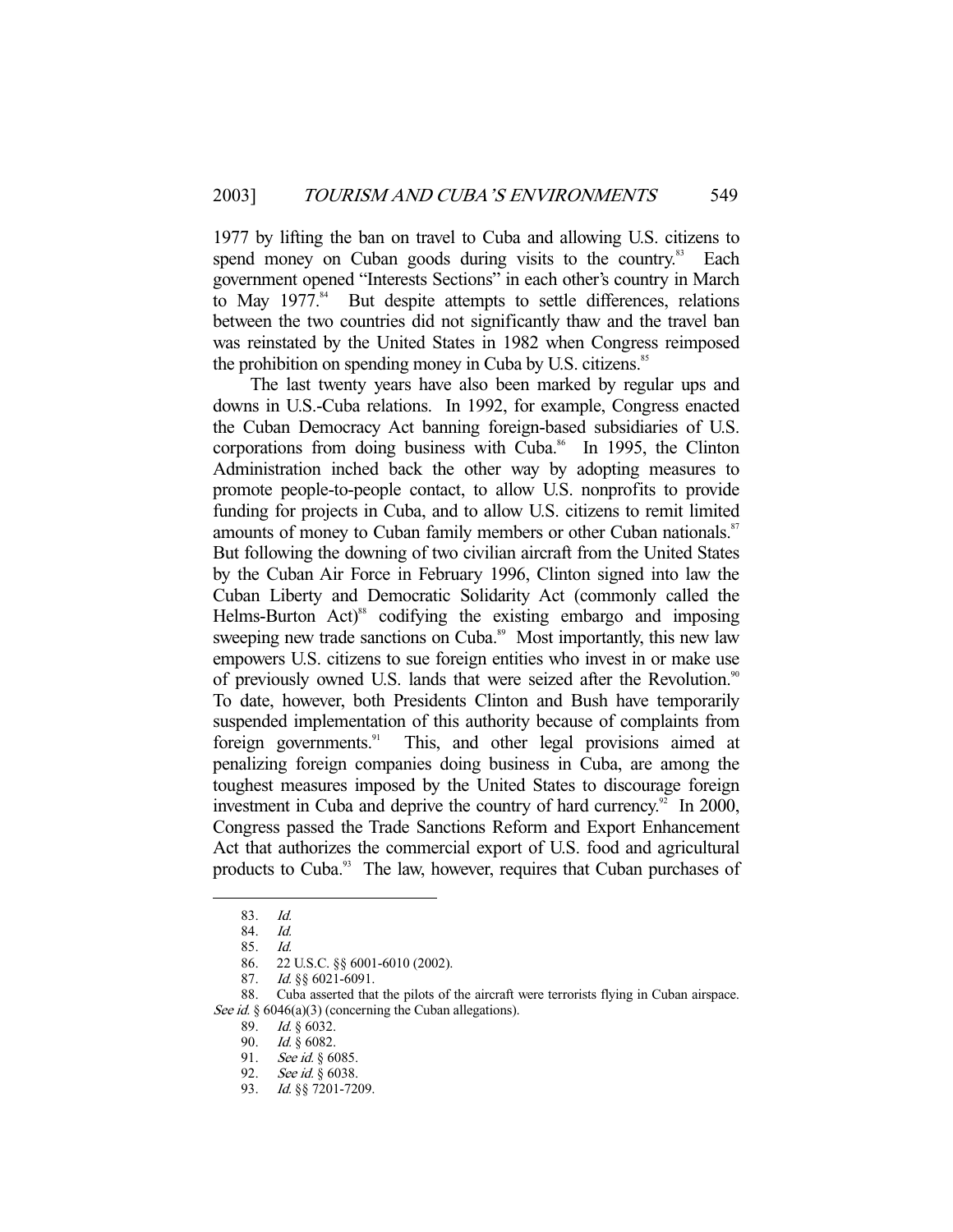U.S. goods be in cash, a condition that prompted harsh criticism from the Cuban government.<sup>94</sup> More recently, in March 2003 the Bush Administration proposed further restrictions on travel by U.S. citizens to  $Cuba.<sup>95</sup>$ 

 The extent to which the U.S. trade embargo is to blame for Cuba's economic problems over the years has long been the subject of intense debate. Most would agree, however, that the absence of large numbers of U.S. tourists to Cuba is costing the island at least hundreds of millions of dollars each year in foregone revenues and that lifting the embargo would bring substantial economic benefits to both countries.<sup>96</sup> In fact, some predict that if the embargo were lifted the United States would swiftly emerge again as Cuba's main trading partner and could supply up to 80% of all imports to Cuba, $97$  worth billions of dollars annually to U.S. business. It is also expected that U.S. businesses and tourists would pump billions of dollars into the Cuban economy as well.<sup>98</sup> For these reasons, there is mounting interest among U.S. agricultural and tourism sectors to do business in Cuba. And despite the current Administration's continuing hard-line policy toward  $Cuba$ ,<sup>99</sup> there is unprecedented bipartisan support in Congress to ease travel and trade restrictions and to lift the embargo entirely.<sup>100</sup> For example, the Cuba Working Group is a bi-partisan coalition of U.S. Representatives and Senators formed in March 2002 to push for normalizing relations with Cuba. Asserting that alternative policies are needed to bring about a "peaceful transition to a stable, democratic form of government," the group's agenda sets forth a measured approach to reforming U.S. policy toward Cuba and calls for ending the travel ban and allowing U.S. exports of agricultural products and medical supplies.<sup>101</sup> The Cuba Working Group is also urging that the Helms-Burton Act be allowed to sunset and in turn calls upon the Cuban

 <sup>94.</sup> See id.

<sup>95.</sup> David Gonzalez, Cuban Crackdown on Critics Stalls a Drive to Ease U.S. Embargo, N.Y. TIMES, Apr. 13, 2003, at A2. In March 2003 the Bush Administration proposed new regulations that would restrict "people to people" cultural and educational exchanges. Cuban Assets Control Regulations, 68 Fed. Reg. 14,141-42 (Mar. 24, 2003).

<sup>96.</sup> See Suddaby, *supra* note 4, at 123.

<sup>97.</sup> Sixty Minutes: The End of the Embargo? (CBS television broadcast, Oct. 13, 2002) (transcript p.17) (noting that the minimum economic boom would be a 70% share of the import market) [hereinafter Sixty Minutes].

<sup>98.</sup> See generally CIP Report, supra note 75.

Sixty Minutes, supra note 97, at 16 (broadcasting a May 2002 speech by President George W. Bush). In March 2003, President Bush announced additional measure to tighten the embargo. See Gonzalez, supra note 95, at A2.

<sup>100.</sup> Sixty Minutes, supra note 97, at 16.

 <sup>101.</sup> CUBA WORKING GROUP, U.S. HOUSE OF REPRESENTATIVES, A REVIEW OF U.S. POLICY TOWARD CUBA 1 (2002), available at http://www.lawg.org/cwgreview.pdf.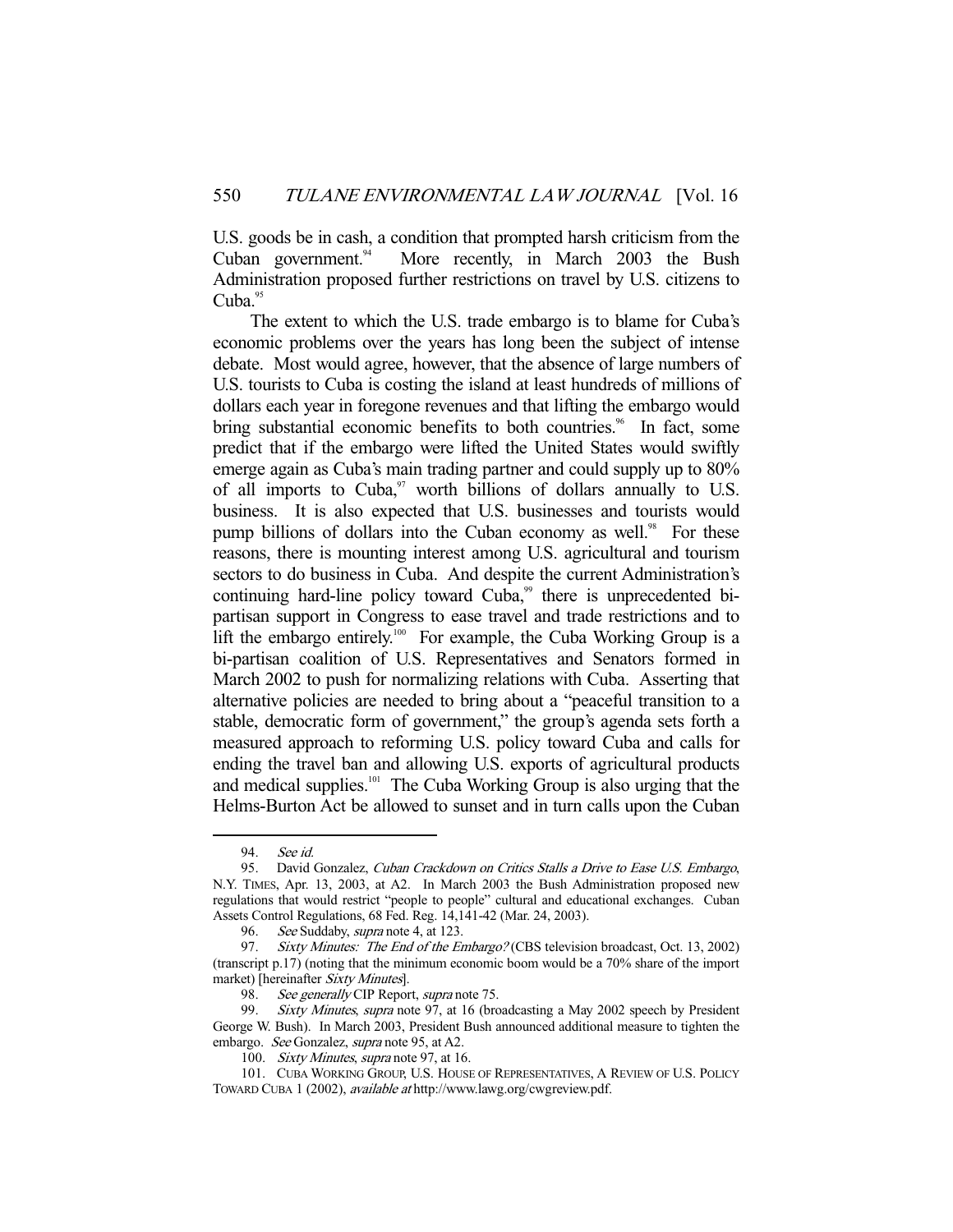government to begin implementing a series of political and economic reforms.102 In July 2002, the U.S. House of Representatives approved a bill that would prevent the United States Department of Treasury from enforcing travel restrictions.<sup>103</sup> The Senate did not take up the House measure before the 107th Congress adjourned in November 2002.

 Pressure to ease travel and trade restrictions is also mounting from governors in the Farm Belt states, the U.S. Chamber of Commerce, and business leaders from agriculture, the travel industry, and other sectors. Two recent reports project that annual economic benefits to the United States from lifting the embargo could reach as much as \$1.9 billion in direct benefits to the travel industry and indirect benefits to the overall economy within five years.<sup>104</sup> Despite requirements that Cuba pay cash for any farm products imported from the United States, farmers and companies from at least 30 states are already supplying up to \$105 million worth of food and agricultural products to Cuba<sup>105</sup> and agricultural leaders are pushing for greater access to Cuban markets.<sup>106</sup> In September 2002, Cuba hosted a high profile U.S. Food and Agribusiness Trade Fair that attracted more than 750 people from state agricultural departments and 288 U.S. companies from 33 states, the District of Columbia, and Puerto Rico.<sup>107</sup> Cuban officials estimate that the country could be among the top twenty importers of U.S. farm products and import as much as \$250 million of U.S. goods by 2003 if the United States were to allow financing of purchases and to further ease trade barriers.<sup>108</sup>

 Though commerce between the two countries is limited to relatively small amounts of food, farm products, medical supplies, and other humanitarian supplies, Cuba is increasingly benefiting from U.S. tourist dollars. Although travel restrictions remain in place and legal travel is restricted to U.S. citizens who qualify for a general or specific license,<sup>109</sup>

<sup>102.</sup> *Id.* at 4-5. In May 2003, the Cuba Working Group renewed its call for easing travel and trade restrictions on Cuba. See Latin Working Group, Urgent Action Needed: Support New Bill in Senate to End Travel Ban (May 5, 2003), at http://www.lawg.org/cuba/travelbillaction.htm.

 <sup>103. 148</sup> Cong. Rec. H5322 (daily ed. July 24, 2002) (statement of Rep. Blumenauer).

<sup>104.</sup> See CIP Report, supra note 75, at 2; see also CPF Report, supra note 75, at 3.

<sup>105.</sup> See Alonso, *supra* note 5. The bulk of these purchases were prompted by the devastation to agricultural lands caused by Hurricane Michelle in 2001. Prior to that, Cuban purchase of U.S. farm goods had been significantly lower because of the Cuban government's objection to the requirement that purchases must be made in cash. Id.

 <sup>106.</sup> Id.

<sup>107.</sup> Kevin Sullivan, At Havana Trade Show, They're Talkin' Turkey, WASH. POST FOREIGN SERVICE (Sept. 26, 2002).

<sup>108.</sup> Sixty Minutes, supra note 97.

 <sup>109.</sup> See Cuban Assets Control Regulations, 31 C.F.R. § 515 (2002).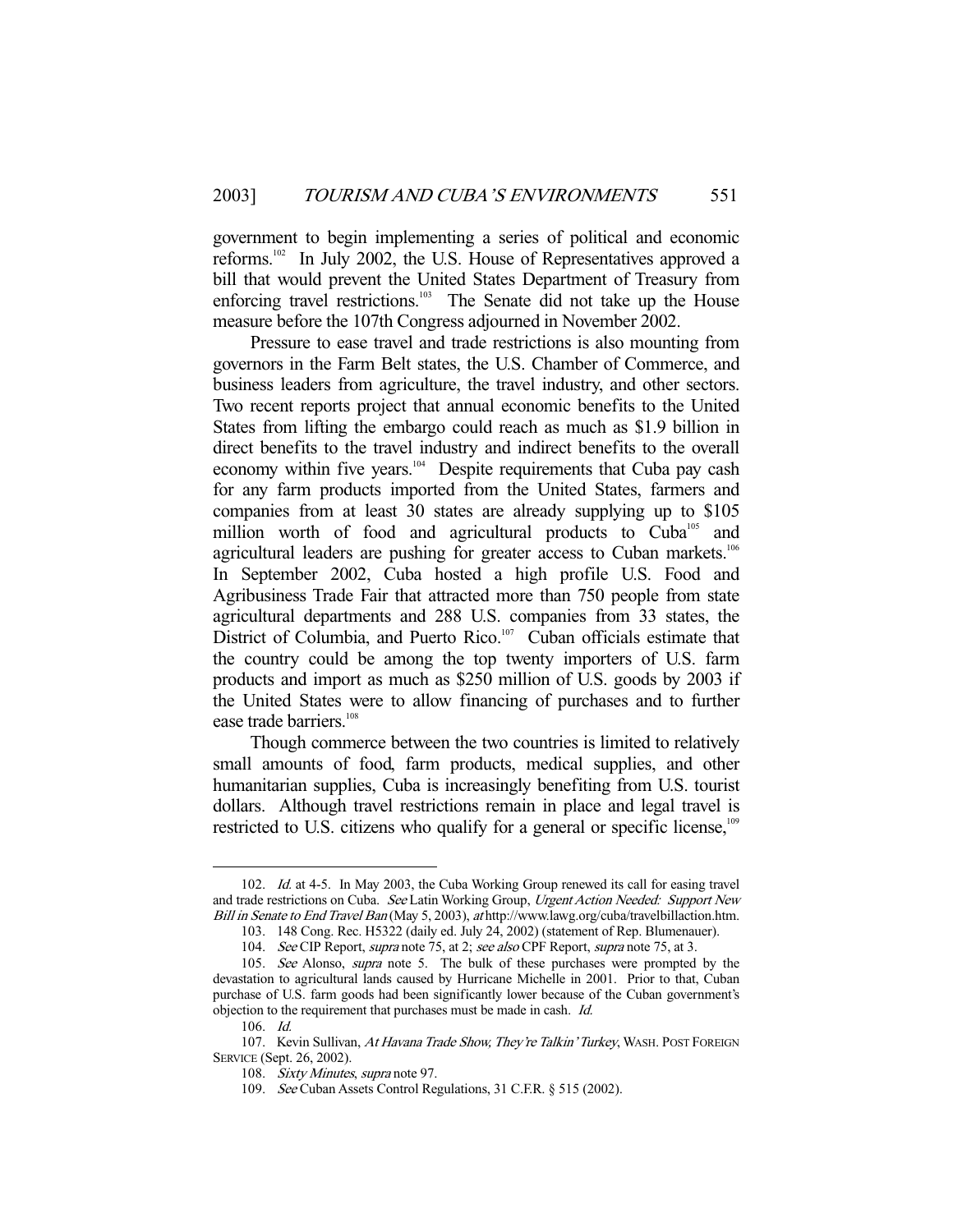the number of U.S. visitors to the country has steadily climbed upward over the last few years and it is estimated that between 130,000 and 206,000 people from the United States traveled to Cuba in 2001.<sup>110</sup>

#### E. The Push to Modernize Environmental Laws

 Ultimately Cuba's capacity to design, build, and implement a successful strategy for sustainable tourism in coastal areas will boil down to a conscious decision on the part of Cuban officials to elevate environmental protection to a footing equal to or greater than that accorded to the development of new markets. There is evidence that Cuba has made a deliberate decision not to simply rely on economic growth to save its environment like so many countries have done.<sup>111</sup> That Cuba has made environmental protection a priority is reflected in part by the lengths to which it has gone to amend its Constitution and adopt a host of environmental and natural resources laws, regulations, and policies over the last decade.112 Environmental protection was first recognized in Article 27 of the 1976 Constitution of the Cuban Republic and then strengthened in 1992 to provide:

The State protects the environment and natural resources. It recognizes the close links they have with sustainable economic and social development to make human life more rational and to ensure the survival, well-being and security of present and future generations. The application of this policy corresponds to the competent bodies. It is the duty of citizens to contribute to the protection of the waters, atmosphere, the conservation of the soil, flora, fauna and nature's entire rich potential.<sup>113</sup>

In 1994, as part of a broader reorganization of the government, Cuba abolished its thirteen-year old National Commission for Environmental Protection and the Rational Use of the Natural Resources (COMARNA) and replaced it with the more focused and powerful CITMA.<sup>114</sup> This marked the first time in Cuba that a cabinet-level agency was established exclusively for the environment.<sup>115</sup> CITMA almost immediately turned its attention toward developing an assessment of the status of Cuba's environment and a vision and strategy for environmental protection in the

 112. Professor Houck has chronicled the development of some of these laws and policies in an earlier article. See generally Houck, supra note 7.

<sup>110.</sup> Interview with Norman Medina, *supra* note 35.

<sup>111.</sup> See Houck, supra note 7, at 62; see also Enrique Lanza Macías, El Planeamiento del Turismo a Escala Nacional: necesidades y retos, 2 PLANIFICACIÓN FÍSICA-CUBA 2001, at 9-15.

 <sup>113.</sup> CUBAN CONST. ch. I, art. 27.

 <sup>114.</sup> See Houck, supra note 7, at 16-17 (describing Cuba's response to the 1982 World Summit in Rio de Janeiro).

<sup>115.</sup> *Id.* at 19-20.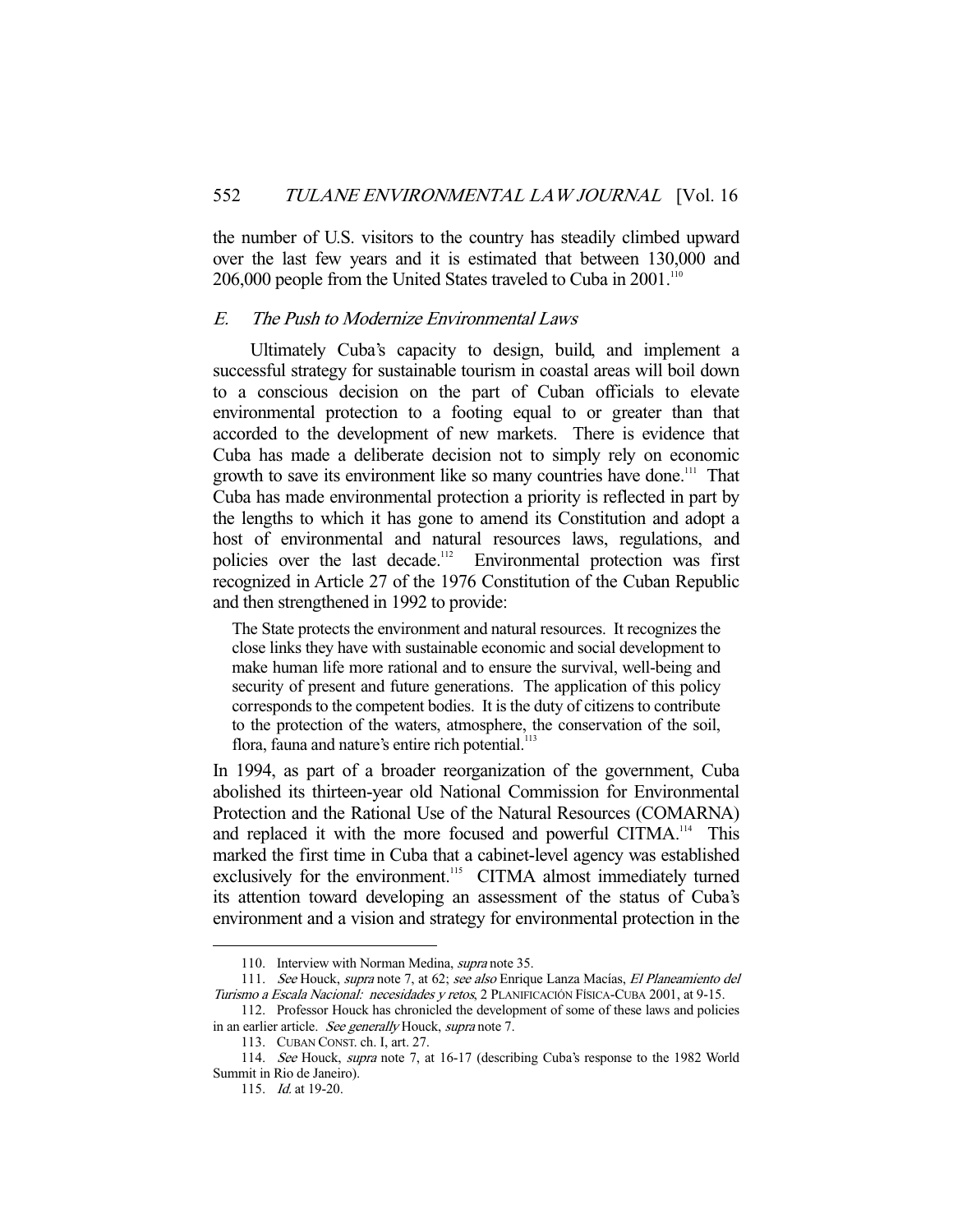future.<sup>116</sup> In 1997, CITMA finalized its first National Environmental Strategy, a look at the country's most serious environmental problems and a broad set of principles for addressing them. Shortly thereafter, CITMA completed intensive negotiations over an ambitious environmental framework law that had been two years in the making.<sup>117</sup> In July of 1997, the National Assembly formally ratified Law No. 81, the Environmental Law.<sup>118</sup> Final passage of Law No. 81 paved the way for the prompt adoption of a series of implementing laws, regulations, and policies over the next few years. This Article will examine Law No. 81 in more detail below, focusing on particular laws, policies, and guidelines that are critical to ensuring that coastal tourism development is carried out in an environmentally sustainable manner.

## III. TOURISM IN CUBA: A LOOK BACK AND TO THE FUTURE

 Cuba has long attracted tourists from around the world and particularly has captivated U.S. vacationers for at least 150 years. Tourists followed on the heels of U.S. businessmen who flocked to Havana and other Cuban cities as far back as the mid-1850s, drawn by Cuba's proximity to the United States and its tropical climate, fascinating culture, and bustling nightlife. Cuba's old world charm and its otherworldliness has infatuated U.S. travelers for centuries, and continues to do so today. A 1920s postcard beckoned U.S. travelers to Cuba with the tag line: "Visit Cuba: So Near and Yet So Foreign—90 Miles from Key West."<sup>119</sup> That same motto would work today. The United States' fascination with the island state did not end with the chill in political relations or the imposition of travel restrictions. Instead, U.S. infatuation with Cuba seems only to have been enhanced by Cuba's political and economic isolation over the last four decades.

#### A. Cuba as a Major U.S. Destination Pre-1959

 Cuba of the mid-nineteenth century was a bustling trade center and a leading exporter of sugar, minerals, and other commodities.<sup>120</sup> During the California Gold Rush, Cuba was located along the major shipping

<sup>116.</sup> *Id.* at 19.

<sup>117.</sup> CITMA, NATIONAL ENVIRONMENTAL STRATEGY 48 (1997); see Houck, supra note 45, at 4; Santos, supra note 44, at 17. This strategy is intended to be revised every five years. CITMA is currently in the process of revising it and expects to complete a revision in early 2004. Interview with Teresa Cruz, Attorney, DMA, in Havana, Cuba (May 9, 2003).

<sup>118.</sup> Houck, *supra* note 7, at 23.

 <sup>119.</sup> PÉREZ, supra note 76, at 172.

 <sup>120.</sup> Id. at 20.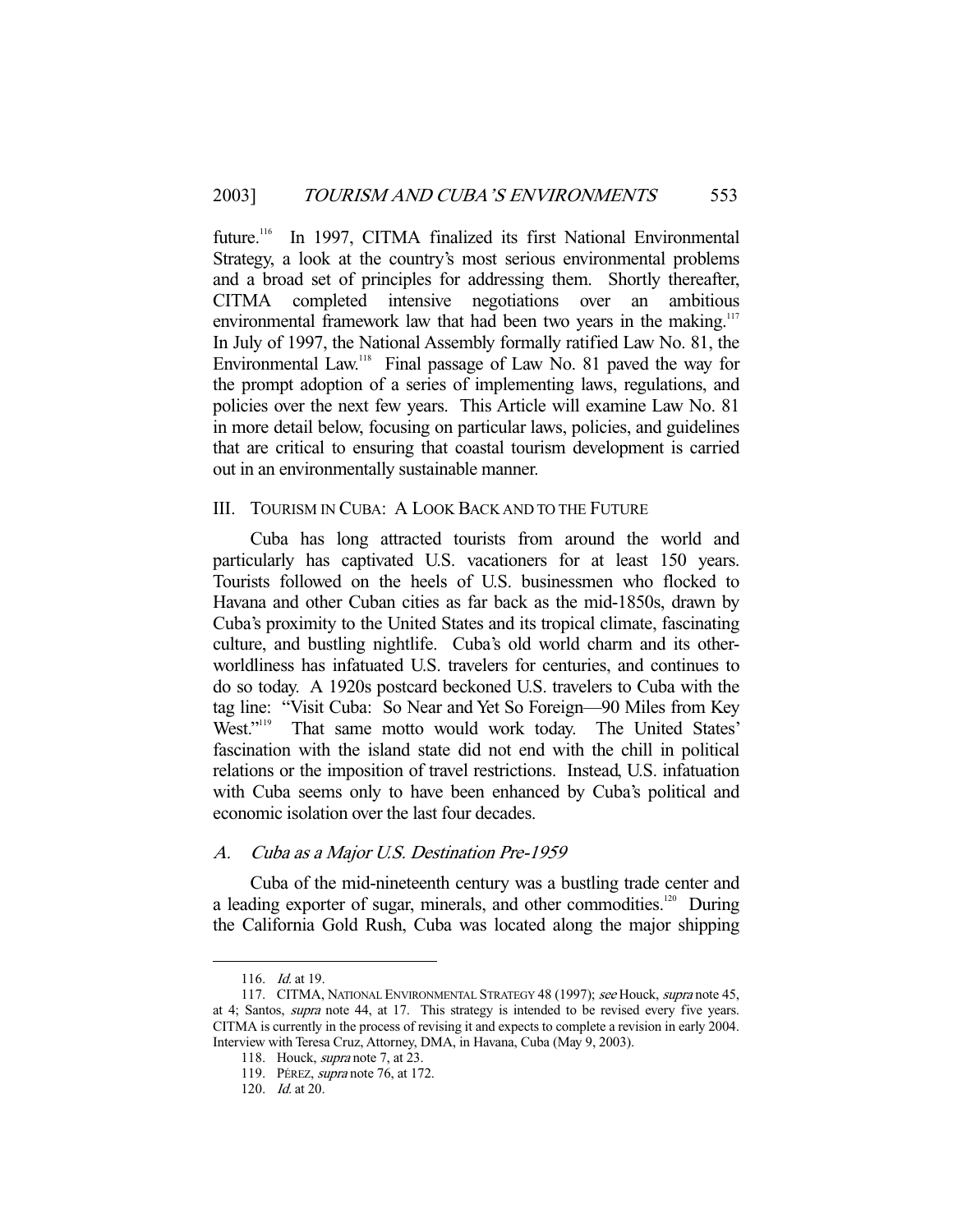routes and served as a stopover for a large number of merchant ships.<sup>121</sup> United States businesses invested heavily in Cuba in the nineteenth and early twentieth centuries and played a key role in the development of rail, roads, and other transportation and environmental infrastructure.<sup>122</sup> Cuba remains the only island in the Caribbean with a fully developed and operational rail system. By 1850, Cuba was the third leading trade partner with the United States, trailing behind only Canada and England.<sup>123</sup> As early as the mid-nineteenth century, more than two thousand U.S. citizens were living in  $Cuba$ <sup>124</sup> prompting one observer to remark in 1855 that "Havana is crowded with Americanos."<sup>125</sup>

 Tourism sprouted up in the 1850s to accommodate the demands of U.S. businessmen passing through or setting up shop in the country<sup>126</sup> and its allure to its neighbors to the north was overwhelming. U.S. travelers were attracted by the country's tropical beauty and by a sense of timelessness. "Few travelers to Cuba failed to invoke the image of an earlier time, in fact the beginning of time, which, of course, was to transcend temporal dimensions and imply another place altogether."<sup>127</sup> Cuba was variously referred to as "that Garden of Paradise, whence our first parents had been driven at the will of their offended Maker," "a Paradise on Earth," and the "outer court of paradise."<sup>128</sup> Cubans responded well to U.S. demands and by the turn of the twentieth century the country provided a wealth of recreational activities, sporting events, and other amusements and entertainments for foreign visitors.<sup>129</sup>

 Cuba's approach to tourism development over time has continued to be, if nothing else, opportunistic and distinctly flavored by the interests and tastes of U.S. travelers.<sup>130</sup> With the onset of World War I, and the virtual shutdown of travel between the United States and Europe, Cuba successfully seized the opportunity to promote tourism to North Americans.<sup>131</sup> Starting in 1914, Cuba began a four-decade-long push, interrupted only by WWII, to establish itself as a major tourist destination, particularly for its closest neighbor.<sup>132</sup> Cuba led other

<sup>121.</sup> *Id.* at 23.

<sup>122.</sup> *Id.* at 166.

 <sup>123.</sup> Id. at 20.

 <sup>124.</sup> Id.

 <sup>125.</sup> Id.

 <sup>126.</sup> Id. at 23. 127. Id. at 22.

 <sup>128.</sup> Id.

<sup>129.</sup> See id. at 23.

 <sup>130.</sup> Id. at 166.

 <sup>131.</sup> Id.

 <sup>132.</sup> Id. at 167.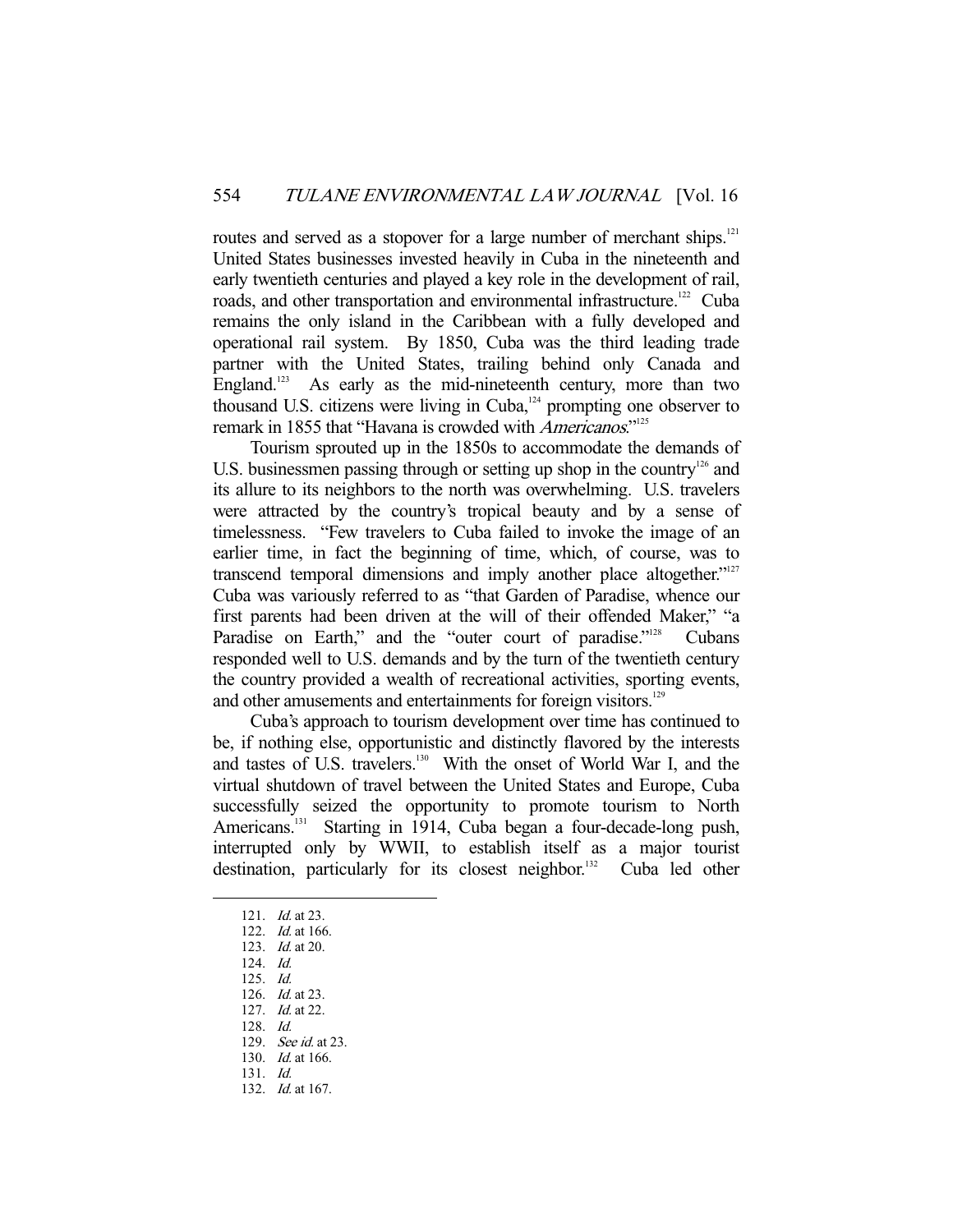Caribbean nations in U.S. tourists from 1915 to 1930.<sup>133</sup> The numbers are impressive: U.S. tourism in Cuba increased from 33,000 visitors at the beginning of World War I in 1914 to approximately 56,000 only six years later. Until 1921, U.S. tourists reached Cuba almost exclusively by steam ship, with service to Havana or Santiago de Cuba from New Orleans, Miami, Boston, New York, Baltimore, Jacksonville, and Mobile, making this growth in tourist visits even more remarkable.<sup>134</sup> In 1921, air travel from Key West to Havana started, making Havana one of the first cities in the world with an international airport.<sup>135</sup>

 By 1928, U.S. tourists in Cuba numbered 90,000, and then almost doubled in the next nine years to 178,000 in 1937.<sup>136</sup> Overall, between 1920 and 1940, Cuba attracted over 2 million tourists from the United States.<sup>137</sup> Following a downturn during World War II, U.S. tourism shot up dramatically again after the war. In 1946, 120,000 U.S. tourists, who did not even need a passport to enter the country,<sup>138</sup> were already back in Havana's nightclubs and on Cuba's beaches.<sup>139</sup> Within eleven years, that number had nearly tripled to  $356,000$  in  $1957$ .<sup>140</sup>

 By the late 1950s, Havana was considered a true world class city and getaway, variously described as "the Riviera of the Caribbean," the "Monte Carlo of Latin America," and the "Paris of the West Indies."<sup>141</sup> All of this came to an abrupt end after the Revolution. By the early 1960s, the government had shut down the casinos, run out U.S. mafia interests, and begun to confiscate private businesses and properties in Havana and throughout the country.<sup>142</sup> U.S. tourism to Cuba grinded to a halt.

## B. International Tourism in Post-Revolution Cuba

 In Cuba's transition to a communist state in the 1960s, and the concomitant transformation of its political, property, and economic systems, international tourism, as might be expected, fell to the bottom of the heap. "Tourism was perceived as too closely associated with the

<sup>133.</sup> Álvarez, *supra* note 3, at 5.

 <sup>134.</sup> PÉREZ, supra note 76, at 166-67.

 <sup>135.</sup> Id.

 <sup>136.</sup> Id. at 167.

 <sup>137.</sup> Id.

 <sup>138.</sup> CUBAN TOURIST COMM'N, CUBA: IDEAL VACATION TOURIST GUIDE 1951-1952, at 9 (1951).

 <sup>139.</sup> PÉREZ, supra note 76, at 167.

 <sup>140.</sup> Id.

<sup>141.</sup> *Id.* at 179-80.

<sup>142.</sup> See BARDACH, supra note 77, app. B.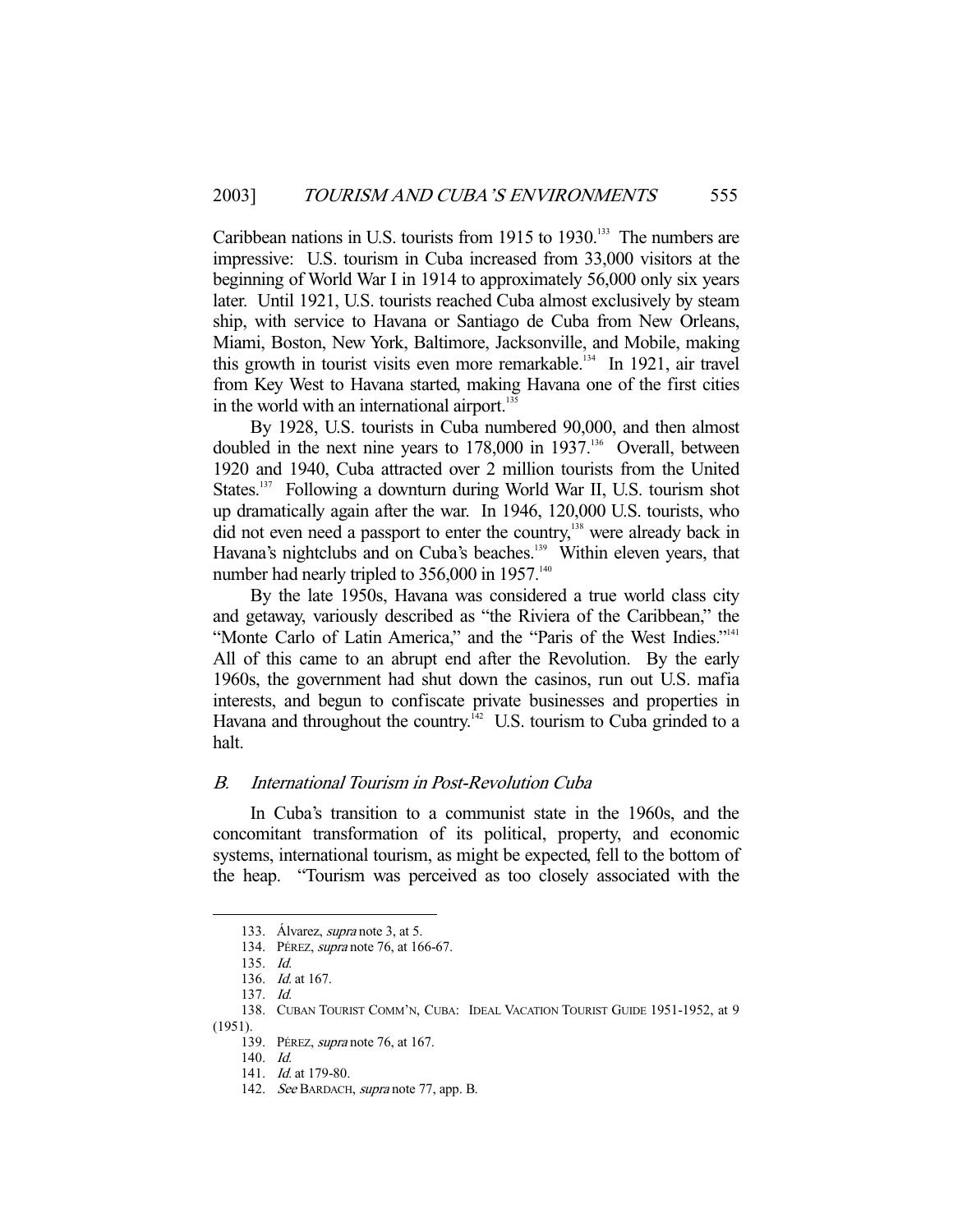capitalist evils of prostitution, drugs, gambling, and organized crime. The revolutionary government discounted tourism as a vehicle for economic growth and development."<sup>143</sup>

 Throughout the 1960s and much of the 1970s, little, if any, investment was made to develop new areas of the country for tourism, and existing tourist hotels and facilities were dedicated to serving the needs of vacationing Cubans and handfuls of foreign tourists from the Soviet Union and eastern bloc countries well into the 1980s.<sup>144</sup> In fact, tourist infrastructure actually contracted in the first fifteen years of the new regime with hotel capacity dropping by 50% by the mid-1970s.<sup>145</sup> This gradually began to change in the mid-1970s when the Cuban government, recognizing the potential economic benefits associated with long-dormant international tourism, began to promote tourism abroad.<sup>146</sup> Major efforts to develop international tourism in Cuba did not really take off for another decade, however, until the mid- to late 1980s when the government began to actively recruit foreign investors for joint ventures in tourism development. $147$  It was during this time that Cuba significantly expanded the premiere Varadero beach resort area east of Havana along with other coastal resorts in Cayo Coco and Cayo Guillermo in the Sabana-Camagüey Archipelago.<sup>148</sup> In 1984, international tourists in Cuba numbered approximately  $158,000$ ,<sup>149</sup> and in four years, the numbers almost doubled to  $300,000$  in  $1988$ <sup>150</sup> Since 1988, the number of foreign tourists to the island has steadily increased, even during the early years of the Special Period, and in 1993 began a steeper rise upward.<sup>151</sup> The rise in tourism to Cuba dramatically outpaced tourism growth rates in the rest of the Caribbean and throughout the world.<sup>152</sup> In 1996, a record 1 million foreign tourists visited the country, a three-fold increase in eight years

<sup>143.</sup> See DÍAZ-BRIQUETS & PÉREZ-LÓPEZ, supra note 16, at 261 (quoting Maria Dolores Espino).

<sup>144.</sup> Id.; see also Álvarez, supra note 3, at 6.

<sup>145.</sup> See DÍAZ-BRIQUETS & PÉREZ-LÓPEZ, supra note 16, at 261.

<sup>146.</sup> Id. In 1976, Cuba established the Instituto Nacional de Turismo (National Tourism Institute). *Id.*; see also Álvarez, supra note 3, at 6-7.

 <sup>147.</sup> DÍAZ-BRIQUETS & PÉREZ-LÓPEZ, supra note 16, at 261. In 1987, Cuba created its first corporation, Cubanacan, to develop joint ventures with the foreign tourism sector. Since then additional state-run tourist corporations have been established. See Álvarez, supra note 3, at 5-8.

<sup>148.</sup> DÍAZ-BRIQUETS & PÉREZ-LÓPEZ, supra note 16, at 261-62.

<sup>149.</sup> *Id.* at 262.

<sup>150.</sup> Suddaby, *supra* note 4, at 123.

<sup>151.</sup> *Id.* at 124; Álvarez, *supra* note 3, at 7.

 <sup>152.</sup> Suddaby, supra note 4, at 123, 129. From 1988 to 1996, Cuba's 16.9% growth rate was three times greater than global and Caribbean tourism growth rates. *Id.*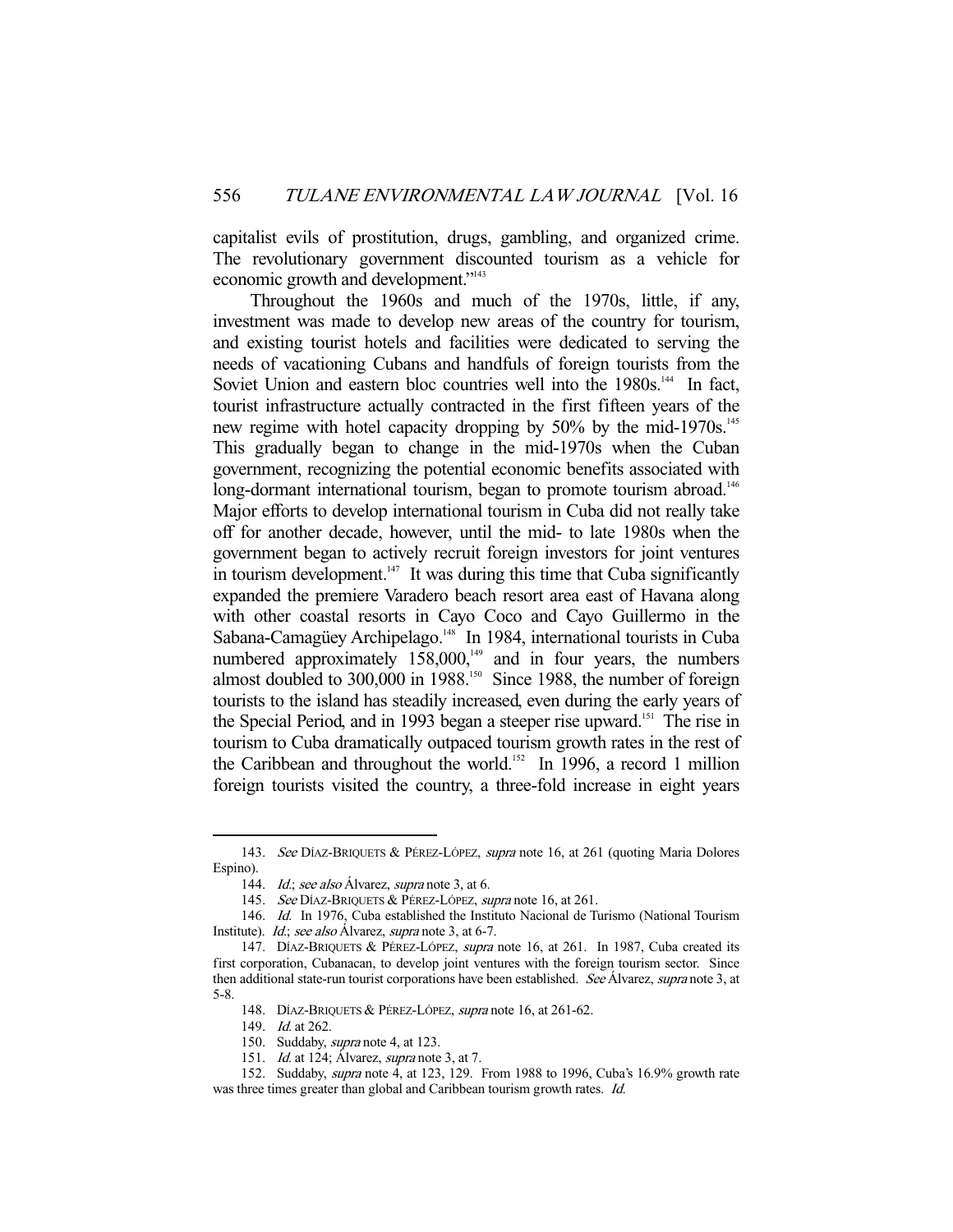and an average annual increase of  $16\%$ .<sup>153</sup> U.S. travelers, the dominant force in Cuban tourism before the Revolution, represented a marginal percentage of the foreign tourist arrivals in Cuba in the late 1980s through the mid-1990s, hovering between 10,000 and 20,000 visitors annually.<sup>154</sup> Europeans came to the island in the greatest numbers during this period, with large numbers of visitors from Canada and Mexico as  $well.<sup>155</sup>$ 

#### C. Tourism in Cuba Today: Trends and Policies

 Toward the end of the 1990s, international tourism to Cuba continued its steep rise with the European and Mexican percentage shares of the market beginning to decline, while that of Canada and the United States showing dramatic increases.<sup>156</sup> Cuban tourism officials estimate that the number of foreign tourists to Cuba reached 1.7 million in 2000 and was on track to top 2 million in 2001, but fell short of that mark because of the fallout from the September 11 attacks.<sup>157</sup> Canadians now represent 25% of the tourism market in Cuba, while Europeans (especially the British, Germans, French, Italians, and Spanish) continue to come in large numbers.<sup>158</sup> Most significant, however, are the large numbers of U.S. travelers who visit the island despite the continuing restrictions on travel. Cuban officials estimate that in 2000 more than 130,000 U.S. visitors (legal and illegal) came to Cuba.<sup>159</sup>

 Officials from Cuba's Ministry of Tourism (MinTur) and the Ministry of Planning project that international tourism will continue to rise approximately 10% per year over the next few years, assuming that U.S. travel restrictions are not lifted or significantly eased.<sup>160</sup> These officials assert that current supply is greater than demand and that the country has the capacity to accommodate a steady increase of 300,000 additional tourists each year for the next several years (or about 15% above current levels).<sup>161</sup> Cuba is racing to train new employees and construct new hotels and related infrastructure necessary to keep up with

 <sup>153.</sup> Id. at 124.

<sup>154.</sup> *Id.* at 125.

<sup>155.</sup> *Id.*; Álvarez, *supra* note 3, at 7.

<sup>156.</sup> Suddaby, *supra* note 4, at 125.

 <sup>157.</sup> Interview with Norman Medina, Advisor, Cuban Tourism College Network, in Havana, Cuba (Jan. 16, 2002).

 <sup>158.</sup> Id.

<sup>159.</sup> Id. Some estimates range as high as 206,000. See Alonso, supra note 5.

<sup>160.</sup> Interview with Norman Medina, *supra* note 157; see also Macías, supra note 111, at 12-13.

<sup>161.</sup> Interview with Norman Medina, *supra* note 157.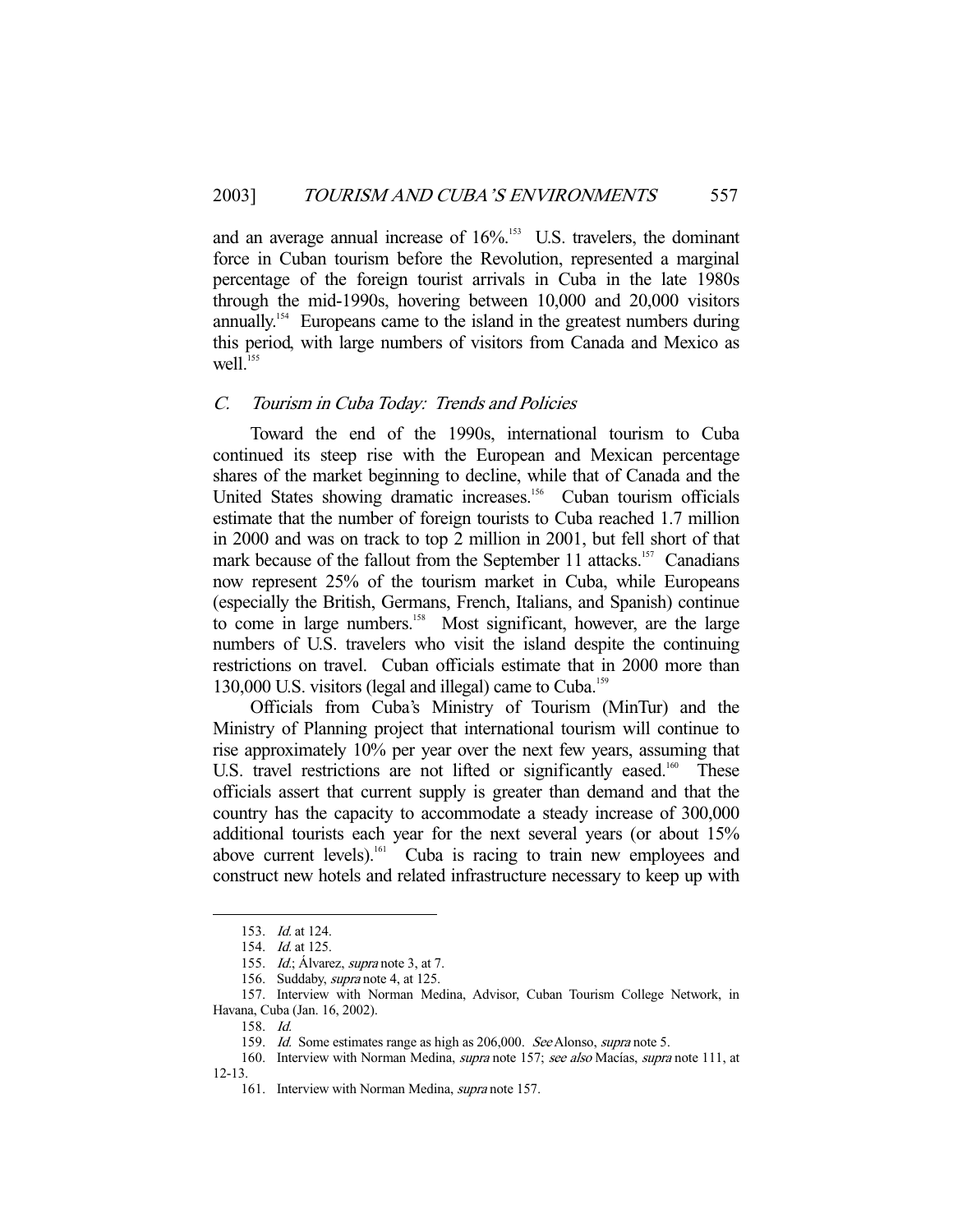such a strong growth rate.<sup>162</sup> As of 2002, Cuba had almost 40,000 hotel rooms and expects to add 3000 new rooms each year over the next few years.<sup>163</sup> Jobs in tourism, relatively high paying because of employees' access to U.S. dollars and other hard currencies, numbered approximately 100,000 in 2001 and trade schools throughout the country are training several thousand more hotel clerks, waiters, and other hospitality workers each year.<sup>164</sup> Cuban officials also estimate that approximately 200,000 service and manufacturing jobs are indirectly linked to tourism.<sup>165</sup>

 Under current plans, the bulk of the near-term growth in tourism facilities will occur in coastal areas. Planning officials indicate that there are 558 kilometers of sandy beaches of high interest for tourism development.<sup>166</sup> Currently there are 85 areas (*polos*) in the country where tourism may be developed.167 Of these, MinTur and the Ministry of Planning have identified eight priority areas for tourism development over the next five to ten years;<sup>168</sup> the majority of these eight zones are on the coast, including the four regions—Havana, Varadero, Sabana-Camagüey, and North Holguin—where the most intensive hotel developments are currently underway.<sup>169</sup> In addition to new hotels, Cuba is investing heavily in new and expanded airports $170$  and in tourist infrastructure needed to prolong the average stay of foreign tourists, such as golf courses, restaurants, nautical excursions, and other recreational opportunities. One Cuban official noted that development of hotels has outpaced the construction of critical support facilities, remarking that in some places tourists have excellent accommodations, but "nowhere to eat!"<sup> $171$ </sup> To that end, current plans include adding new restaurants, 5 to 6

<sup>162.</sup> Id. MinTur has established a national system of tourism schools (Formatur) that provides training throughout the country. See Lindeman et al., Sustainable Coastal Tourism in Cuba: Roles of Environmental Assessments, Certification Programs, and Protection Fees, 16 TUL. ENVTL. L.J. 591, 599 (2003).

 <sup>163.</sup> Interview with Norman Medina, Advisor, Cuban Tourism College Network, in Havana, Cuba (Oct. 29, 2002). Officials predict that maximum hotel capacity in the country is 190,000 rooms, or almost five times the current number of rooms. Cuba is in the process of revising its projections for the next ten-year period. Id.

 <sup>164.</sup> Id.

 <sup>165.</sup> Id.

 <sup>166.</sup> Otero, supra note 8, at 7.

 <sup>167.</sup> Interview with Carlos Rodriguez Otero, IPF, Ministry of Planning, in Havana, Cuba (Feb. 13, 2003).

 <sup>168.</sup> Interview with Norman Medina, supra note 163.

 <sup>169.</sup> The eight Principal Tourist Zones are: Havana; Varadero; Jardin de Rey; Norte de Camagüey; N. Holguin; Santiago and Sud Oriente; Cienfuegos-Trinidad; and Canarreos. There are eight other zones also designated for tourism development. Id: see also Álvarez, supra note 3, at 7.

<sup>170.</sup> See generally McCormick, supra note 36.

<sup>171.</sup> Echenique, *supra* note 10, at 19.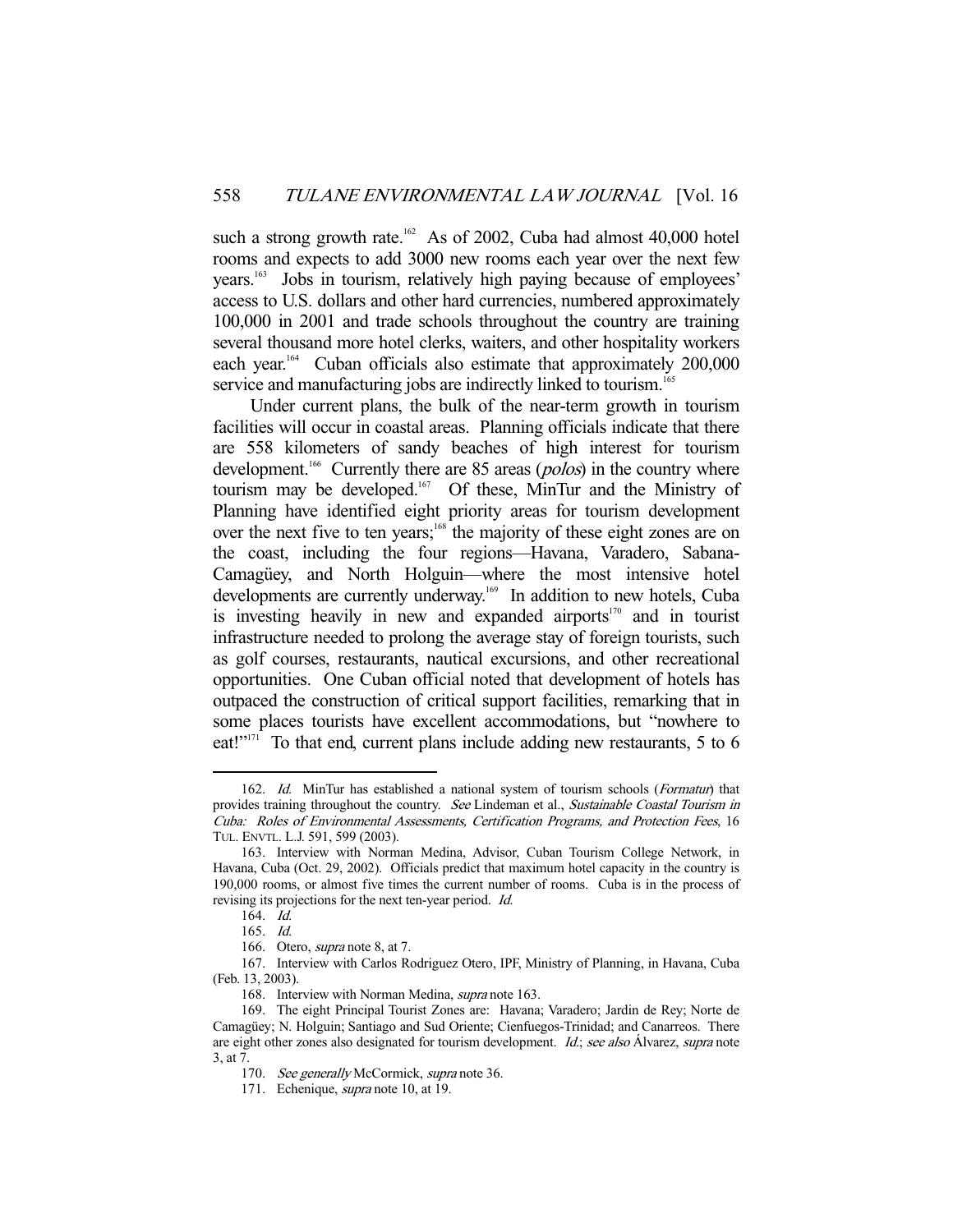new golf courses over the next  $3$  to  $4$  years,<sup>172</sup> improving  $3$  ports to accommodate cruise ships, and building new roads and bridges.<sup>173</sup>

 Cuban tourism officials generally acknowledge that the model they used for accelerating the development of international tourism in the 1990s was not fully based on principles of sustainability and that rapid expansion of tourist facilities came with a high environmental price tag.<sup>174</sup> Sustainable tourism development is now the official policy in Cuba and is reflected in large part in the suite of coastal protection, environmental licensing, and other environmental laws enacted in the late 1990s.<sup>175</sup> Sustainable tourism in Cuba is built on four "pillars" of sustainability economic, environmental, cultural, and social. $^{176}$  This policy emphasizes the direct and indirect economic benefits of international tourism (economic pillar) and is predicated on growing in a measured fashion that recognizes and respects both physical and capital limitations (e.g., lack of sufficient roads, airports, and other transportation infrastructure, waste water treatment facilities, and landfills) and environmental limitations of building in or near fragile areas (environmental pillar).<sup>177</sup> Cultural sustainability, the third pillar, demands that tourism be consistent with and not be disruptive of existing cultures and lifestyles.<sup>178</sup> This policy is premised on the concern over the globalization of culture that can accompany international tourism and on the express goal that Cuban cultures and identities be strengthened, not diminished, over time.<sup>179</sup> The fourth pillar, social sustainability, is measured by the number of Cubans employed in the tourism sector, the availability of housing for employees, and tourism offerings for Cuban vacationers.<sup>180</sup> sustainable tourism policy is also reflected in Cuba's 1995 Foreign

Id.

<sup>172.</sup> Id. One official stated that their goal is to develop one golf course for every 2000 hotel rooms.

<sup>173.</sup> See Stein & Kane-Hannan, supra note 34.

<sup>174.</sup> See DÍAZ-BRIQUETS & PÉREZ-LÓPEZ, supra note 16, at 262-65. In the mid-1990s some pristine, previously undeveloped outer cays were subjected to intense tourism development before new environmental laws and policies were in place:

The northern cays of Ciego a Avila Province, for example, did not have a single hotel room in 1993: by 1997, they had over 1,500 rooms, an airport, more than 200 kilometers of roads—including seventeen kilometers of roads over the sea—electricity generating units, and 100 kilometers of pipes to supply water from the mainland.

<sup>175.</sup> Interview with Norman Medina, *supra* note 35; see also Álvarez, *supra* note 3, at 8.

<sup>176.</sup> Interview with Norman Medina, *supra* note 35.

 <sup>177.</sup> Id.

 <sup>178.</sup> Id.

 <sup>179.</sup> Id.

<sup>180.</sup> Id. Cuba also adheres to the system of sustainability indicators adopted by the Association of Caribbean States.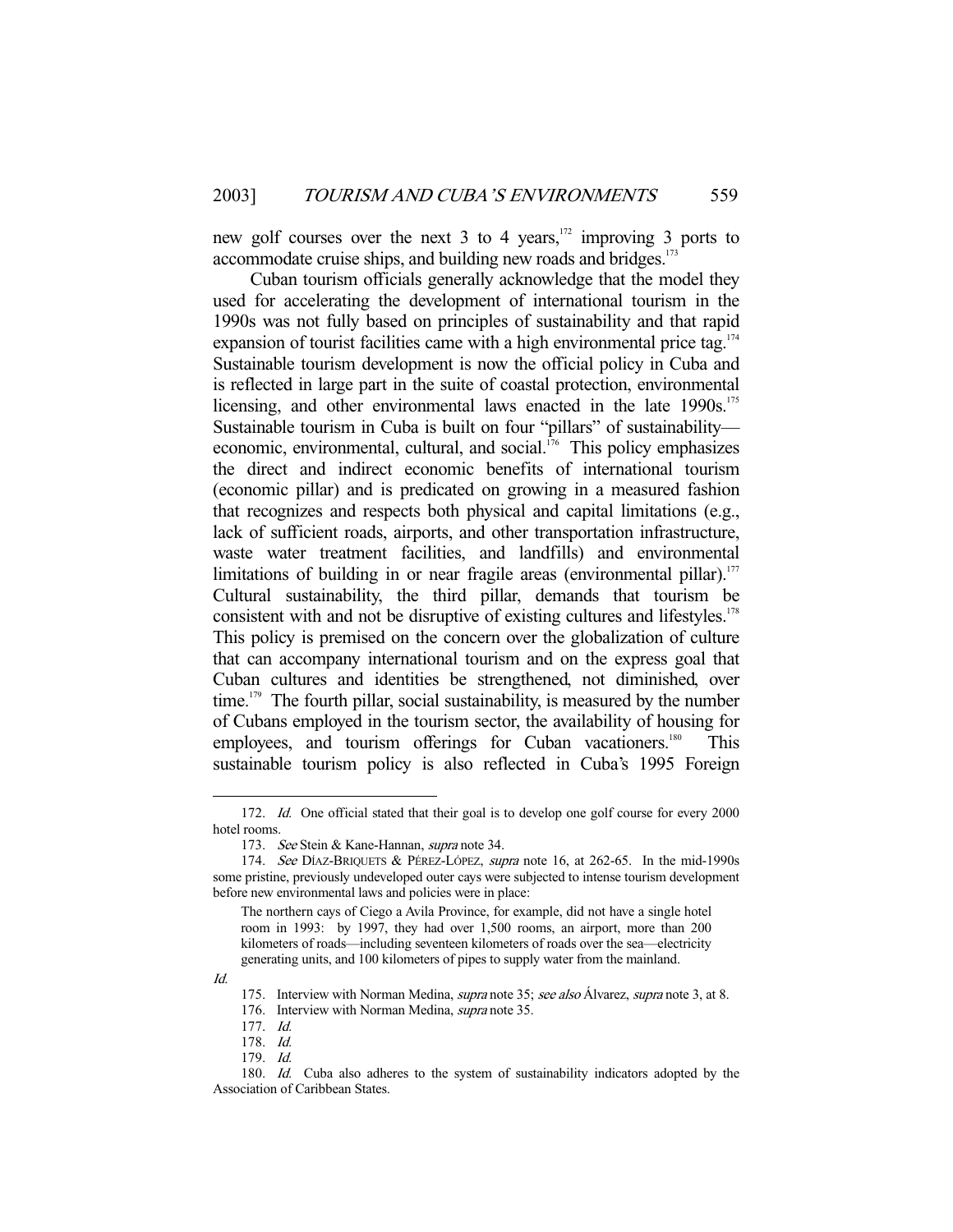Investment Act, Law No. 77, which directs that projects developed by joint ventures with foreign investors be consistent with the principles of sustainable development and environmental conservation.<sup>181</sup>

 Cuba's tourism ministry and state-owned tourist enterprises primarily market the country as a premier destination for sun-and-sand vacations. Tourism planners distinguish between "traditional" beach resorts, such as Varadero, which are highly developed, and "*naturalista*" beach resorts, such as parts of Cayo Coco, which are not as densely developed and which generally offer more space and natural areas.<sup>182</sup> And though sun-and-sand package tours of both types draw the largest number of tourists to the island currently, Cuba offers a broad diversity of natural and cultural tourism opportunities that few other Caribbean countries can come close to matching.183 For example, Old Havana, recently classified a World Heritage Site, is a 500-year-old architectural gem that lures visitors by its many museums, castles, music, nightlife, and other historical and cultural offerings. Cuba's size and geographic diversity also offer a wide variety of outdoor experiences such as spelunking, bird watching, hiking, camping, biking, and scuba diving. Much of this potential remains untapped. The country's tourism planners are well aware that additional and more lucrative opportunities exist outside of the sun-and-sand context and are implementing plans to further expand "nature tourism" (turismo de naturaleza), a broad label that includes ecotourism (e.g., scuba diving, snorkeling, hiking, bird watching, etc.), agrotourism (e.g., organic farming), and adventure tourism (e.g., mountain biking, rock climbing, cave diving, etc.).

 "Ecotourism" has been defined as "[r]esponsible travel to natural areas that conserves the environment and improves the well-being of local people."<sup>184</sup> Carefully implemented, ecotourism can have several distinct environmental and economic advantages over traditional sun-

 <sup>181.</sup> Ley de la Inversión Extranjera, LEY NO. 77 [Foreign Investment Law, LAW. NO. 77], art. 54 (1995) (Cuba).

 <sup>182.</sup> Interview with Norman Medina, Advisor to Cuban Tourism College Network, in Havana, Cuba (Feb. 11, 2003).

<sup>183.</sup> See, e.g., Suddaby, supra note 4, at 123. Cuba offers several different categories of natural and cultural tourism: sun-and-sand (traditional and *naturalista*), nautical, nature, health, cultural, and religious.

<sup>184.</sup> See MARTHA HONEY, ECOTOURISM AND SUSTAINABLE DEVELOPMENT: WHO OWNS PARADISE 6 (1999) (quoting Ecotourism Society Newsletter 1, no. 1 (spring 1991)). Honey asserts that real ecotourism has seven characteristics: (1) involves travel to natural destinations, (2) minimizes impact, (3) builds environmental awareness, (4) provides direct financial benefits for conservation, (5) provides financial benefits and empowerment for local people, (6) respects local culture, and (7) supports human rights and democratic movements. *Id.* at 22-24.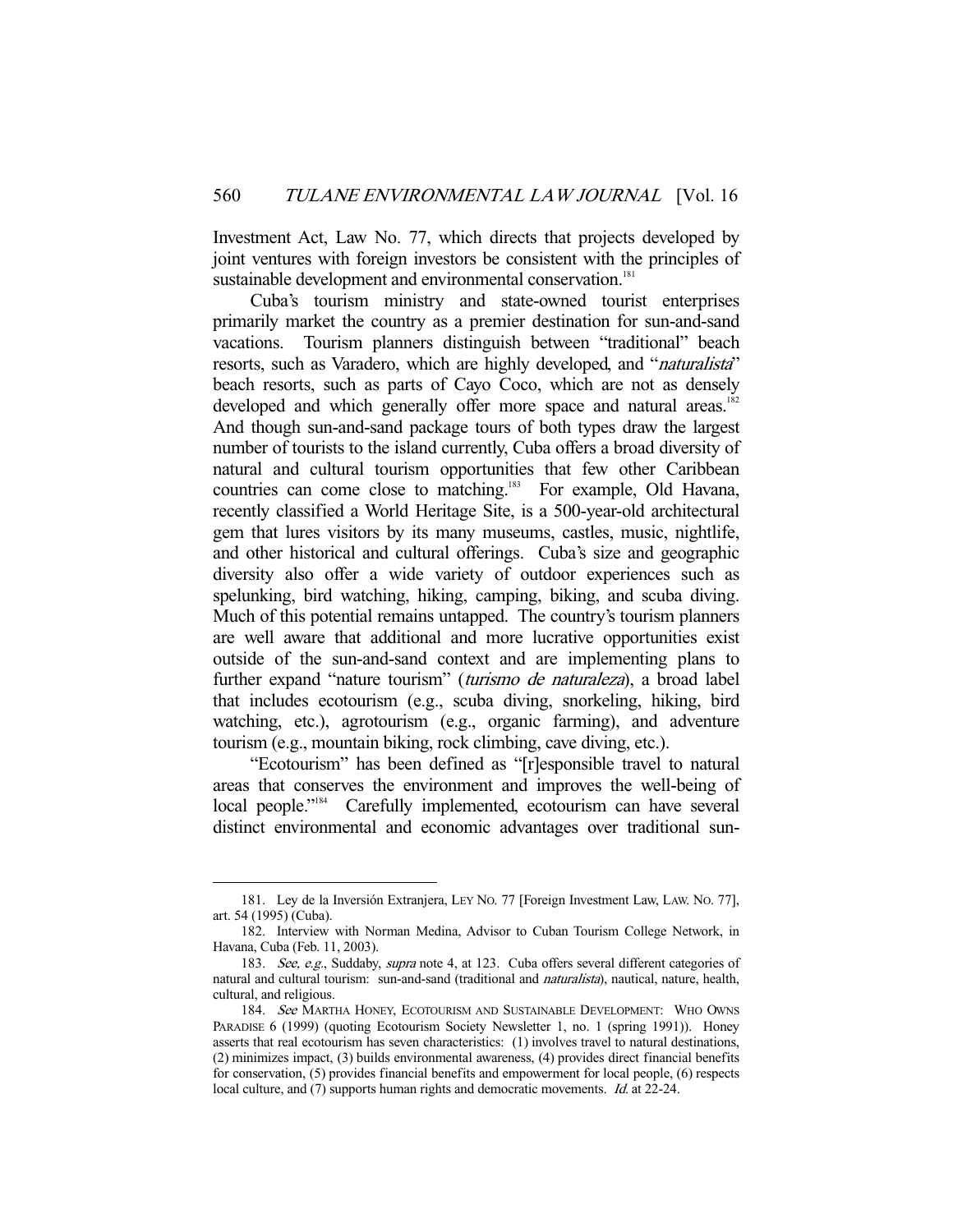and-sand tourism and other nature-based tourism.<sup>185</sup> First and foremost, ecotourism generates interest in parks, forests, rivers, caves, and other natural areas and provides the incentive to protect such areas so that visitors return. In addition, tourists drawn to outdoor activities and nature-based experiences are often "higher-end" tourists who spend more money during their stay. Providing expanded and upgraded tourist products to these "exclusive markets" has the potential to raise significantly higher revenues than more traditional and inexpensive package tours typically do.<sup>186</sup> In many developed countries the spending on tourism has a multiplier effect of 1.5 to 3.5 in the local economy, which is much higher than that generated by the all-inclusive package tours that dominate Cuba's coastal resorts.<sup>187</sup> In addition, many ecotourism opportunities are, by their very nature, less dependent on networks of roads, hotels, stores, and other infrastructure and thus overall impose fewer impacts on the environment.<sup>188</sup>

 Cuba now has a dedicated entity for ecotourism, the National Commission for Ecotourism. The Commission is comprised of officials from CITMA, MinTur, and the Ministry of Agriculture and publishes guidelines and criteria for ecotourism, approves guides and tour leaders, and promotes tour packages worldwide.<sup>189</sup> Several state-owned companies now exclusively book and operate ecotours. Working with CITMA, MinTur, the Ministry of Agriculture, and the Commission, the IPF in the Ministry of Planning has identified 50 areas with nature tourism potential throughout coastal and interior Cuba.<sup>190</sup> Many, but not all of these, are in national parks or other protected areas and emphasize ecotourism over other nature tourism offerings.<sup>191</sup> And though income from ecotourism and other forms of nature tourism still represents a small percentage of Cuba's tourism-based revenues, their popularity is on the rise. In 1999, revenues from ecotourism packages were \$11 million,

 <sup>185.</sup> Honey distinguishes ecotourism from other kinds of nature-based tourism. "Nature tourism involves travel to unspoiled places to experience and enjoy nature. It usually involves moderate and safe forms of exercise such as hiking, biking, sailing, and camping." *Id.* at 6.

<sup>186.</sup> MICHAEL A. STEIN & LANI KANE-HANAN, ARTHUR ANDERSON, CUBA-TOURISM AS A REPLACEMENT INDUSTRY, available at http://www.hotel-online.com/Trends/Anderson/Cuba\_ ToursimIndustry\_Spring1996.html (last visited June 26, 2003).

 <sup>187.</sup> Id.

<sup>188.</sup> See, e.g., Díaz-Briquets & Pérez-López, supra note 28, at 263.

<sup>189.</sup> Interview with Norman Medina, *supra* note 35.

<sup>190.</sup> Álvarez, *supra* note 3, at 8.

<sup>191.</sup> See DÍAZ-BRIQUETS & PÉREZ-LÓPEZ, supra note 16, at 263. Specific areas targeted for ecotourism include Zapata Swamp, Sierra del Rosario, and Jardines de la Reina. See HONEY, supra note 184, at 182-84. One of Cuba's ecotourism showpieces is the Moka Ecolodge in the forested hills above Las Terrages in the province of Pinar de Río.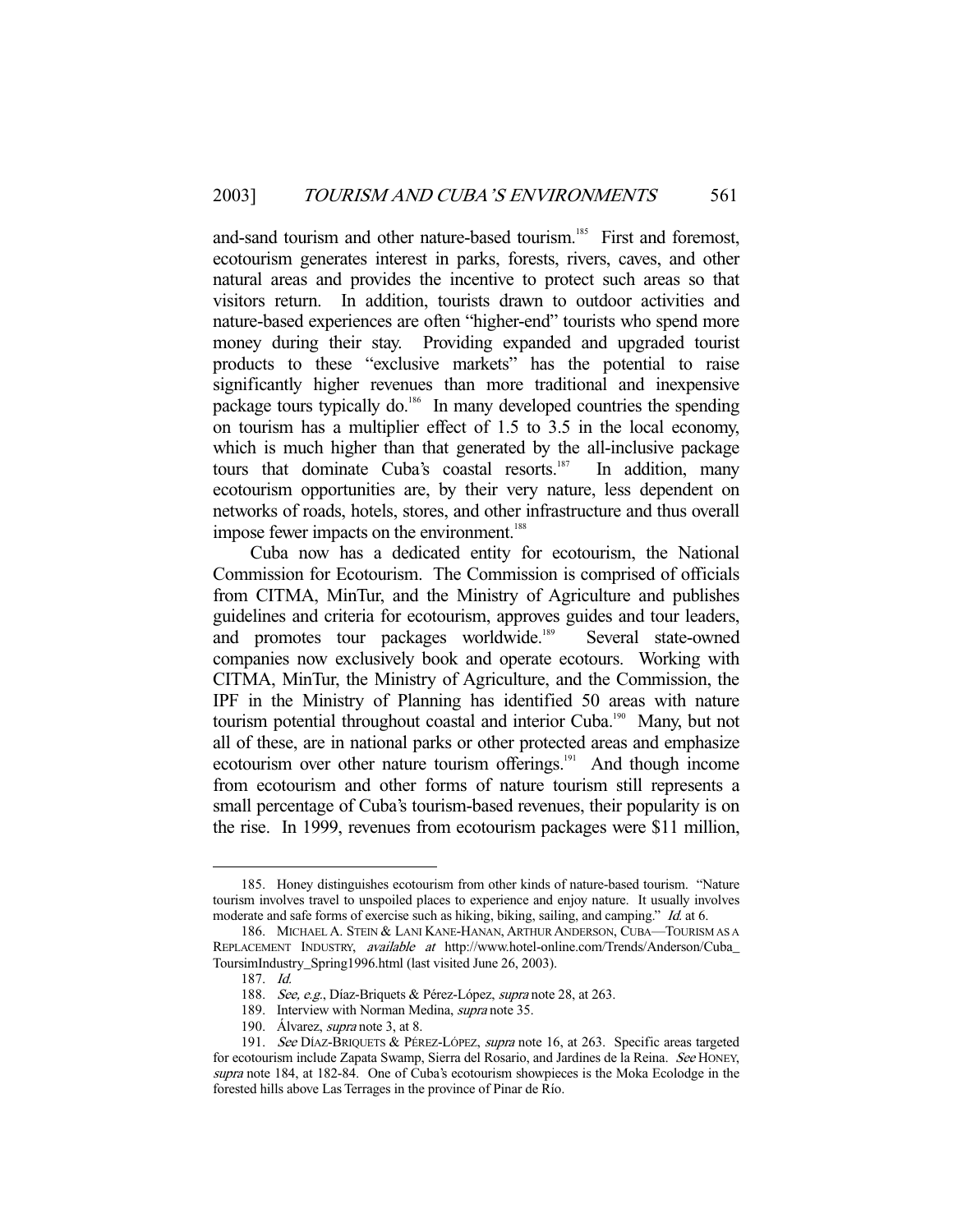in 2000 they had almost doubled to \$19 million, and by the end of 2001, ecotourism generated  $$25$  million in income.<sup>192</sup>

 Cuba's intention to develop and expand ecotourism is promising, but not without its skeptics. They fear that these efforts could easily be overwhelmed by the attention given to conventional "large-scale beach and urban tourism" and observe that "[m]any Cubans openly worry that the island is on a slippery slope back towards the Caribbean-style, foreign-owned tourism."<sup>193</sup> They wonder whether ecotourism is simply a "window dressing over the island's mushrooming conventional tourism."194 These are legitimate concerns and present challenges to planners and environmental officials who are working to keep environmental protection on an equal footing with economic development, in many places as well as Cuba.<sup>195</sup> But in the case of Cuba, early efforts to invest in real models of ecotourism are encouraging and offer hope that the country will emerge as a leader, not a follower, in Caribbean ecotourism.

## D. The United States Factor in Tourism Development and Coastal Protection in Cuba

 Cuba has long appealed to celebrities and high-end travelers from the United States drawn to Havana's casinos, cabarets, and beach resorts.196 Havana's premier hotels, including the storied Hotel Nacional and the Habana Libre (formerly the Havana Hilton), are packed with photos and other memorabilia of movie stars, athletes, business leaders, politicians, and other famous visitors from the United States. But Cuba has long been accessible and affordable to middle and working-class U.S. citizens as well, and tourist facilities were developed to accommodate all visitors.197 Louis Pérez Jr. argues that the tastes, preferences, and pasttimes of North Americans heavily shaped the nature of tourism in Cuba and the kind of services provided.<sup>198</sup> "From the outset Cuban tourist industry was driven by North American tastes and preferences. . . . The

 <sup>192.</sup> Interview with Norman Medina, supra note 35.

<sup>193.</sup> DÍAZ-BRIQUETS & PÉREZ-LÓPEZ, supra note 16, at 265.

 <sup>194.</sup> Id.

<sup>195.</sup> See Díaz-Briquets & Pérez-López, supra note 28, at 290; see also HONEY, supra note 184, at 25 (asserting that the "principles underlying ecotourism are being 'greenwashed' by superficial, feel-good rhetoric and minor cost-saving modifications that do not transform tourism into a tool that protects the environment, benefits local communities, and educates the tourists"). This observation notwithstanding, Honey cites to some good examples of ecotourism and argues that ecotourism is "still in its infancy, not on its deathbed." Id.

<sup>196.</sup> PÉREZ, *supra* note 76, at 167-68.

 <sup>197.</sup> Id.

 <sup>198.</sup> Id. at 167.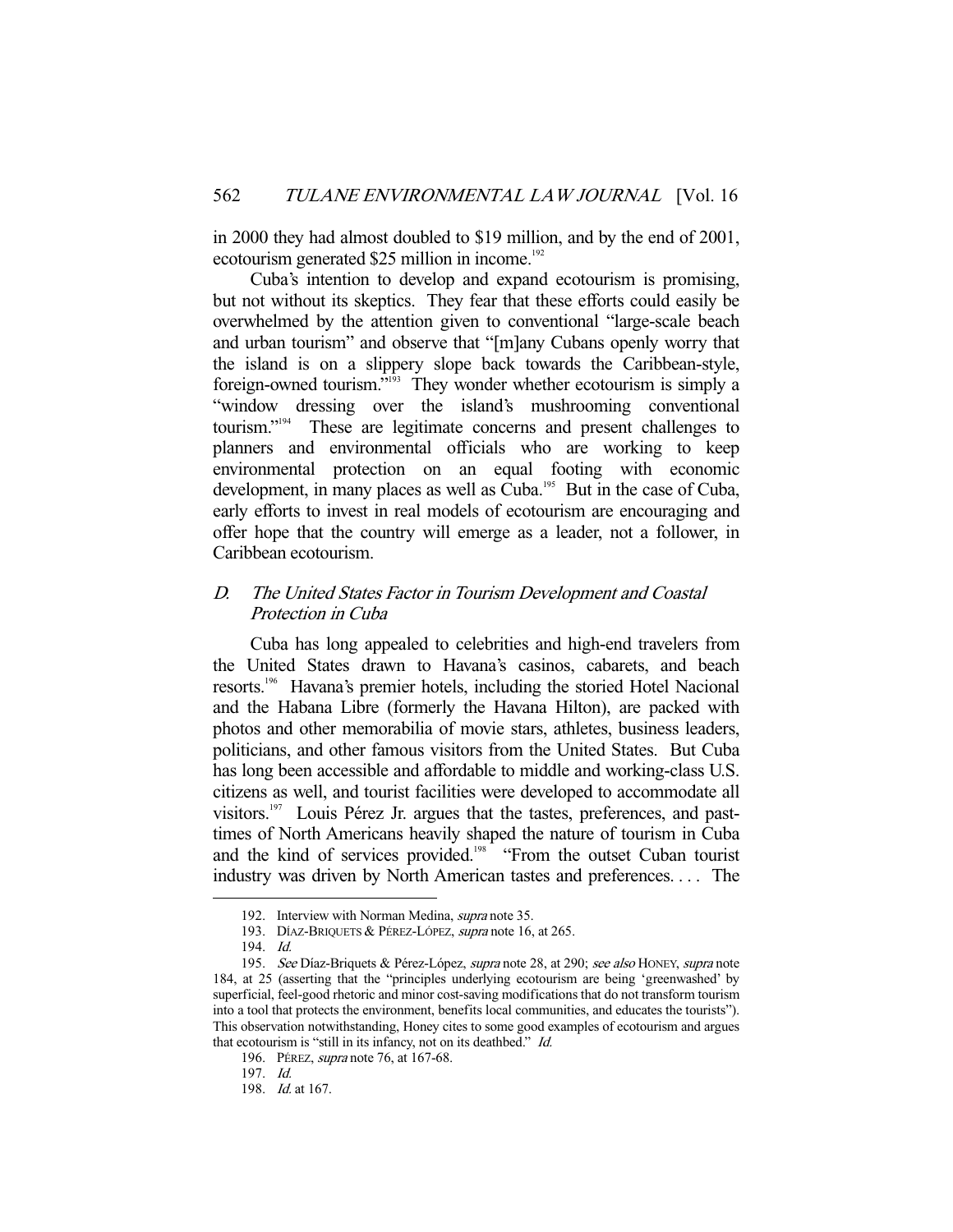travel market was obviously North American, around whose needs the tourist infrastructure developed its definitive characteristics."<sup>199</sup> Professor Houck notes a downside to such influence in his introduction: "U.S. consumers walk heavily on the earth and leave large scars,"<sup>200</sup> an observation with profound significance to future tourism development in coastal Cuba.

 As discussed above, U.S. travelers have been making the short jaunt to Cuba for more than 150 years, and until 1959, made up the lion's share of tourists on the island. And now after a four-decade long hiatus, U.S. citizens are ready to come back to Cuba in droves, and many already have. In 2001, between 130,000 and 206,000 U.S. residents traveled to Cuba, many of whom were authorized to travel by the U.S. Department of Treasury and thousands of others who were not.<sup>201</sup> If travel restrictions are lifted (as has been proposed by bills that have been passed by the U.S. House of Representatives, most recently in July 2002), estimates of the number of U.S. citizens who would travel to Cuba vary widely. Some conservatively predict that between 300,000 and 500,000 U.S. citizens would travel to the island in the first year and within five years numbers would reach up to 1.4 million U.S. tourists to Cuba.<sup>202</sup> Officials with the United States International Trade Commission predicted in 2001 that absent the embargo, only 100,000 to 350,000 more U.S. tourists would travel to the island, while the private consultants, The Brattle Group, forecast that within a few years approximately 3 million U.S. citizens would visit Cuba annually, many as tourists and others for business and family visits.<sup>203</sup> Cuban planning officials predict that total tourist arrivals could range between 5 and 10 million by 2010, if the embargo is lifted or

 <sup>199.</sup> Id. Pérez asserts that North American tourists considered themselves "privileged visitors" who in Cuba "could do whatever they pleased," quoting a visitor from the Canary Islands in 1916:

Every yanqui defines and imposes the primacy of his country in the smallest acts, in the slightest gestures. Each citizen of the United States travels with his citizenship in his suitcase, with an authoritarian and overbearing *yanquísimo*. Each one moves about the world bolstered by a sense of a supreme power that authorizes him to speak overbearingly and give orders.

Id. at 187.

<sup>200.</sup> Houck, *supra* note 6, at 531.

<sup>201.</sup> See Stein & Kane-Hannan, *supra* note 34 (estimating that 176,000 authorized and 30,000 unauthorized U.S. tourists arrived in Cuba in 2001).

<sup>202.</sup> CPF Report, *supra* note 75, at 2. The authors of this study base their projections on three distinct scenarios: (1) U.S. travel to Cuba is authorized, but other trade embargo restrictions stay in place; (2) U.S. carriers and tour operators are allowed to take U.S. tourists to Cuba, but the other embargo restrictions stay in place; and (3) the trade embargo is completely lifted.

<sup>203.</sup> CIP Report, *supra* note 75, at 19 tbl. 1.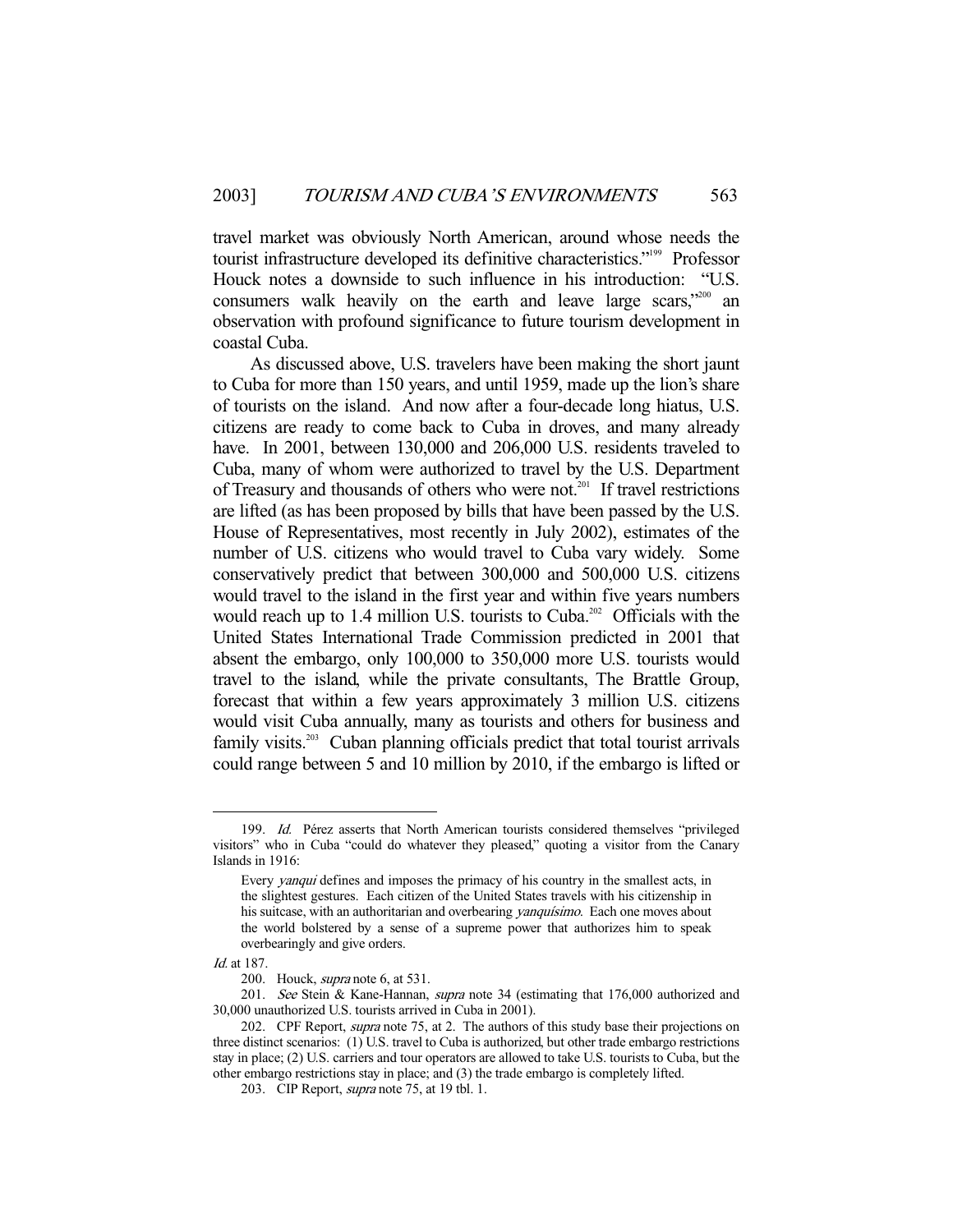significantly eased.<sup>204</sup> Some experts in Cuba anticipate that up to 1 million U.S. tourists could travel to Cuba in the first year alone after the embargo is lifted.<sup>205</sup> Of the U.S. tourists to Cuba, many would be "diverted" (i.e., they would have otherwise gone to another destination), while others would be "incremental" (i.e., passengers who would not otherwise have traveled).<sup>206</sup>

 Whatever the actual numbers, lifting the travel sanctions promises to result in billions of dollars in new revenues yearly to both countries. Some predict that economic benefits to Cuba from tourism could reach \$18.5 billion by 2007, and significantly more than that if the U.S. embargo is lifted.<sup>207</sup> The Cuban government is keenly aware of the economic boost that unrestricted U.S. travel to the island will provide and is already working to cater to U.S. demands for tourism.

 Increased travel by U.S. tourists to Cuba brings with it special implications, in part because of the proximity of the two countries to each other and in part because of the tastes and travel habits of U.S. travelers. For example, U.S. citizens in pleasure boats would surely flock to the island in great numbers, filling the country's existing marinas and driving up the demand for new ones. In addition to expansions of existing commercial airports, many would want to pilot their own private planes to the island, creating the need for even further airport capacity. Cruise ship industry demands will skyrocket throughout some of the most pristine areas of the island (e.g., there are already impacts from cruise ship activities at Punta Frances on the Isle of Youth). High speed ferries from Miami or Key West could provide transportation for thousands of U.S. travelers to Cuba.<sup>208</sup> And with ferries would come cars and trucks, tens of thousands of them. All of this would require additional investments in transportation infrastructure (roads, port and marina facilities, airports, etc.) above and beyond what is currently on the drawing board in Cuba. This scenario also demands that those Cuban environmental laws and policies already on the books stay in place postembargo, and that implementation and enforcement of those laws be a top priority. Successful and sustainable tourism development in Cuba post-embargo will also require the identification of public and/or private

<sup>204.</sup> Álvarez, *supra* note 3, at 8; see also Macías, supra note 111, at 12-13.

<sup>205.</sup> See Interview with Norman Medina, supra note 35.

<sup>206.</sup> CIP Report, *supra* note 75, at 1.

 <sup>207.</sup> Houck, supra note 7, at 42.

<sup>208.</sup> See generally CIP Report, supra note 75.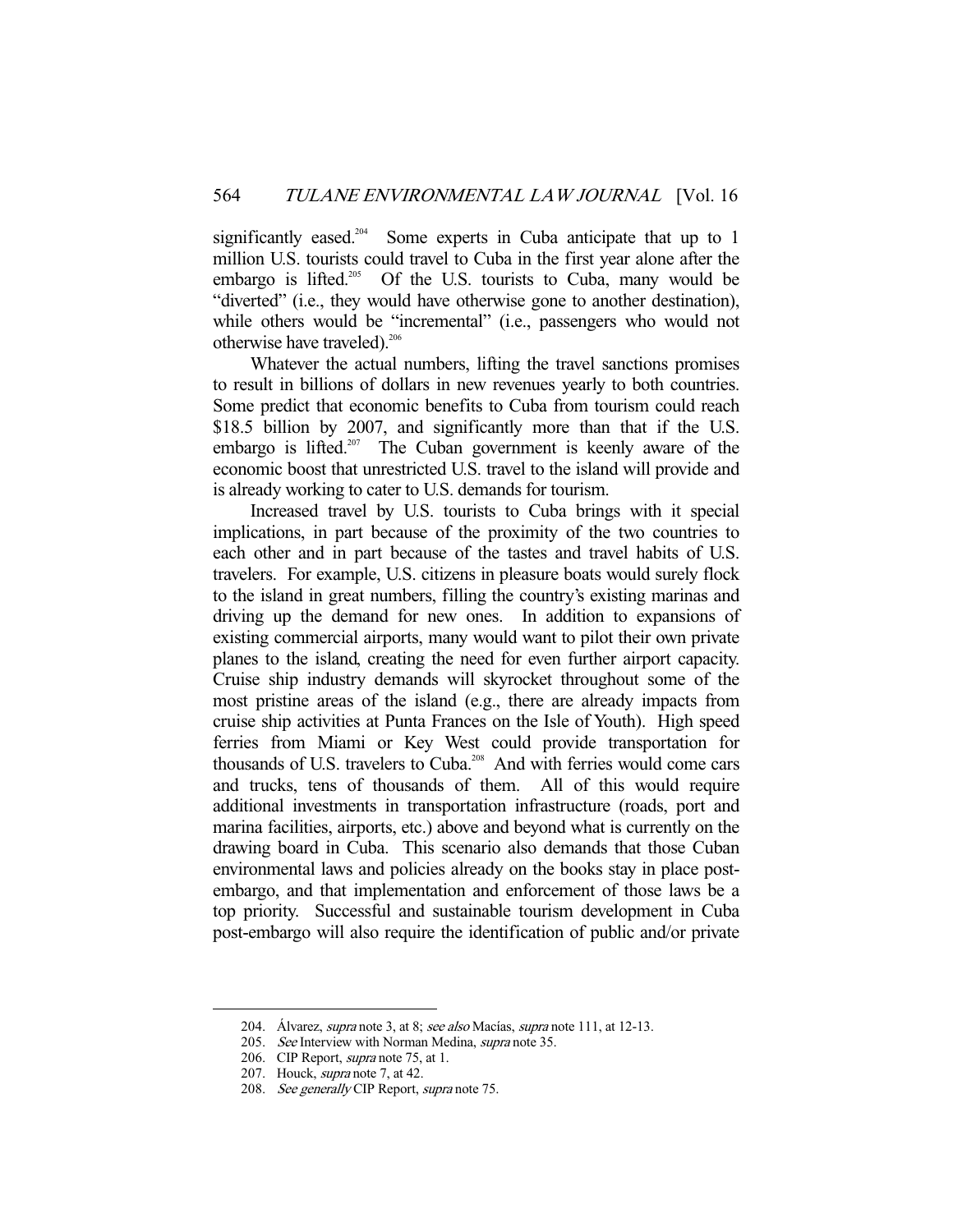funding sources sufficient to upgrade and modernize transportation and environmental infrastructure.<sup>209</sup>

 Some claim that the absence of U.S. visitors, and the foregone billions of dollars in potential income, is an obstacle to sustainable tourism development because without such revenues Cuba may not be able to afford the facilities, infrastructure, and other services needed to protect the environment.<sup>210</sup> That might be true, but it should not serve as an excuse to ease environmental protection requirements in the near term. Even while U.S. travel restrictions are still in place, Cuba should move forward quickly to invest in infrastructure and implement and enforce recently enacted environmental laws and policies needed to ensure that U.S. tourism, when it finally comes, is not overwhelming.

#### IV. CUBAN ENVIRONMENTAL LAW: THE FIRST LINE OF DEFENSE

 Without adequate law or political will, most coastal cities of the world build right down to the beach, bulldoze the vegetation, drain and fill the wetlands, and dump raw sewage into the sea where it mixes with eroded sediments, algae, oil spills, bilge water, and untreated industrial wastes. The natural systems die.<sup>211</sup>

 In addition to the economic obstacles of protecting coastal and marine resources from poorly planned and/or executed tourism development, Cuba faces a number of legal and political challenges as well. Cuba's environmental laws and policies are impressive and farreaching. They provide the first line of defense against unsustainable development in coastal and other fragile areas. But this legal framework is young and untested, and implementation and enforcement of statutory and regulatory mandates remains the wild card. CITMA, Cuba's principal environmental ministry, has broad powers over new hotels and other developments and has the authority to veto projects that are not environmentally sound.<sup>212</sup> But, if the United States and many other countries are any guide, conflicts between CITMA and the many ministries responsible for economic development are inevitable and will not favor strong position-taking regarding conservation.<sup>213</sup> Debates over

<sup>209.</sup> See Stein & Kane-Hannan, supra note 34.

 <sup>210.</sup> See id.

<sup>211.</sup> Houck, *supra* note 7, at 40-41.

<sup>212.</sup> *Id.* at 19-21.

<sup>213.</sup> *Id.* at 18-19 (describing the debate that took place in the development of Law No. 81 and its implementing decree laws and resolutions).

The tug-of-war among resource agencies and their constituencies over environmental policies and the substantive provisions that would carry them out, mirrored those seen daily in Washington, D.C., Brussels, and other capitals. The arguments were virtually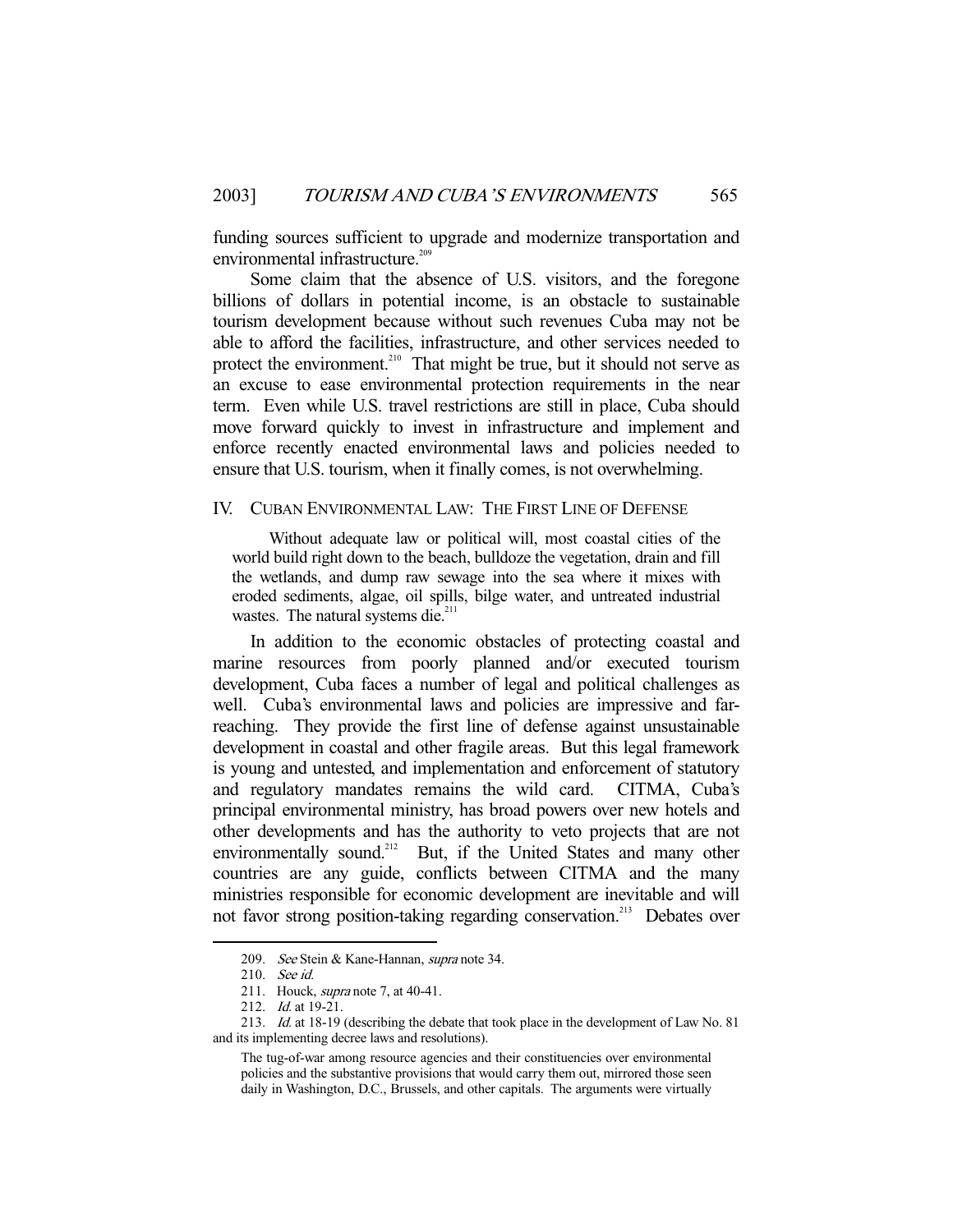the relative environmental and economic benefits of projects have long occurred in Cuba and will increase as the country moves ahead with its ambitious tourism development plans. Pressure to accelerate the environmental review process or waive or relax environmental standards for particular projects will surely be placed on environmental officials. There also remain obstacles to timely and meaningful involvement of the public in environmental decision making. These conflicts may become even more commonplace if the U.S. trade embargo is lifted and efforts to develop tourism opportunities accelerate and pressure to build in pristine coastal areas intensifies.<sup>214</sup>

 This Part provides an overview of Cuba's environmental framework law, Law No. 81, and the particular statutory and regulatory provisions applicable to foreign investment, siting, environmental review, and licensing for new construction in coastal areas. Full and faithful implementation of all of these provisions by a strong CITMA will be essential in Cuba's quest for sustainable tourism.

## A. The Environmental Law

 If the National Environmental Strategy provides the vision for environmental protection in Cuba, then Law No. 81 provides the roadmap for getting there. Law No. 81, commonly referred to as the "Law of the Environment," is a broad and far-reaching framework law.<sup>215</sup> The law sets forth environmental objectives, establishes the administrative framework within which CITMA and other environmental agencies and institutes operate, and creates a set of legal instruments that agencies must use in carrying out their many mandates. In a nutshell, it provides the central nervous system for a large body of specific substantive and procedural environmental laws and resolutions needed to implement the country's environmental protection goals.

 The six express objectives of Law No. 81 are to: (1) direct the adoption of laws and regulations that ensure that development is environmentally sound; (2) provide the basis for establishing environmental standards and criteria for projects and activities that pollute and otherwise adversely impact the environment; (3) provide opportunities for public notice and participation in environmental decision making; (4) promote public awareness of environmental

Id.

the same, of pro-development versus pro-environment, and who would hold what old turf and what new power within whatever compromises shook out.

<sup>214.</sup> *Id.* at 30.

 <sup>215.</sup> Id. at 18-25 (discussing the history of Law No. 81).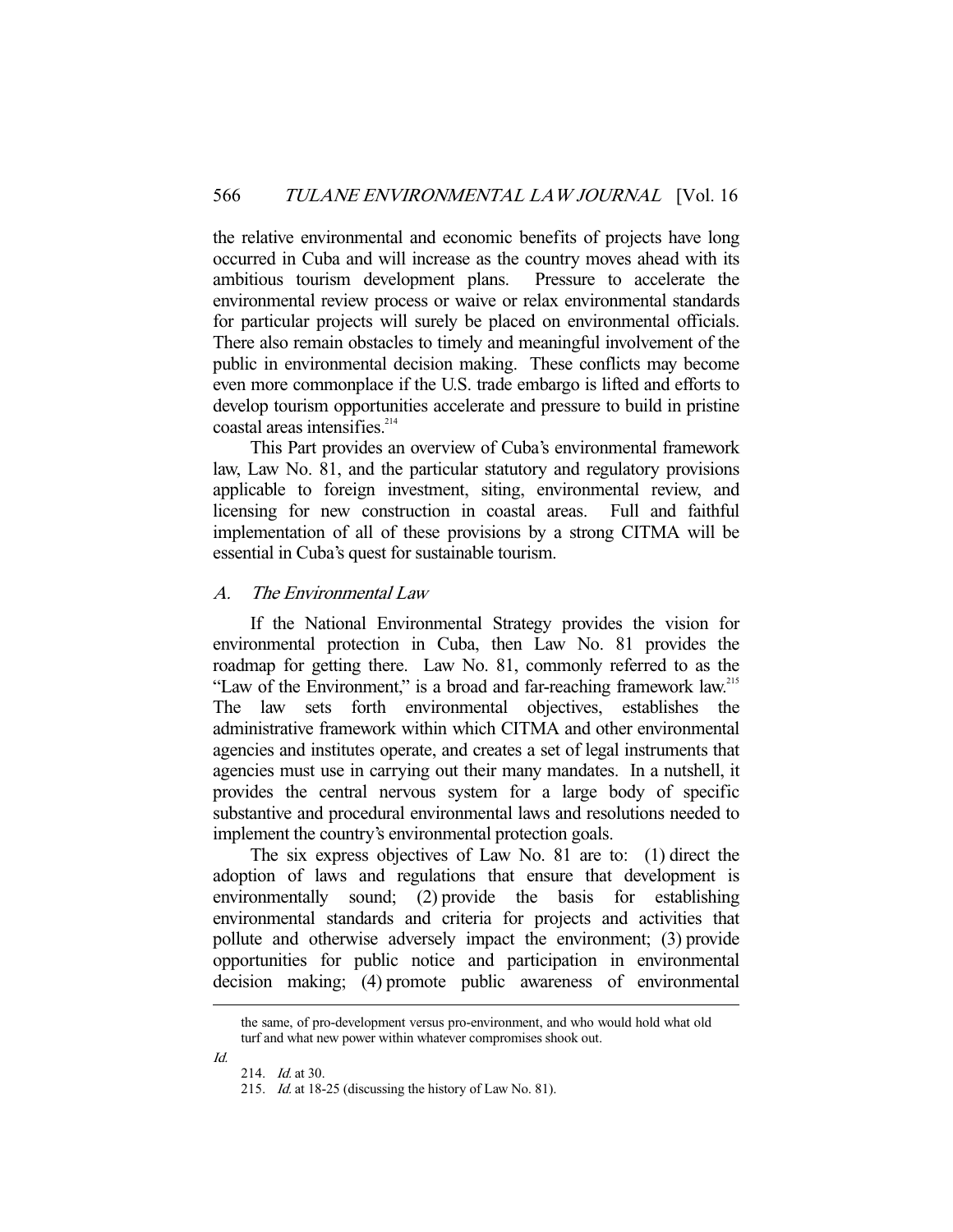problems; (5) provide for environmental assessment of proposed activities, monitoring of environmental compliance, and enforcement of environmental requirements; and (6) foster protection of health, and the improvement of the quality of life and the environment in general.<sup>216</sup> Together these objectives provide a sweeping and coherent mandate to the legislative and executive entities charged with managing the environment.

 The institutional framework for environmental management is set forth in Title II of Law No. 81. Article 11 establishes CITMA as the lead entity for the environment:

The Ministry of Science, Technology and the Environment is the governmental agency of the Central Administration of the State in charge of proposing environmental policy and guiding its execution through the coordination and control of the nation's environmental management, promoting its coherent integration in order to contribute to sustainable development.

The details for carrying out the law's objectives are to be established pursuant to a series of legal instruments, including:

- The National Environmental Strategy and other programs and plans;
- Law No. 81 and environmental regulations and technical standards;
- Environmental land-use planning;
- Environmental impact assessment (EIA);
- Environmental Information System;
- State Environmental Inspection System;
- Environmental education;
- Scientific research and technological innovation;
- Economic regulation;
- National Environmental Fund; and
- Regimes of administrative, civil, and criminal liability. $217$

Taken together, these instruments provide the legal infrastructure needed to develop a comprehensive system of environmental planning, review, management, and enforcement and education. Since passage of Law No. 81 in 1997, a number of implementing environmental laws, decree laws, resolutions, and guidelines have been adopted, including measures

 <sup>216.</sup> Ley del Medio Ambiente, LEY NO. 81 [Environment Law, LAW NO. 81], tit. 1, ch. III, art. 9 (1997) (Cuba), *translated in* CUBAN ENVIRONMENTAL LAW, *supra* note 44, at 21.

 <sup>217.</sup> Id. tit. III, art. 18.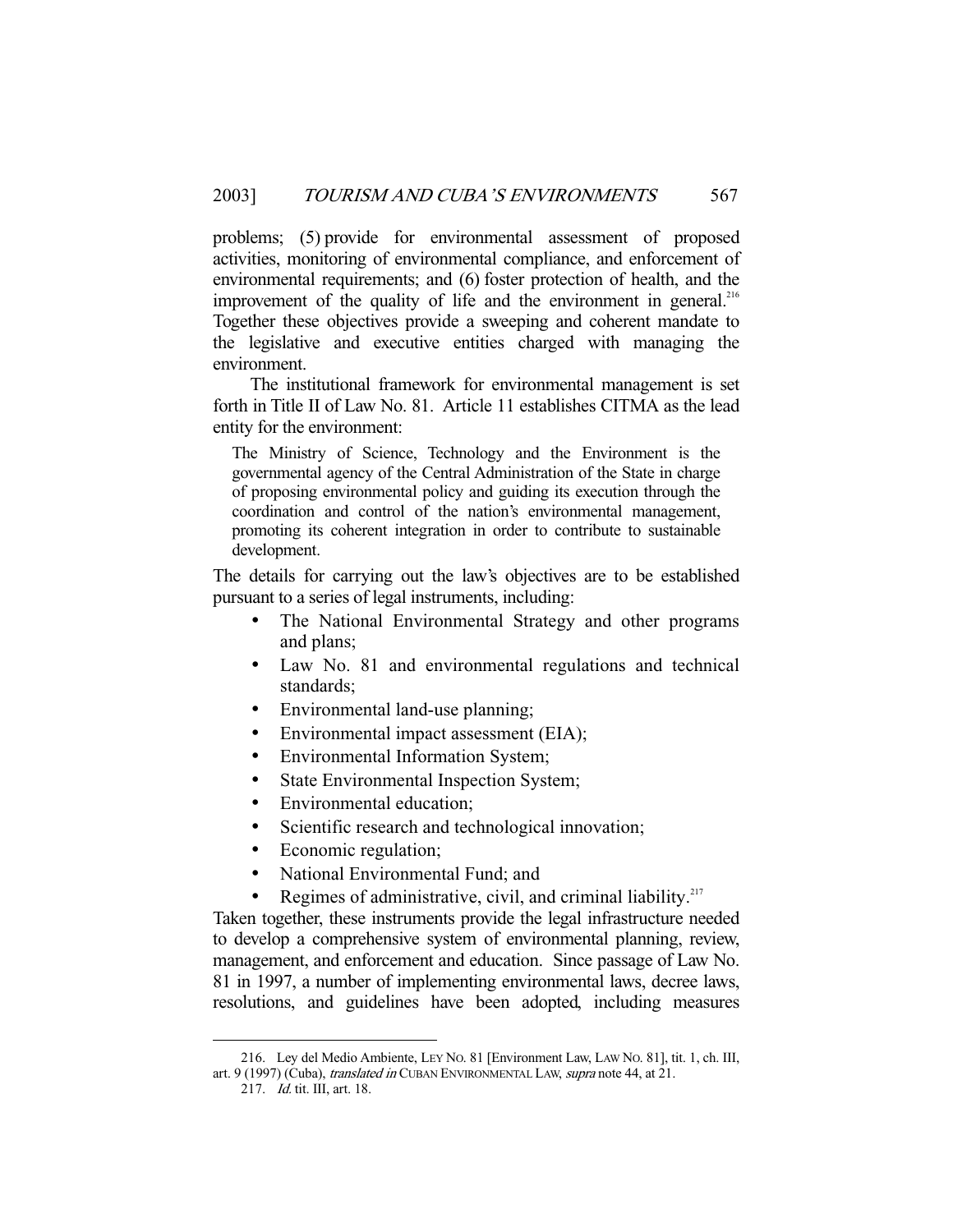addressing forest protection, coastal zone management, environmental assessments, inspections, protected area management, and a host of others.

 Below we discuss some of the particular legal instruments applicable to the siting and construction of hotels and other projects and facilities in coastal areas. (Our companion piece discusses in more detail non-regulatory approaches to environmentally sound siting, construction and operation of projects in coastal areas. $)^{218}$ 

## B. Foreign Investment

 Since the collapse of the Soviet Union more than a decade ago, a centerpiece of Cuba's economic strategy has been to attract foreign investment in tourism, mining, and a range of other sectors. Cuba amended its Constitution in 1992 to liberalize property laws, to allow limited private commercial enterprises, and to authorize joint ventures with foreign companies.<sup>219</sup> In 1995, the National Assembly enacted Law No. 77, the Foreign Investment Law, which provides the legal framework for joint ventures and other foreign investments in Cuba.<sup>220</sup> The Ministry of Foreign Investment and Economic Cooperation (Ministry of Foreign Investment) is the principal agency in charge of negotiating foreign investments in the country.

 A central purpose of Law No. 77 is to promote and encourage foreign investments "in order to carry out profitable activities which contribute to the country's economic capacity and sustainable development, on the basis of respect for the country's sovereignty and independence, and the protection and rational use of natural resources."<sup>221</sup> Within this broad mandate, the Ministry of Foreign Investment has broad discretion to negotiate a wide range of foreign investments; final authorization of foreign investments is subject to approval by the Executive Committee of the Council of Ministers or by the Government Commission appointed by the Executive Committee.<sup>222</sup> Law No. 77 does not favor investments in any particular activity or sector, but article 10

<sup>218.</sup> See generally Lindeman et al., supra note 162.

 <sup>219.</sup> CUBAN CONST. art. 27.

 <sup>220.</sup> Ley de la Inversión Extranjera, LEY NO. 77 (Foreign Investment Law, LAW NO. 77], art. 12 (providing that foreign investments may be in three forms: joint venture, international economic association contract, or totally foreign capital company).

<sup>221.</sup> *Id.* art. 1.1.

<sup>222.</sup> *Id.* art. 23.5.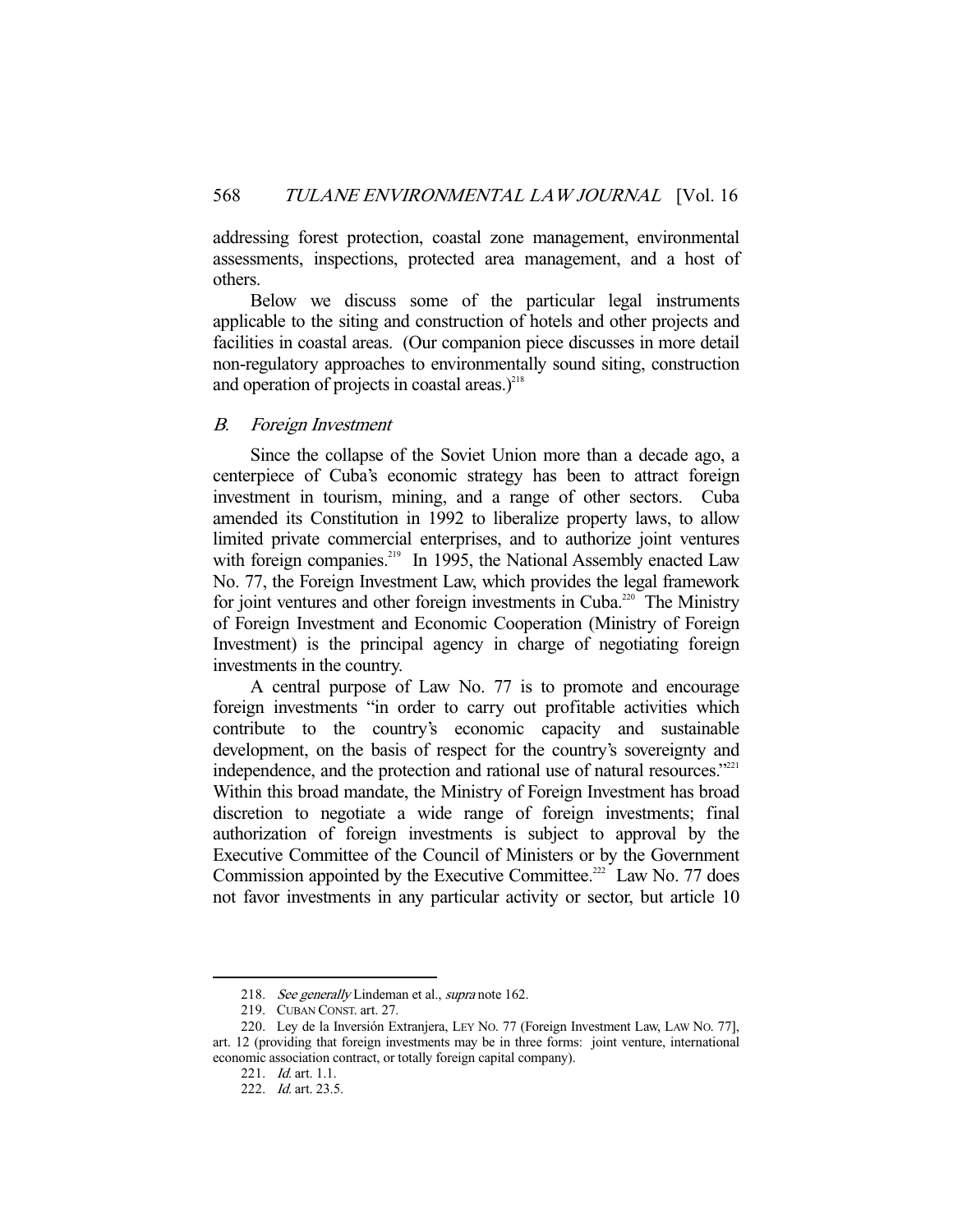excludes foreign capital going to health, education, and the armed forces.<sup>223</sup>

 Article 1.2 of the law provides generally that investments be consistent with "the norms related to the protection of the environment and the rational use of natural resources."<sup>224</sup> Chapter XVI, entitled "Environmental Protection," sets forth more specific principles and procedural requirements. Article 54 of chapter XVI directs that foreign investment should be carried out "in the context of the country's sustainable development," and that over the course of the investment, "environmental conservation and the rational use of natural resources shall be carefully undertaken."<sup>225</sup> More important than this broad directive though, is the requirement in article 55 that the Ministry of Foreign Investment solicit CITMA's review of the "investment's suitability from an environmental point of view."<sup>226</sup> In this review, CITMA must also determine whether an EIA is warranted and whether an environmental license should be granted. $227$ 

 Consulting with CITMA's scientific, technical, and legal experts upfront is critical to ensure that proposed projects funded with foreign capital are environmentally sound and are capable of being constructed and operated in compliance with all environmental standards and other requirements. With respect to tourism development in coastal areas, CITMA's greatest contribution has been and will continue to be in helping to ensure that hotels and transportation infrastructure are not located in fragile areas.<sup>228</sup>

 In at least a few instances to date, CITMA's involvement in the foreign investment process has proved timely and critical. For example, in 2000, CITMA worked with the Ministry of Foreign Investment to review a joint venture proposal by a foreign company and the Ministry of Agriculture to develop a vineyard between downtown Havana and the international airport just outside of town. In that case, CITMA officials concluded that the technology to treat and control organic waste and chemical effluents was not adequate and that siting the proposed viticulture operation in the proposed location would threaten the city's

 <sup>223.</sup> Article 10, however, does provide a limited exception for commercial activities of the armed forces. Id. art. 10.

<sup>224.</sup> *Id.* art. 1.2.

 <sup>225.</sup> Id. art. 54.

 <sup>226.</sup> Id. art. 55.

 <sup>227.</sup> Id.

<sup>228.</sup> See Houck, *supra* note 7, at 28.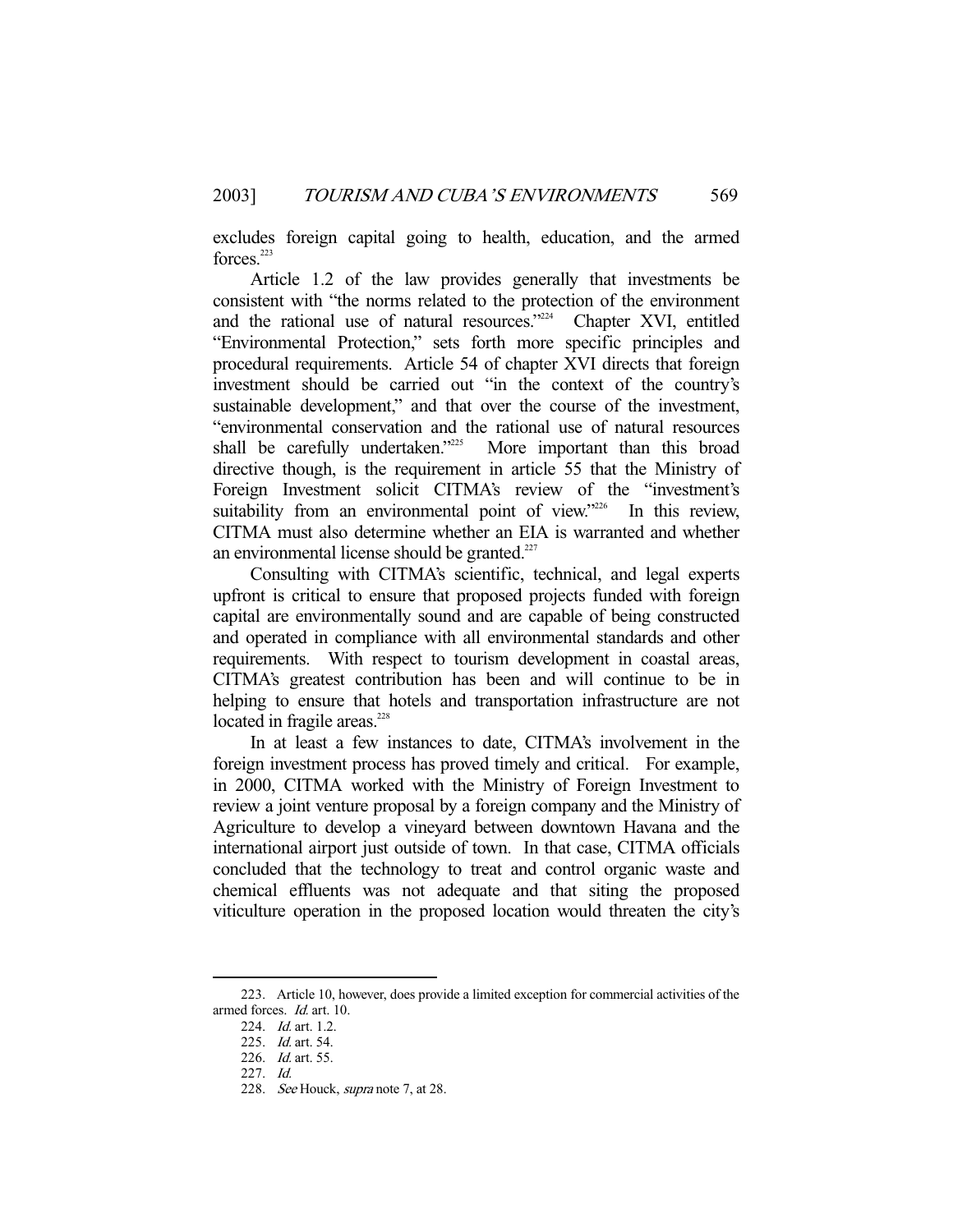water supply watershed.<sup>229</sup> Because of these concerns, the proposed project was canceled.<sup>230</sup> In another instance, CITMA expressed several concerns over a proposed new international airport in Cayo Coco because of impacts on bird habitat and other areas. CITMA indicated it was successful in attaching several mitigating conditions in the environmental license for the airport and secured a commitment from the investors to build a new public park in the area. $231$ 

 The above examples are encouraging, but as noted elsewhere, it is still too early to tell whether CITMA will have the political muscle to play a lead role in foreign investment decisions over the long haul.<sup>232</sup> The level of foreign investment in Cuba since the mid-1990s has been relatively high and spread out across many industrial sectors, including tourism. So far it appears that environmental concerns are fairly well scrutinized in the foreign investment process and further down the chain at the land-use planning and environmental review stages, as discussed below. But if the United States eases or lifts its embargo in the near future, interest in investing in Cuba will skyrocket, particularly in the travel and tourism sectors. It remains to be seen whether U.S. travelers' pent-up demand to experience Cuba, and the promise of lucrative economic benefits that would flow from free trade between the two countries, will prompt the Cuban government to revise its foreign investment policies in order to expedite the construction of new marinas, airports, hotels, and other facilities to accommodate U.S. tourists' demands as swiftly as possible. Whether environmental safeguards will remain in place and be upheld when pushed will be a true test of Cuba's current resolve to grow its economy in a measured and sustainable fashion.

## C. Project Siting—Land-Use Planning

 Prior to the 1959 Revolution, land-use planning in Cuba was generally limited to Havana and other urban areas.<sup>233</sup> In the early 1960s, Cuba began a system of national planning that focused largely on shifting its population to rural areas and developing the capacity for large-scale

 <sup>229.</sup> Interview with Carlos Rodriguez Otero, IPF, Ministry of Planning, in Havana, Cuba (Aug. 12, 2002). In that case, the Ministry of Planning also raised objections, citing that agriculture might be an incompatible use in a corridor targeted for commercial and industrial development.

 <sup>230.</sup> Id.

 <sup>231.</sup> Id.

 <sup>232.</sup> Houck, supra note 7, at 20.

 <sup>233.</sup> Interview with Carlos Rodriguez Otero, IPF, Ministry of Planning, in Havana, Cuba (Jan. 16, 2002).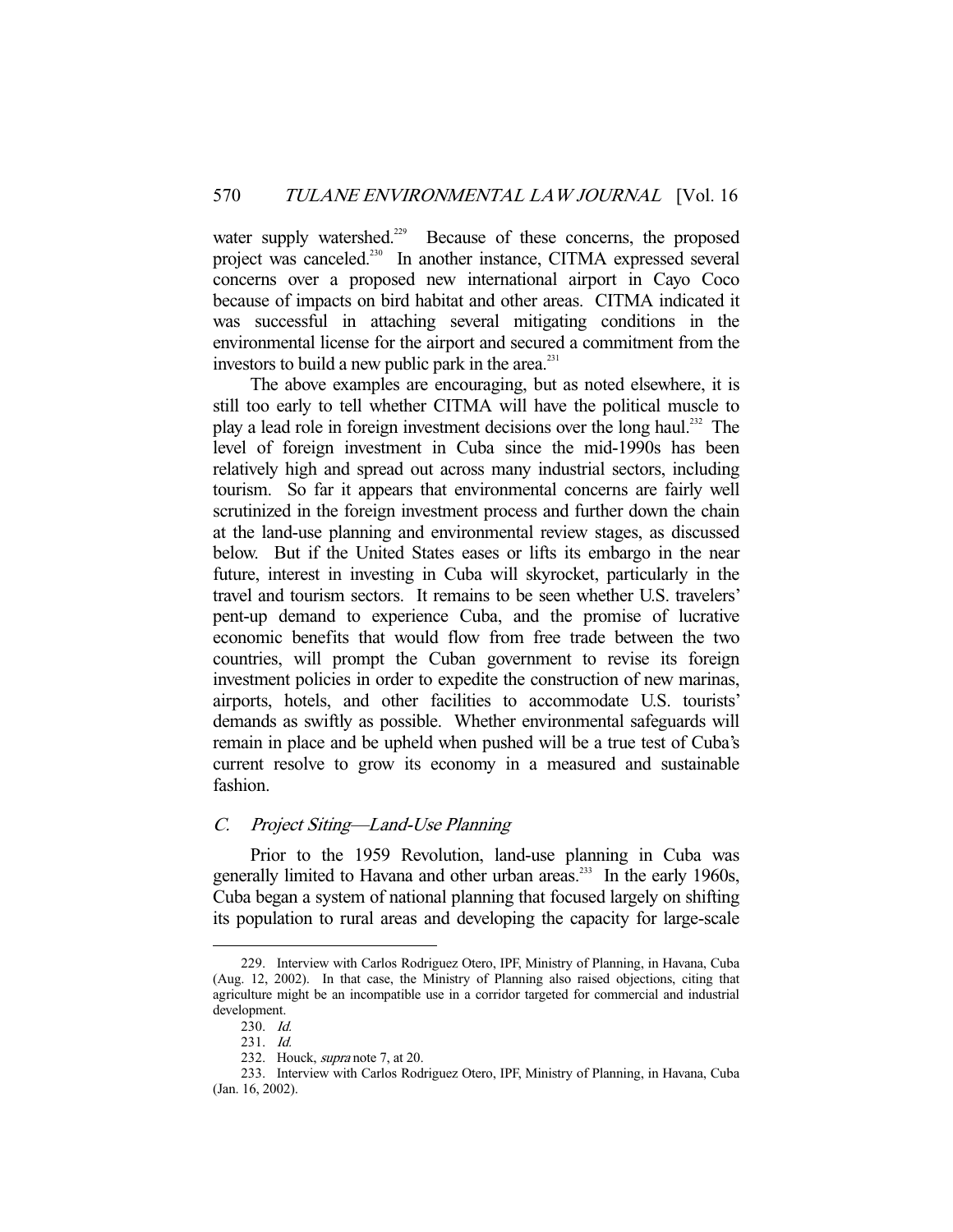sugar production and other agricultural endeavors.<sup>234</sup> In the 1970s, the government overhauled the planning system with an eye toward making "decisions over its land base that were more rational than those that previously committed over half the island to sugar."235 Land-use planning in Cuba originates at the top, and national strategies and plans for land use are integrally tied to annual economic plans. As such, the early 1990s land-use planning at the national level has emphasized tourism development, first and foremost, and mining development to a lesser extent. $236$  Cuba is continuing to downsize its sugar industry and over the last few years has closed a large number of sugar mills. $^{237}$ 

 Land-use planning is administered principally by the IPF in the Ministry of Planning and is carried out at the national, provincial, and municipal levels.<sup>238</sup> There are several instruments or documents for landuse planning in Cuba, from the broad to the specific. Territorial Land Use Schemes (Esquemas de Ordenamiento Territorial) are broader documents developed at the national, provincial, and municipal levels that set forth general priorities, guidelines, and policies for land use and development, and are intended to be consistent with economic plans for those areas.<sup>239</sup> From the broader strategies, planners adopt territorial and urban land-use plans that are regulations that set forth legally binding requirements for the allocation and use of lands within specific geographic areas.<sup>240</sup> These plans are developed at the provincial and municipal levels. The municipal level includes the following kinds of planning documents:

 1. General Plans. These set forth the land-use policies for the area, coordinate sectoral policies with investment programs, define the nature and intensity of land uses, and provide direction for the development of residential areas, among other things.<sup>241</sup>

 <sup>234.</sup> Id.

 <sup>235.</sup> Houck, supra note 7, at 29. In the 1970s, planning officials also began studying the potential for expanding tourism in the country. See Álvarez, supra note 3, at 6.

<sup>236.</sup> Interview with Carlos Rodriguez Otero, supra note 229.

<sup>237.</sup> See Gonzalez, supra note 3.

 <sup>238.</sup> Land-use planning in Cuba is governed by Decree No. 21 of 1978 and the more recent Resolution No. 3808, enacted in 2000. The Ministry of Planning is in the process of overhauling the legal mandate for land-use planning and is expected to adopt a new decree in 2003. Planning officials indicate that, as part of this process, they are making a concerted effort to forge a "strategic alliance" between their land-use planning and environmental planning carried out by CITMA. Otero, *supra* note 8, at 3.

 <sup>239.</sup> Id.

 <sup>240.</sup> Id.

 <sup>241.</sup> Id.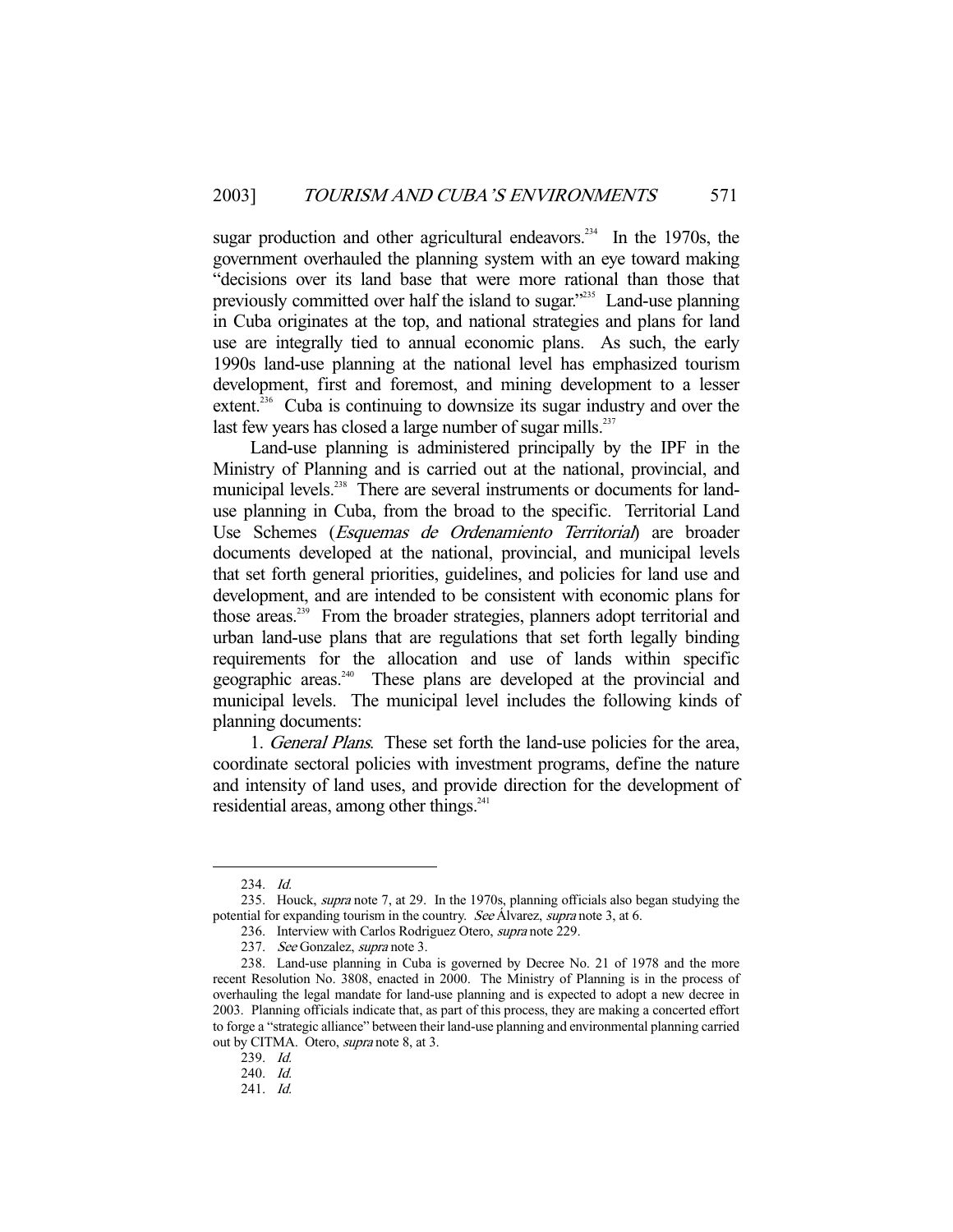2. *Partial Plans*. These are more specific plans that provide requirements for specific rural and urban areas or other spheres of planning, and control the investment process during its execution phase.<sup>242</sup>

 3. Special Plans. These plans address specific sectors, such as transportation infrastructure, that demand special attention and detail and that are not sufficiently addressed or regulated in the more general landuse plans outlined above.

Underlying these plans are periodic detailed feasibility studies of the physical and social implications of different types of land uses and investments in particular areas.<sup>243</sup> The land-use planning process at the local level culminates with a Reunión de Acuerdo, a meeting of planning officials and representatives from a range of other ministries, including MinTur, CITMA, Foreign Investment, Basic Industries, Transportation, and others.<sup>244</sup>

 In the case of tourism planning, the process begins with an inventory of tourism resources across the country, an evaluation of the potential for tourism development in specific regions of the country, and various other diagnostic studies.<sup>245</sup> Planners work with tourism officials to develop a set of national level policies and regulations that guide tourism planning at the provincial and municipal levels.<sup>246</sup> It is at this stage that IPF identifies specific areas throughout the country that have the best potential for tourism development and where the highest level of investments in tourist infrastructure and facilities should occur.<sup>247</sup> As noted above, IPF and MinTur have identified 8 priority tourist zones, most of which are in coastal areas. Pursuant to national policies and regulations, planning officials at the provincial and municipal levels develop more specific plans that provide detailed guidance for where tourist facilities may be located. When priority tourist zones span more than one province, as is the case with Sabana-Camagüey, which extends across four provinces, provincial officials collaborate to produce joint plans.

 Once local land-use plans are in place, specific projects are subject to review and approval by local planning officials, as described in more detail below. For most proposed projects, local planning officials have

 <sup>242.</sup> Id.

<sup>243.</sup> *Id.* at 4.

<sup>244.</sup> Interview with Carlos Rodriguez Otero, supra note 167.

<sup>245.</sup> Interview with Carlos Rodriguez Otero, *supra* note 61.

 <sup>246.</sup> Id.

 <sup>247.</sup> Id.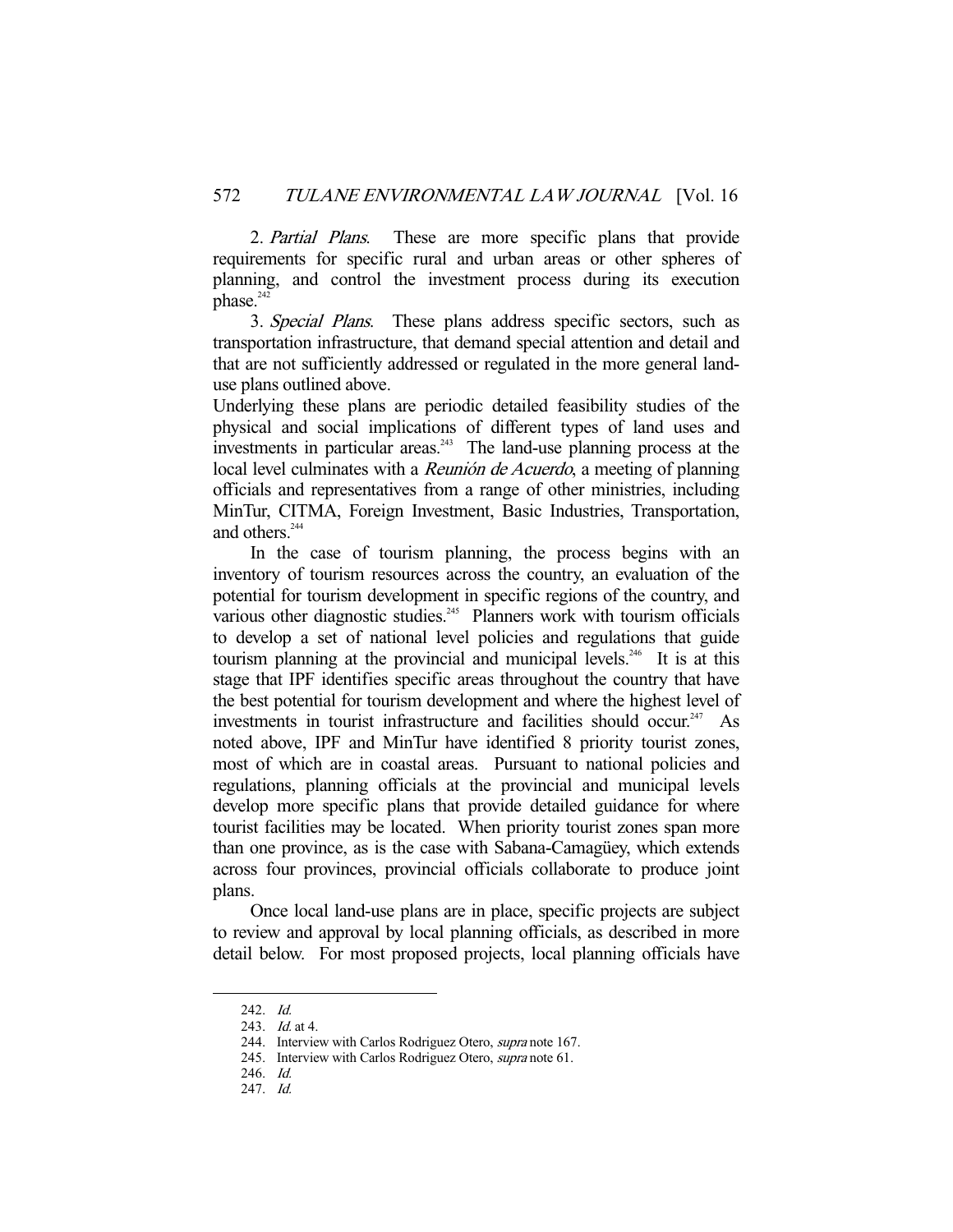final say in whether to approve or disapprove.<sup>248</sup> One exception to this rule is so-called "special investments," such as high dollar investments in a new rum factory, or a cement plant, the approval of which triggers the need for collateral investments in infrastructure, energy production, or transportation.<sup>249</sup> Another exception is investments in tourist facilities.<sup>250</sup> All special investments and tourism projects must be approved at the national level by IPF officials in Havana.<sup>251</sup>

 Siting of specific projects must also comply with environmental laws. One such law is Decree Law No. 212, which prohibits new construction in certain coastal zones, and requires consistency with national, provincial, and local land-use plans.<sup>252</sup> All new construction projects, whether financed by foreign investors or domestic enterprises, are also subject to a series of licensing requirements.<sup>253</sup> Projects must receive from IPF certificates of macrolocalization and microlocalization (called the macro- and microlocalization processes) which ensure that the proposed project and project site are consistent with all relevant land-use and economic plans. $254$  These instruments set forth the location of the project, the nature and scope of how the land will be transformed, the potential environmental impacts, mitigation measures, and other conditions.<sup>255</sup> Following the issuance of these approvals, the project applicant must also obtain a construction license and a certificate of habitability.<sup>256</sup> The project is then subject to a territorial inspection to ensure compliance with all relevant requirements.<sup>257</sup> As noted below, projects may also be subject to an EIA and environmental license.

 Until the 1990s, environmental impacts were not routinely considered in land-use planning at any level, nor were siting decisions for specific projects subject to any formal environmental review.<sup>258</sup> This has changed in the 1990s with the emergence of environmental protection and sustainable development as explicit national policy goals.<sup>259</sup> Article 19 of Law No. 81 requires broadly that land-use plans at all levels, national, provincial, and municipal, must be developed in a manner

-

256. Id.

259. See id.

 <sup>248.</sup> Id.

 <sup>249.</sup> Id.

 <sup>250.</sup> Id.

 <sup>251.</sup> Id.

 <sup>252.</sup> Otero, supra note 8, at 4.

 <sup>253.</sup> Id.

<sup>254.</sup> *Id.* at 5.

 <sup>255.</sup> Id.

 <sup>257.</sup> Id.

<sup>258.</sup> See Houck, supra note 7, at 29.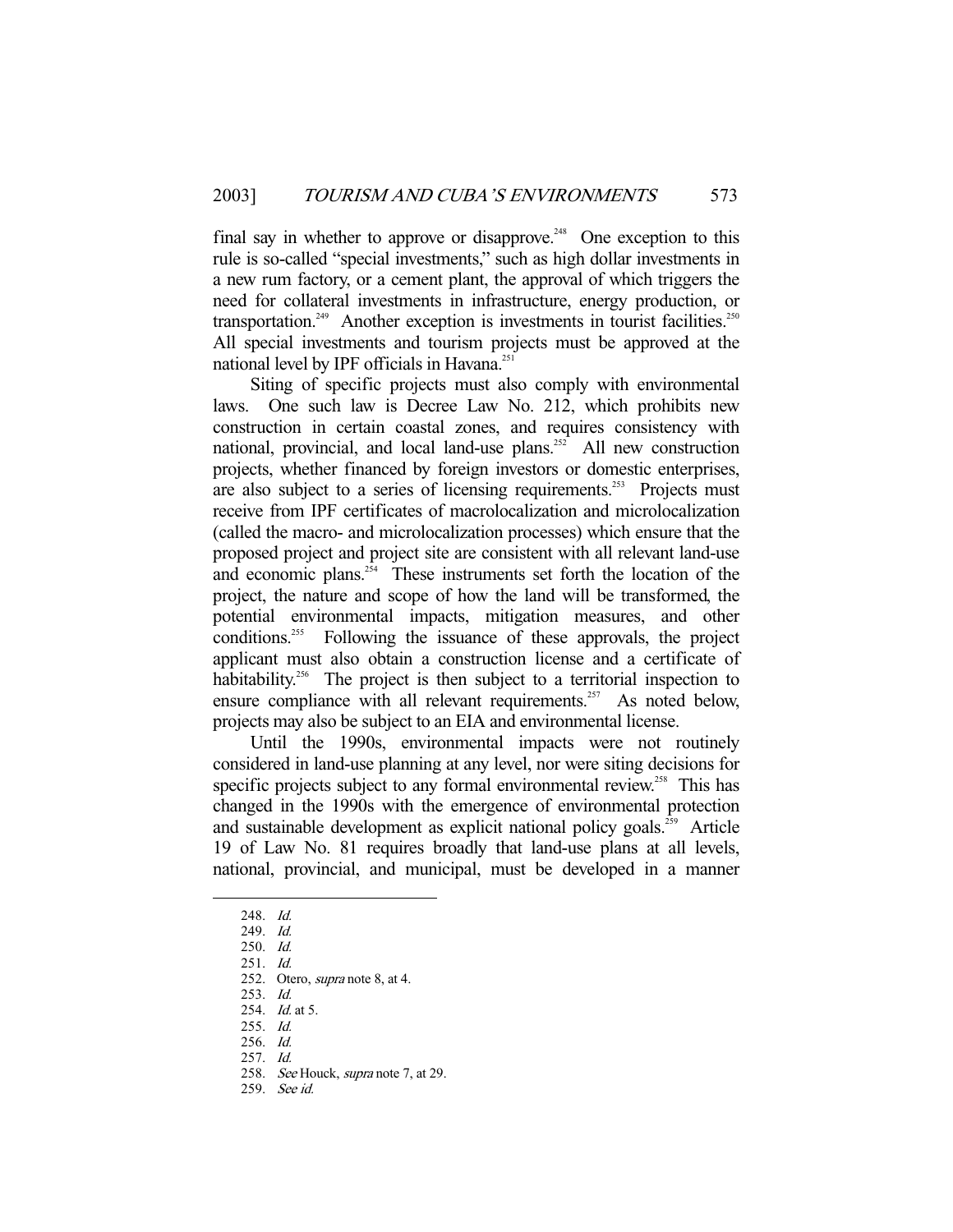consistent with the principles in Law No. 81 and with "environmental policies, strategies and programs" adopted pursuant to the framework law.<sup>260</sup> Article 20 provides that environmental protection measures "are a priority and form an integral part of the plans for the execution of construction projects and activities."261 Chapter II of Law No. 81, entitled "Environmental Land Use Planning," aims to integrate land-use planning with environmental protection and, most importantly, directs the Ministry of Planning to work with CITMA and other appropriate agencies to ensure that zoning is consistent with environmental protection.<sup>262</sup>

 Specific laws and decree laws also direct that CITMA participate in the zoning process. Under the Coastal Zone Management Decree Law, Decree Law No. 212, discussed in more detail below, the Ministry of Planning retains the authority over zoning and project siting approvals through the microlocalization process provided that siting decisions are consistent with setbacks and other requirements in that law.<sup>263</sup> Decree Law No. 212 also directs CITMA to participate in evaluating land-use plans and all projects that affect the coastal zone.<sup>264</sup> To this end CITMA, through its DMA, now reviews and provides comments on proposed national land-use plans, and CITMA field staff is typically involved in the development of local land-use plans and the microlocalization process in coastal areas.<sup>265</sup> One shortcoming in the current approach to land-use planning in Cuba, however, is the sequence of siting decisions relative to the EIA for particular proposed construction projects and other activities that adversely impact the environment. While the CITMA staff provides input on whether sites for proposed new construction and other activities are appropriate from an environmental point of view, the microlocalization process is completed before a thorough environmental review of proposed projects even begins.<sup>266</sup> This means that locations for new hotels, roads, and sewage treatment plants are practically fixed before experts take a closer look at the potential environmental impacts of such activities and before they weigh the relative environmental implications of alternative project sites.<sup>267</sup>

 <sup>260.</sup> Ley del Medio Ambiente, LEY NO. 81 [Environmental Law, LAW NO. 81], art. 19 (1996) (Cuba), translated in CUBAN ENVIRONMENTAL LAW, supra note 44, at 21.

 <sup>261.</sup> Id. art. 20.

 <sup>262.</sup> Id. art. 23.

 <sup>263.</sup> Gestión de la Zona Costera, DECRETO-LEY NO. 212 [Coastal Zone Management Decree Law, DECREE LAW NO. 212], art. 8(a) (2000) (Cuba).

 <sup>264.</sup> Id.

<sup>265.</sup> Interview with Carlos Rodriguez Otero, supra note 229.

 <sup>266.</sup> Houck, supra note 7, at 29.

 <sup>267.</sup> This shortcoming is not unique to Cuba. For example, in the United States the location of many construction projects and other facilities which are not subject to federal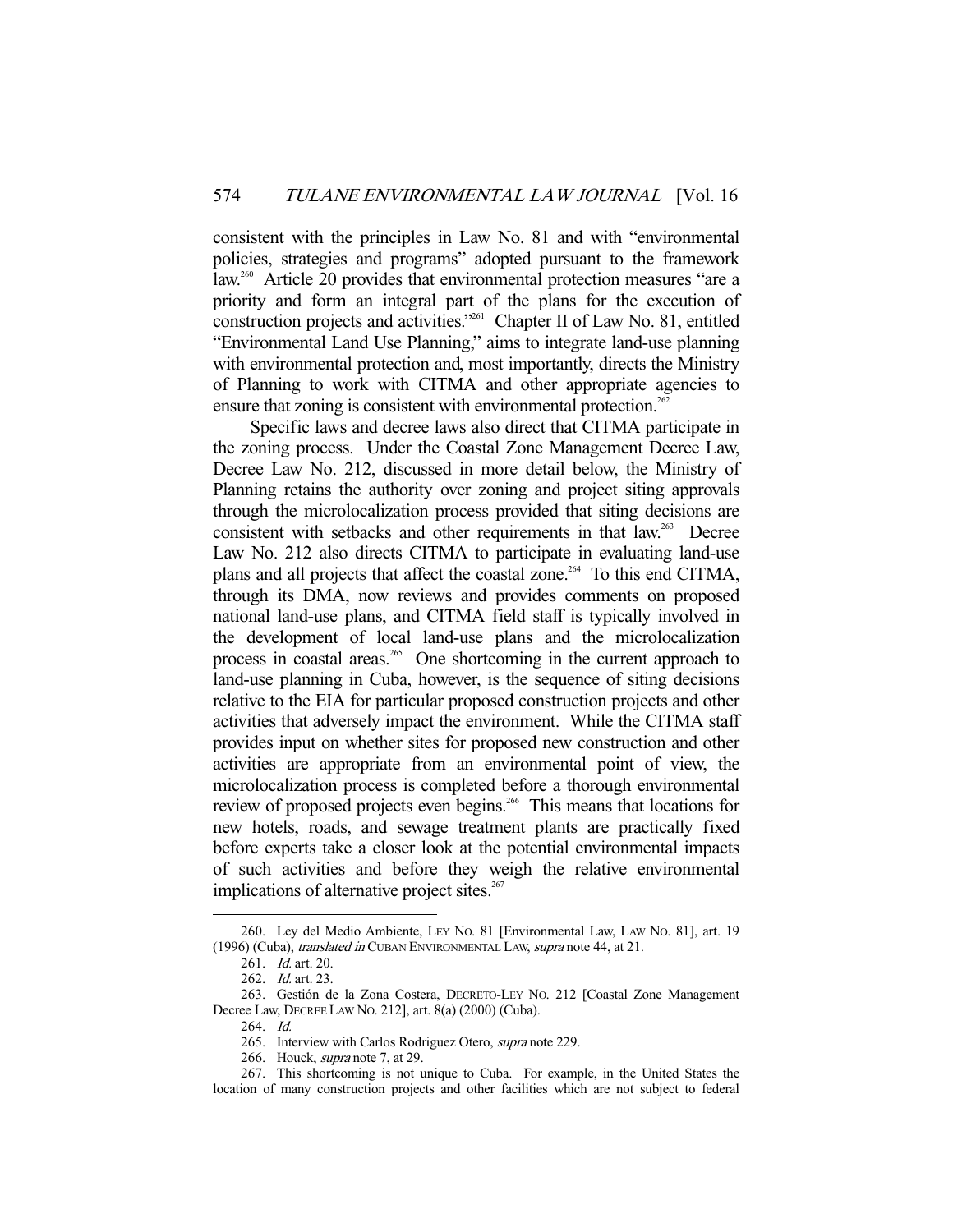Although CITMA has the legal authority under Resolution No. 77/99 to deny issuance of an environmental license based on concerns with the project's location, making project siting decisions before the environmental assessment places an unnecessary burden on environmental officials and threatens to compromise the objectivity of the alternatives analysis. An alternative approach (and one that is taken in the United States and many other countries) would be to conduct a thorough EIA early in the process that includes a comprehensive analysis of alternative project sites before planners commit to specific locations for proposed projects.<sup>268</sup>

 Shortcomings aside, Cuba's system of centralized land-use planning and zoning has some built-in environmental safeguards not available in other countries, like the United States, where land-use planning is done only at the local level or simply does not exist in many areas, particularly rural ones. A national planning process allows Cuba to identify environmentally sensitive areas that are unfit for certain kinds of activities and to steer commercial, industrial, and other kinds of development away from these areas. Regional and local land-use planning complement this process by ensuring that specific projects are compatible with the local environment.

 As is the case with foreign investment decisions, it is too early to tell whether environmental review will be meaningfully integrated into the land-use planning process or whether CITMA will play a major role in land-use planning. CITMA's influence over the process will surely be put to the test as Cuba continues its push to develop international tourism in the coming years. Postponing microlocalization approvals until environmental reviews are completed would be a critical first step in strengthening the land-use planning process.

## D. Project Siting—Coastal Zone Management

-

 The Ministry of Planning is the lead agency for land-use planning and project siting approvals (microlocalization) in coastal areas, but its discretion over where to locate new hotels and other construction projects

permitting or environmental review laws, such as the National Environmental Policy Act (NEPA), is determined prior to completion of state or local environmental reviews. The location of those projects subject to NEPA, though, is not finalized (at least in theory) until the environmental review and the requisite alternatives analysis is complete. The scope of Cuba's EIA resolution, however, is arguably broader and greater than that under NEPA (i.e., a greater number of projects and activities trigger the EIA requirement) and, as such, there is a strong argument for better integration of siting and environmental review for a larger number of projects. See id. at 29-36.

 <sup>268.</sup> See NEPA §§ 2-209, 42 U.S.C. §§ 4321-4347 (2002); Council on Environmental Quality Regulations, 40 C.F.R. §§ 1500-1508 (2002).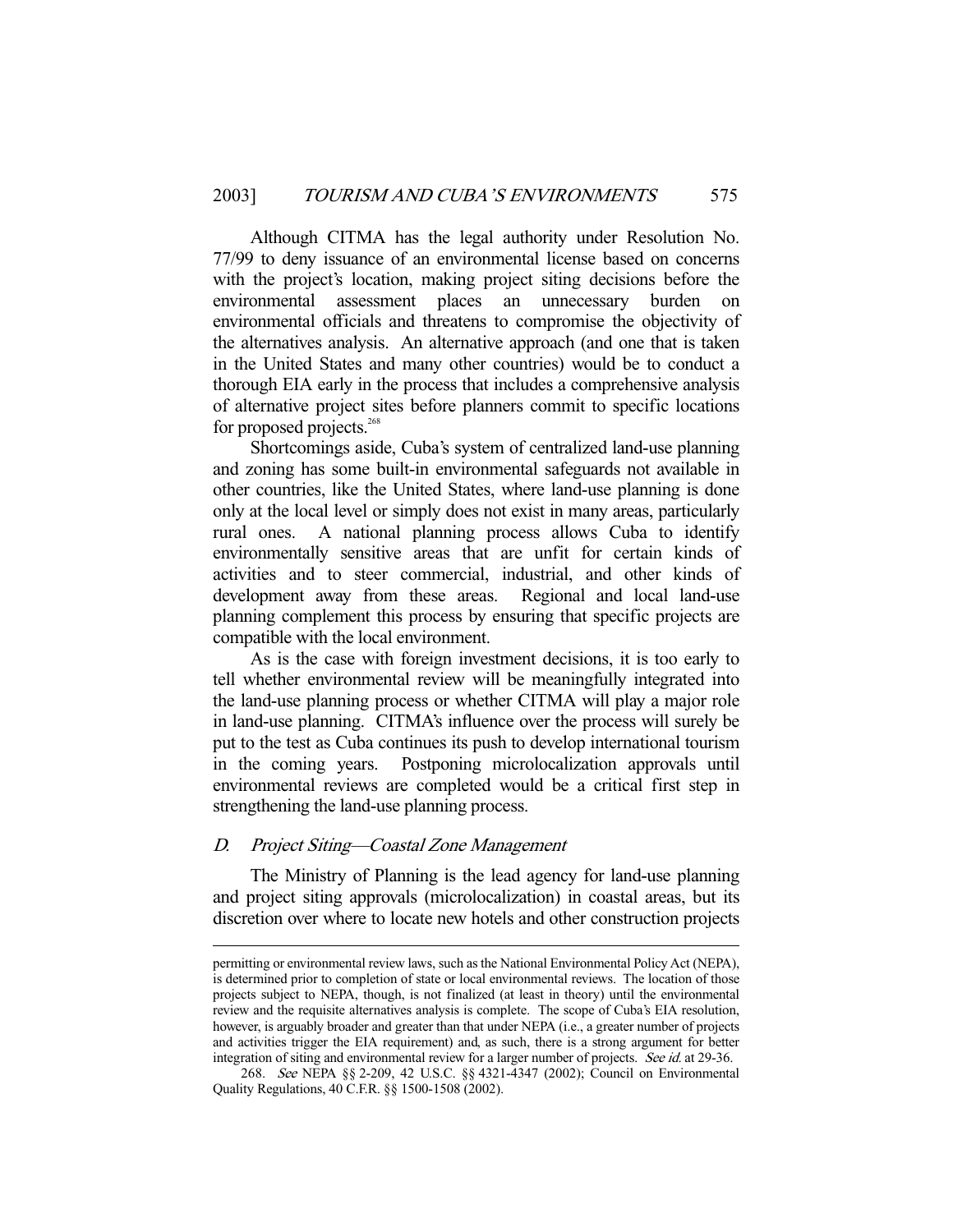is limited by setback and other requirements in Cuba's coastal zone management law, Decree Law No.  $212^{269}$  This three-year-old decree law, patterned in part after coastal zone management statutes from coastal states in the United States, is designed to avoid and mitigate impacts to lands and waters from new construction and other activities. The law provides for two zones or setbacks where new construction is either prohibited or restricted: the "coastal zone" and its "zone of protection."<sup>270</sup> The coastal zone, which is officially designated to be open, public, and free of charge for public use,<sup>271</sup> extends inland from the high water mark for a minimum of 20 to 40 meters depending on the type of coastline at issue.<sup>272</sup> The seaward boundary is the edge of the island's shelf, generally between 100 and 200 meters in depth.273 The coastal zone is off-limits to permanent structures, subject to a limited exemption for water- or coastal-dependent structures such as piers, marinas, ports, and other structures and activities.<sup> $274$ </sup> Other new or expanded construction projects and activities are prohibited in the coastal zone unless justified for public utility or social interests.<sup>275</sup> Some construction projects, structures, and activities are expressly banned in the coastal zone, including new and expanded hotels, residences, waste disposal, most vehicles, horseback riding, and the extraction of sand.<sup>276</sup>

Id.

 <sup>269.</sup> Houck, supra note 7, at 43-45. Professor Houck provides an excellent overview of the history behind the making of Decree Law No. 212 and an excellent summary of the law's major provisions. Id.

 <sup>270.</sup> Gestión de la Zona Costera, DECRETO-LEY NO. 212 [Coastal Zone Management Decree Law, DECREE LAW NO. 212] (2000) (Cuba).

<sup>271.</sup> *Id.* art. 12 (providing that "the use of the coastal zone is to be unrestricted, public and free of charge for common uses consistent with its nature, such as walking, sunbathing, swimming, fishing, boating and similar uses that do not require works or facilities of any type").

 <sup>272.</sup> For example, the setback from beaches must be at least 40 meters from the first line of stable vegetation. See id. art.  $4(c)$ . The setback from coastal cliffs must be at least 20 meters. Id. art. 4(b). For mangroves, the inland boundary of the coastal zone is determined by the point of maximum penetration of the mangrove forest; if swamp vegetation is present in the mangrove forest, then the inland boundary is the external border of the forested area. Id. art. 4(d).

<sup>273.</sup> *Id.* art. 4.

<sup>274.</sup> *Id.* art. 15.1 provides:

The coastal zone shall preferably remain unoccupied, authorization given only for the development or the execution of activities or facilities that by their very nature do not allow any other location, such as ports, wharves, shipyards, marinas, docks, thermoelectrical facilities, marine cultivation, submarine effluents, submarine parks, oil perforation platforms, navigation signals, salt mines, works for protecting, regenerating, improving, and conserving said zone, afforestation and reforestation activities, and others of similar nature will be authorized as long as they comply with the environmental impact assessment process.

 <sup>275.</sup> Id. art. 15.2.

 <sup>276.</sup> Id. art. 16.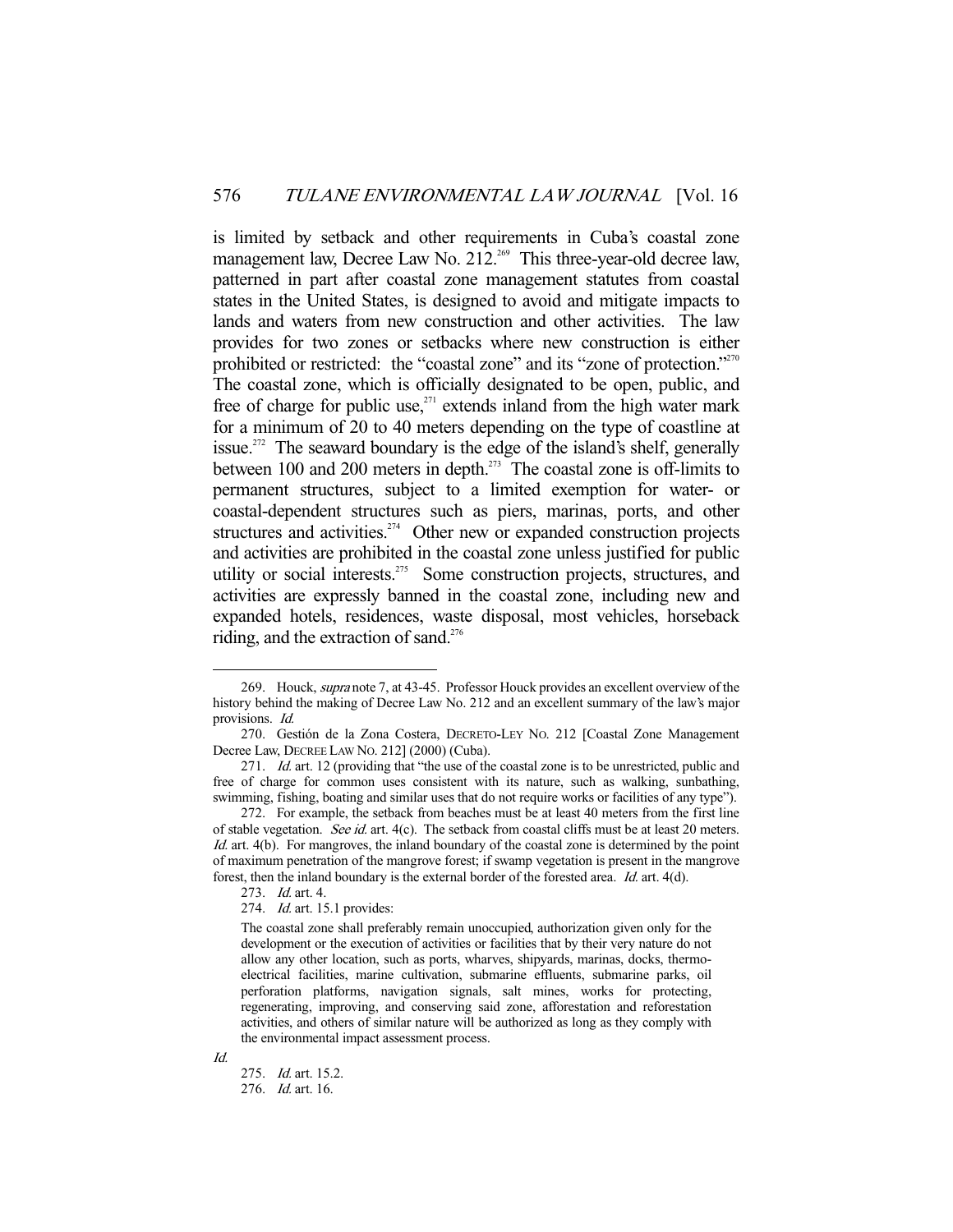Adjacent to the coastal zone is another buffer area called the "zone of protection" that extends inland another 20 to 40 meters from the outer boundary of the coastal zone.<sup>277</sup> This zone is intended to further mitigate the adverse impacts of coastal developments and other "human activities."278 Decree Law No. 212 also prohibits most permanent structures in the zone of protection, including hotels, residences, and the other structures and activities expressly banned from the coastal zone pursuant to article 16.<sup>279</sup> The law provides for some light construction of nonpermanent structures in the zone of protection, such as concession stands that can be easily assembled and disassembled, in "exceptional cases and with the previous authorization of [CITMA]."280 production of agricultural crops may also be allowed in the zone of protection provided that such production does not impede the public's right of way, threaten the stability of the ecosystem, or cause the removal of the natural vegetation.<sup>281</sup>

 Decree Law No. 212 provides additional special protections for small islands and keys. New construction is prohibited on any island or key on which coastal and protection zones encompass the entire land mass, which are covered by mangrove vegetation, exhibit incipient development of beaches, or are fragile due to their stage of geomorphological development.<sup>282</sup> CITMA is charged with determining whether any of the above factors exist.<sup>283</sup> The only exception to this construction ban is where construction is needed for national defense purposes.<sup>284</sup>

 In the foreseeable future, most new tourism development will be limited to those 16 regions of the country targeted by the planning ministry in coordination with MinTur.<sup>285</sup> A majority of these 16 regions are on the coast. Foreign and domestic tourism development should be minimal or nonexistent along the coastlines in other regions at least until tourism plans are revised. In the coastal regions targeted for tourism, the across-the-board setbacks mandated by Decree Law No. 212 are significant and, if strictly enforced, and not deleted by the common

 <sup>277.</sup> Id. art. 5.

 <sup>278.</sup> Id.

 <sup>279.</sup> Id. art. 18.

<sup>280.</sup> Id.; see also Houck, supra note 7, at 44.

 <sup>281.</sup> DECRETO-LEY NO. 212, art. 18.2.(b).

<sup>282.</sup> *Id.* art. 26.1.

 <sup>283.</sup> Id. art. 26.2.

<sup>284.</sup> *Id.* art. 26.1.

<sup>285.</sup> See Otero, supra note 8, at 3 (discussing the current national plan, which identifies 16 regions for tourism development (8 principal and 8 secondary)).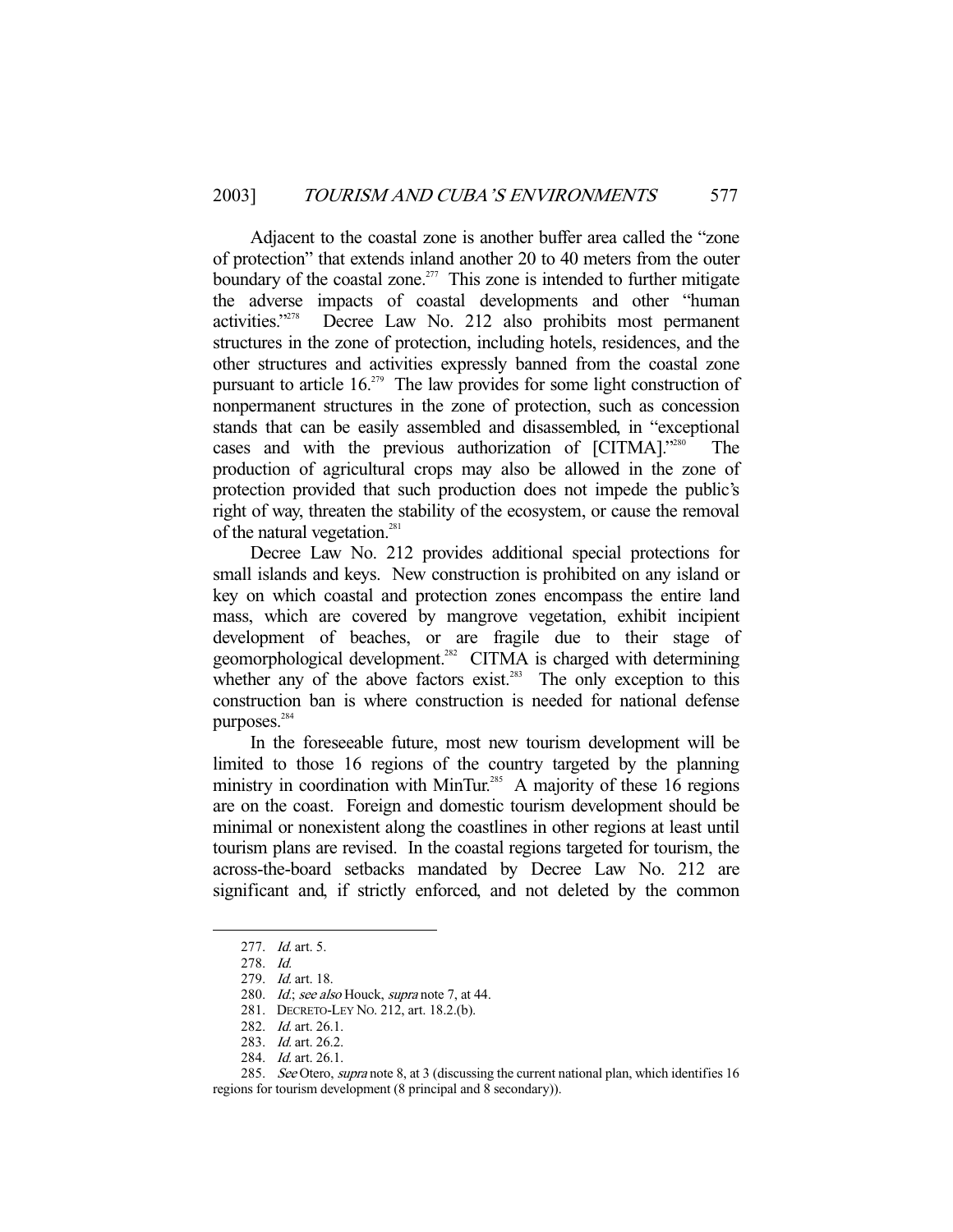granting of variance requests as in many other countries, will do much to protect the most vulnerable wetlands, mangroves, and waters.<sup>286</sup> These setbacks will ensure that new hotels, roads, and environmental infrastructure are not placed directly on beaches, sand dunes, swamps, or in coastal waters.<sup>287</sup> These buffer areas will be most effective, however, if combined with careful and well-planned development outside of the two zones. This area, dubbed by Professor Houck as a "third zone of protection,"<sup>288</sup> is where new hotels, roads, sewage treatment plants, and other facilities will be located. Specific projects in this third zone are subject to zoning and must receive microlocalization approval from planning officials. As discussed above, Decree Law No. 212 authorizes CITMA to participate in the planning and microlocalization processes and confers upon CITMA a number of rights and duties related to development in coastal areas.<sup>289</sup> Most importantly, CITMA is in charge of conducting EIAs and of issuing licenses for proposed construction projects. It is through these avenues that CITMA has the greatest leverage over the placement, construction, and operation of tourist and other facilities in and around coastal zones. Professor Houck has written, "it is clear that [Decree] Law [No.] 212 grants CITMA the maximum amount of decisionmaking power short of repealing the long-standing functions of the Ministry of Planning and starting anew."<sup>290</sup> In a positive development, the DMA within CITMA has recently established the Coastal Zone Management Group, a multiagency group that includes officials from CITMA, the Ministries of Planning, Tourism, and others. The charge of this working group is to move toward integrated management of coastal zones. $291$ 

 The full extent to which CITMA will exercise its power remains to be seen, but early signs are promising.

Id.

<sup>286.</sup> See Houck, supra note 7, at 44.

 <sup>287.</sup> See id.

In effect, Cuba has created a narrow, but well-defined zone of highly limited development. Under this law, new tourist hotels, roadways and the like will be stepped back from at least forty to eighty meters from the vegetation line, which is to say from the dunes and the beach. When one considers seaside development along Tampa, Florida, for example, or Cape Hatteras, North Carolina, these become significant requirements.

 <sup>288.</sup> Id.

 <sup>289.</sup> DECRETO-LEY NO. 212, art. 8.

<sup>290.</sup> Houck, *supra* note 7, at 44-45.

 <sup>291.</sup> Interview with Anyeli Cruz, Biologist, DMA, CITMA, in Havana, Cuba (Feb. 13,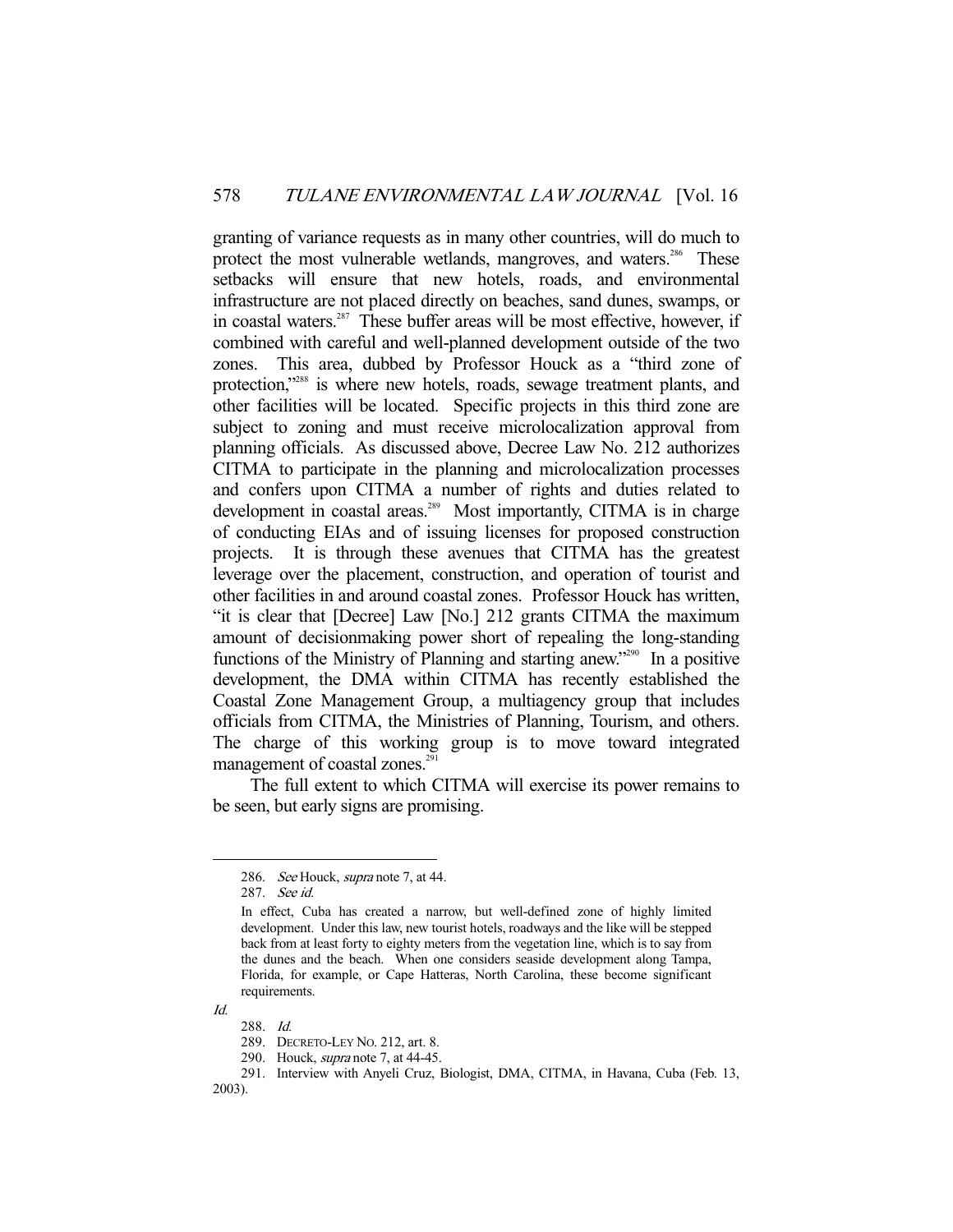#### E. Project Siting—Protected Areas

 Cuba has developed a broad system of protected areas and is in the process of expanding its network of marine protected areas throughout the country. These marine protected areas frequently include adjacent coastlines and natural areas that are off-limits to some or all development. Marine and coastal protected areas are a critical component in Cuba's efforts at sustainable development.<sup>292</sup> Combined with the setbacks in Decree Law No. 212 and restrictions imposed on development through land-use planning and microlocalization, these protected areas play a key role in managing coastal development in a sustainable manner.

 Cuba began setting special natural areas aside in the 1930s when it established its first national park.<sup>293</sup> Law No. 81 establishes and provides a legal framework for a formal National System of Protected Areas.<sup>294</sup> Article 90 of the law sets forth thirteen specific objectives for the National System of Protected Areas, including the following:

(d) to protect, restore, and manage the coastal and marine resources and environment for their conservation and sustainable use;

(e) to maintain and manage biotic resources, whether terrestrial or aquatic, for long term availability of various goods and services for the population, always considering the vital function that they play in the balance of ecosystems and taking into consideration the national and international regulations regarding these resources;

. . . .

-

(l) to allow recreation and development of tourism in a manner compatible with the management of the area in question.<sup>295</sup>

 In December 1999, Cuba enacted Decree Law No. 201 establishing the details for the establishment and management of protected areas.<sup>296</sup> The decree law provides that protected areas, be they marine, terrestrial, or a combination of both, are designated areas which are ecologically, socially, historically, and/or culturally important and which are managed for the protection and maintenance of their biological diversity and

 <sup>292.</sup> Linden, supra note 19, at 94 (according to Antonio Perefa, Former Director of the Center for National Protected Areas (CNAP), 22% of Cuba's land is under some form of protection).

<sup>293.</sup> *Id.* at 14, n.82.

 <sup>294.</sup> Ley del Medio Ambiente, LEY NO. 81 [Environmental Law, LAW NO. 81] ch. III, arts. 89-91 (1996) (Cuba), translated in CUBAN ENVIRONMENTAL LAW, supra note 44, at 21.

 <sup>295.</sup> Id. art. 90.

 <sup>296.</sup> Del Sistema Nacional de Áreas Protegidas, DECRETO-LEY NO. 201 [Decree Law of the National System of Protected Areas, DECREE LAW NO. 201] (1999) (Cuba).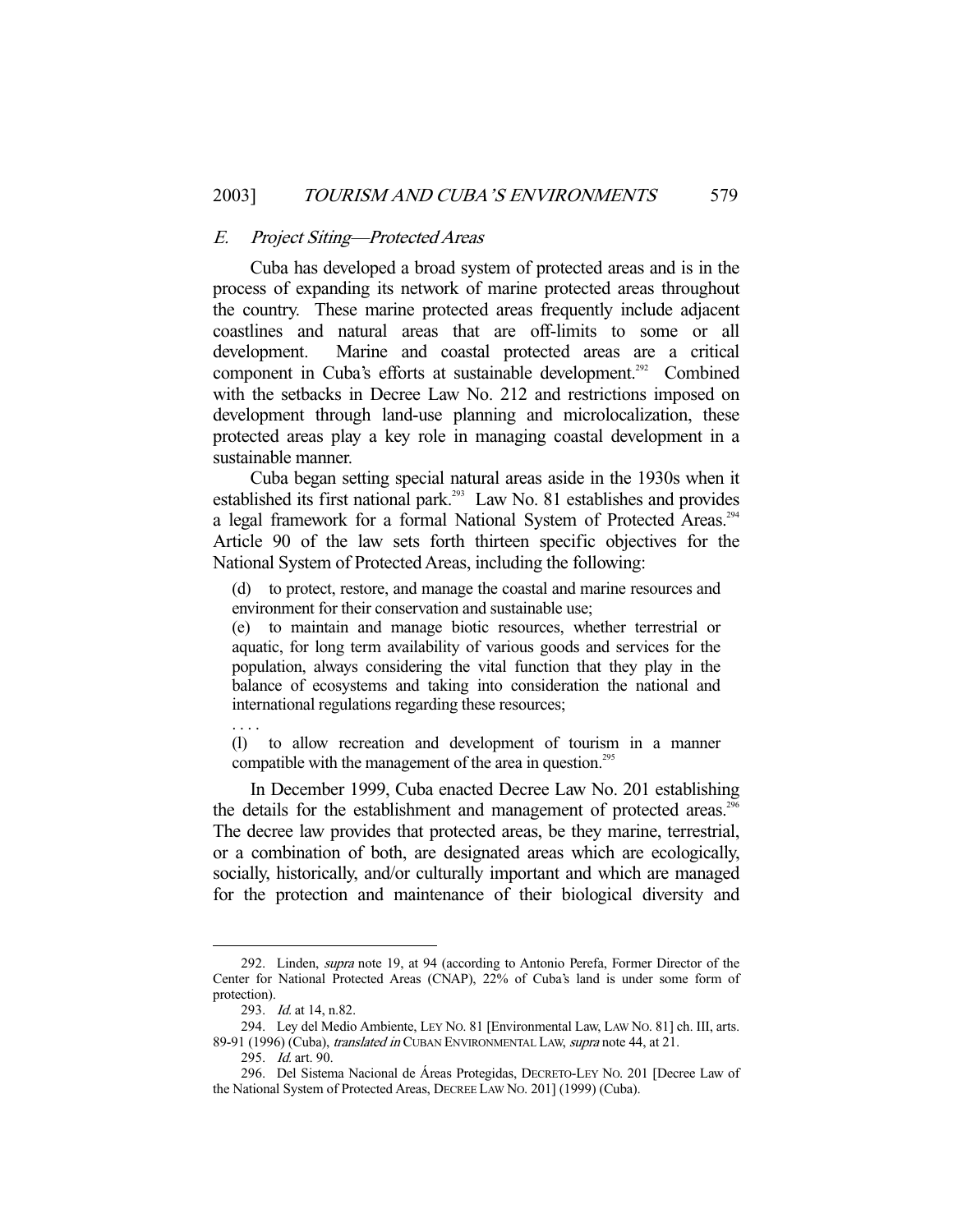related natural, historical, and cultural values.<sup>297</sup> Protected areas fall within one of three classifications: Protected Areas of National Significance, Protected Areas of Local Significance, and Special Regions of Sustainable Development.<sup>298</sup> Within the first two classifications there are eight categories of protected areas based on the degree of management intensity and the level of human activity allowed in the areas.<sup>299</sup> They are as follows (from the most protective to the least):

- a. Natural Reserve;
- b. National Park;
- c. Ecological Reserve;
- d. Outstanding Natural Element;
- e. Floral Management Reserve;
- f. Fauna Refuge;
- g. Protected Natural Landscape; and
- h. Protected Area of Managed Resources.<sup>300</sup>

Natural Reserves are the least disturbed and most pristine protected areas, akin to wilderness areas in the United States. They are also the most restrictive in terms of human uses of the area. Natural reserves are terrestrial or marine areas (or both) in a natural condition

without human population, of international, national or regional significance, primarily designated for protection, scientific study, and monitoring activities. The area contains physical and geographical elements, species, communities, or flora and fauna ecosystems of unique value, endangerment of extinction or vulnerability, therefore necessitating strict protection in order to preserve its genetic resources. The only activities to be performed at a Natural Reserve are those required for its administration and management.<sup>301</sup>

 National Parks, accorded the next highest level of protection, are areas "in natural or semi-natural conditions, with little or no population, designed to protect the ecological integrity of one or more ecosystems of international, national or regional importance and primarily managed with ecosystem conservation goals."<sup>302</sup> To be considered for designation as a national park, an area must contain at least "one complete ecosystem in pristine condition, unaltered by human intervention or exploitation."303 The law provides that national parks are to be managed primarily for the

<sup>297.</sup> *Id.* art. 2.

 <sup>298.</sup> Id. art. 3.

 <sup>299.</sup> Id.

 <sup>300.</sup> Id.

 <sup>301.</sup> Id. art. 10 (emphasis added).

 <sup>302.</sup> Id. art. 13.

 <sup>303.</sup> Id. art. 15.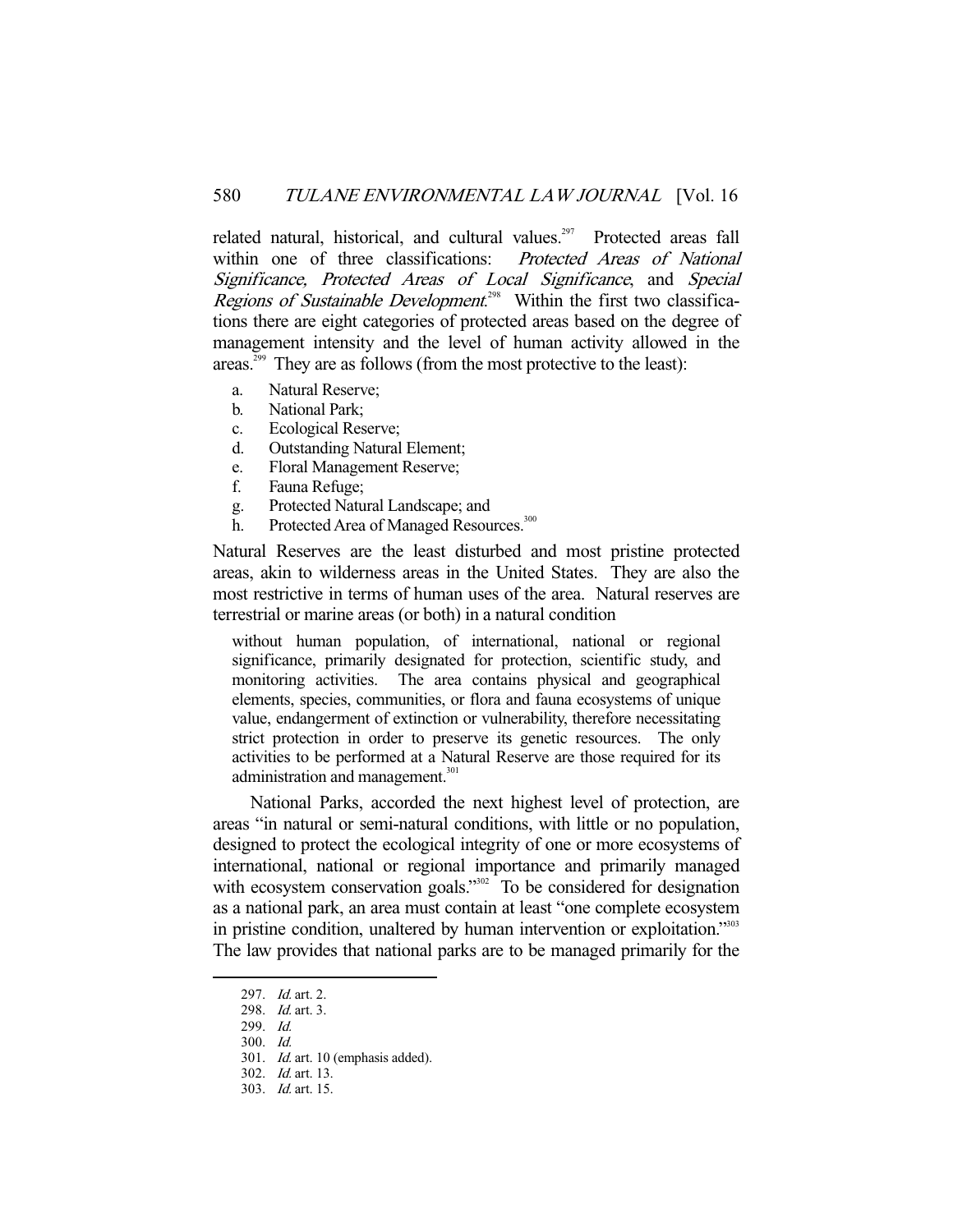preservation of the area's natural and scenic resources and "ecological integrity," but it allows educational, recreational, and tourism related activities in a manner consistent with the ecological objectives of the area. Under the law, indigenous people may also make use of the natural resources in national parks, provided that use is sustainable and does not interfere with the management objectives of the park.<sup>304</sup>

 Environmental education, recreation, and tourism opportunities are to be made available in each of the remaining categories, but those areas must remain off limits to development and other activities that are incompatible with an area's environmental and ecological objectives.<sup>305</sup> The eighth category, "Protected Area of Managed Resources," is the least restrictive category and such areas are intended to enhance economic development by allowing natural resources to be used for a variety of purposes.306 The law further provides that these areas should be contained within the boundaries of more restrictive protected areas in order to produce environmental benefits.<sup>307</sup>

 The final classification of protected areas is the "Special Region of Sustainable Development," which is a populated area that has significant economic development potential in addition to its important natural values.<sup>308</sup> These areas typically have a mix of economic and noneconomic uses and are aimed at enhancing local economies. Finally, Decree Law No. 201 authorizes the establishment of buffer zones around protected areas in all categories in order to "minimize the impacts of an exterior activity that could affect the protected area's integrity."<sup>309</sup>

 Under Decree Law No. 201, CITMA is the lead ministry for protected areas and is in charge of administration and management of the National System of Protected Areas through its CNAP. CNAP develops a five-year master plan for the system,<sup>310</sup> facilitates the development of management plans for each protected area,<sup>311</sup> and establishes rules and regulations governing allowable uses and activities in protected areas and adjacent buffer areas.<sup>312</sup> Other agencies, such as the Ministries of Fisheries, Interior, and Agriculture, may share management duties with

 <sup>304.</sup> Id. art. 14.

 <sup>305.</sup> Id. art. 3.

 <sup>306.</sup> Id. arts. 31-32.

 <sup>307.</sup> Id. art. 31.

 <sup>308.</sup> Id. arts. 36-37.

 <sup>309.</sup> Id.

 <sup>310.</sup> See id. arts. 45-46.

 <sup>311.</sup> See id. arts. 47-50.

 <sup>312.</sup> See id. arts. 55-60.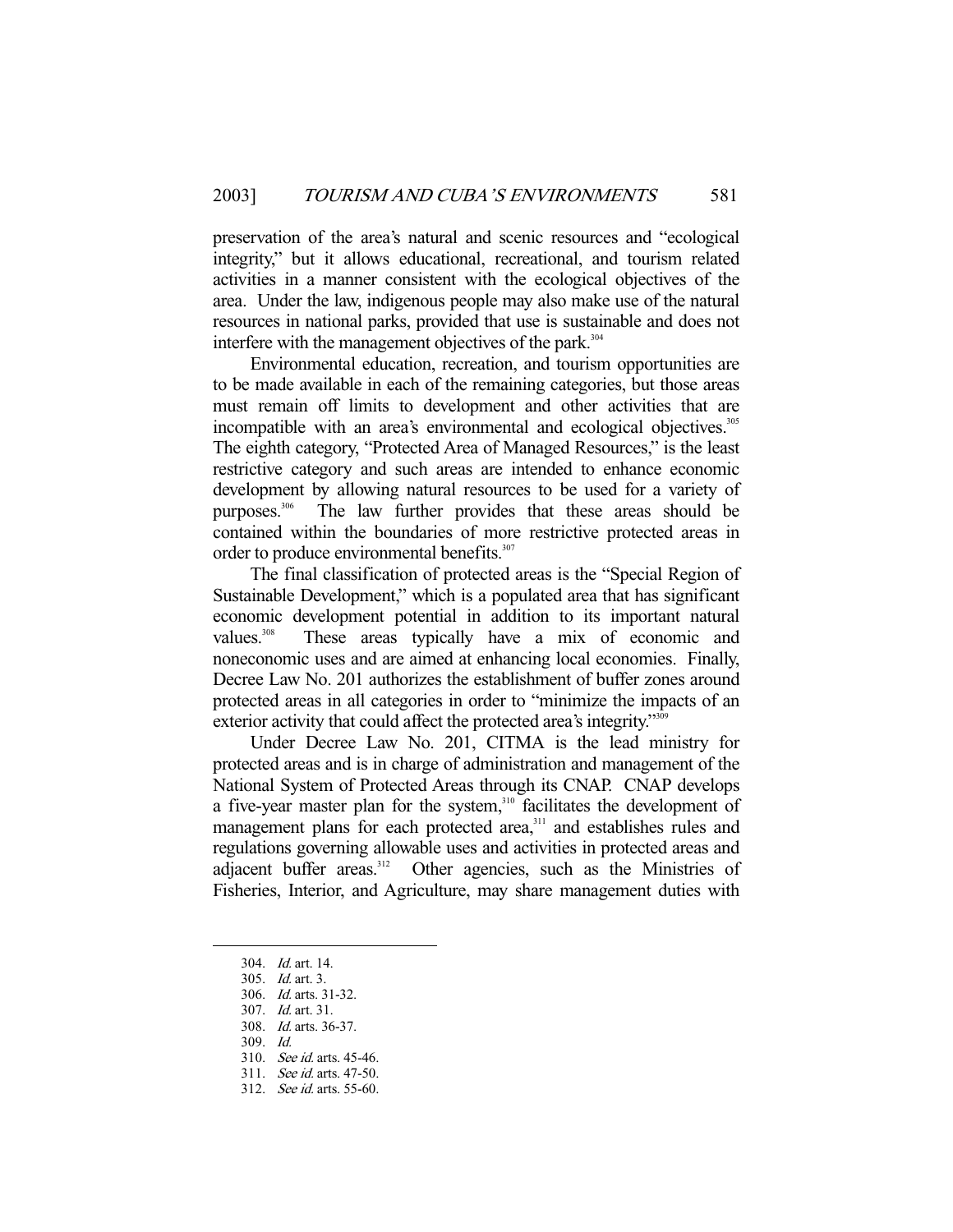CNAP in some protected areas.<sup>313</sup> CNAP also makes proposals for new protected areas and adjacent buffer zones to the Council of Ministers or its executive committee.<sup>314</sup>

 Many natural reserves, national parks, and other areas, including the several international biosphere reserves in Cuba, can be major magnets for tourism and some of them are situated within the 16 regions targeted for tourism development by the Ministry of Planning and MinTur. While tourism and recreational opportunities are allowed in most categories of protected areas, the law contemplates that tourism and recreational development be low-intensity and be consistent with the principal ecological and environmental objectives supporting protection of the area in the first place. The law also provides for important buffers to mitigate impacts from off-site development. To that end, much of the tourism planned for national parks and other protected areas centers on ecotourism, hiking, bird watching, camping, and the like. For marine parks, such as the protected area at Jardines de la Reina, Cuba is developing scuba diving and other low-impact ecotourism opportunities centered around the area's magnificent reefs and mangrove forests.

 To date, Cuba has established protected areas throughout the country and officials estimate that 98% of Cuba's ecosystems are represented in the protected area system.<sup>315</sup> As indicated, CNAP officials and experts from the Institute of Oceanology and other agencies are in the process of identifying many additional land and marine protected areas for designation in the next few years. Cuba's resource agencies are blessed with a talented and experienced cadre of biologists, ecologists, and other scientists with the expertise needed to carry out the country's ambitious plans for protected areas. What the country lacks, however, are sufficient financial resources to establish and manage parks and other protected areas.<sup>316</sup> Decree Law No. 201 provides that funding for Decree Law No. 201 provides that funding for protected areas shall come from general appropriations allocated to the agency administering the particular area. $317$  The law also encourages agencies to solicit funding from other sources, like international funding agencies. Presently, CNAP is being partially funded by a multimillion dollar grant from the Global Environment Faculty to identify marine and terrestrial areas in the Sabana-Camagüey region for inclusion in the protected area system.

 <sup>313.</sup> See id. arts. 43-44.

 <sup>314.</sup> Id. art. 7.

 <sup>315.</sup> Interview with Pedro Ruiz, CNAP, in Havana, Cuba (Aug. 12, 2002).

 <sup>316.</sup> Id.

 <sup>317.</sup> DECRETO-LEY NO. 201, art. 61.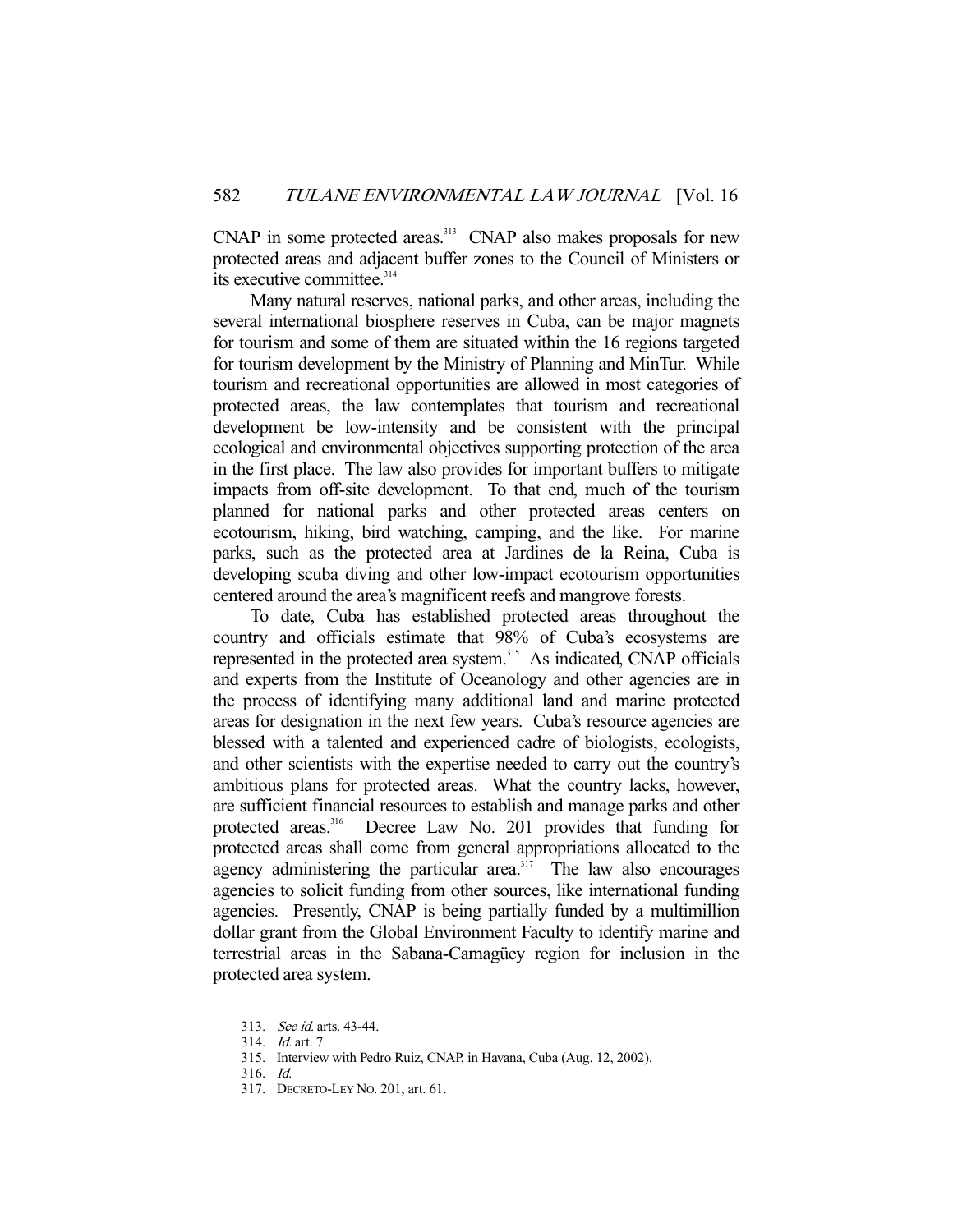Importantly, the law also authorizes agencies to impose fees on those who visit or use protected areas. These user fees are to be used to fund conservation and management of the protected area in which they are collected.<sup>318</sup> To date, Cuba has not experimented much with user fees, but the potential to rely on them to generate revenues, particularly in heavily visited tourist areas, is significant.<sup>319</sup> The tourist users of these protected areas require places to stay. A lucrative and relatively simple way to generate substantial revenues for long-term park management is through dedicated environmental protection fees, such as bed taxes (e.g., a hotel room would cost \$86/night, instead of \$85, with the revenue dedicated to audited conservation needs). Such tractable and innovative market-based approaches could generate badly needed conservation revenues and reinforce Cuba's desire to be a sustainable tourism leader with both the tourists and the industry.<sup>320</sup>

 In summary, establishing and managing protected areas, particularly those that include coastal waters and lands, will be especially vital in protecting reefs and other fish habitat from tourism development and other land-based activities that degrade coastal and marine resources. These areas can also serve as shining symbols of the country's new ethic of environmental protection and sustainable development.

## F. Project Siting—Environmental Impacts Assessments and *Licensing*

 The final tool in CITMA's toolbox, and potentially the most important one, is the EIA and environmental license authorized pursuant to Law No. 81 and implemented through Resolution No.  $77/99$ <sup>321</sup> Like its counterparts in the United States and other countries, the fundamental purpose of the EIA in Cuba is to ensure that decision makers make informed decisions and take a hard look at the potential environmental impacts of a proposed project before allowing the project to proceed.<sup>322</sup> Unlike the environmental assessment process in the United States, which requires certain procedures and processes but does not mandate any particular outcome, the EIA in Cuba is substantive and intended to drive

320. Id.

 <sup>318.</sup> DECRETO-LEY NO. 201, art. 63.

 <sup>319.</sup> For a more thorough discussion of user fees to generate conservation funding, see our companion piece in this Issue. Lindeman et al., supra note 162, at 614.

<sup>321.</sup> Houck, *supra* note 7, at 25-39 (providing an excellent overview of Resolution No. 77/99 and the circumstances under which it was enacted).

<sup>322.</sup> See generally Kleppe v. Sierra Club, 427 U.S. 390 (1976).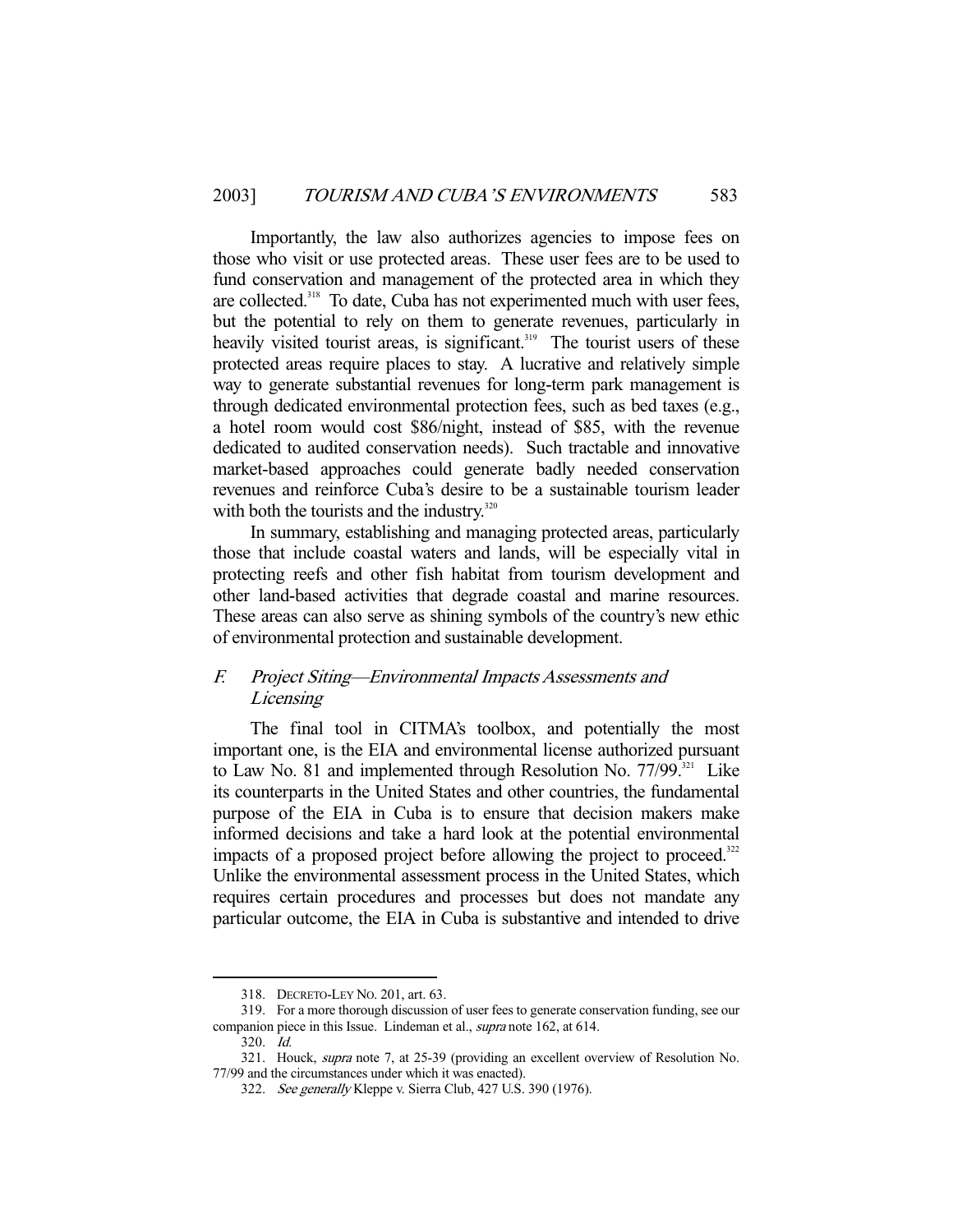the final decision on the environmental license (i.e., whether to approve the license and if so under what conditions).<sup>323</sup>

 The need for an EIA is triggered by an application for an environmental license to the Center for Inspection and Environmental Control (CICA) within CITMA. CICA is charged with determining whether a proposed project or activity requires an EIA and its discretion is guided by consideration of a number of factors including, but not limited to: human health risks; adverse impacts to natural resources and ecosystem integrity; impacts on scenic and tourism values; proximity to protected areas; and public opinion of the proposal.<sup>324</sup> Pursuant to article 28 of Law No. 81 and articles 5 and 6 of Resolution No. 77/99, EIAs must be conducted for most construction projects and a range of activities including, but not limited to: sewage storage, management, and treatment facilities; mining activities; construction of roads, causeways, and other transportation infrastructure; tourism facilities, in particular those sited in coastal ecosystems; and "any other project or activity occurring in a fragile ecosystem that significantly alters the ecosystem, its composition or balance, or affects the population's access to natural resources or the environment in general."<sup>325</sup>

 Article 25 requires that the EIA include detailed information on the potential adverse environmental impacts of a proposed project or activity, an examination of potential alternatives to the proposal, including a "noaction" alternative, the identification of the most environmentally benign alternative, information on measures proposed to be taken to avoid, minimize, and mitigate environmental impacts, proposed monitoring protocols, and other information.<sup>326</sup> CICA has published guidelines on the methodology for preparing EIAs and is in the process of updating them. $327$ 

 Most, if not all, new and expanded tourism development in coastal areas—hotels, roads, environmental infrastructure, etc.—will require preparation of an EIA as a prerequisite for obtaining the necessary construction and operation license.<sup>328</sup> Based on the information in the

<sup>323.</sup> See generally Houck, supra note 7, at 25-38.

 <sup>324.</sup> Ley del Medio Ambiente, LEY NO. 81 [Environmental Law, LAW NO. 81], art. 23 (1997) (Cuba), translated in CUBAN ENVIRONMENTAL LAW, supra note 44, at 21.

 <sup>325.</sup> Reglamento del Proceso de Evaluación de Impacto Ambiental, RESOLUCIÓN NO. 77/99 [Environmental Impact Assessment Regulations, RESOLUTION NO. 77/99], art. 6(2) (1999) (Cuba).

 <sup>326.</sup> LEY NO. 81, art. 25.

 <sup>327.</sup> See CICA, GUÍAS PARA LA REALIZACIÓN DE LAS SOLICITUDES DE LICENCIA AMBIENTAL Y LOS ESTUDIOS DE IMPACTO AMBIENTAL (2001).

 <sup>328.</sup> Id.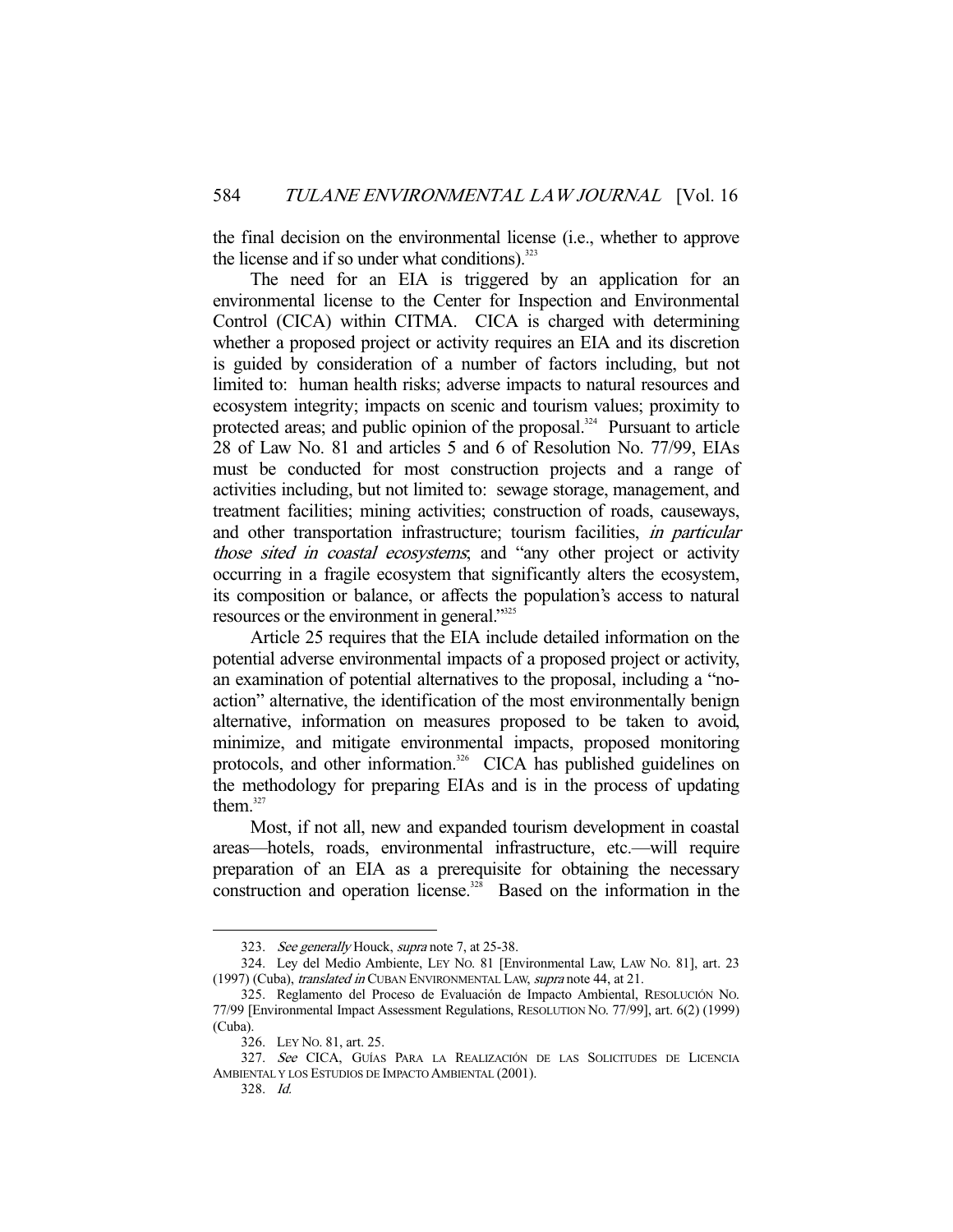EIA, CICA may approve the license outright, deny it outright, or approve it subject to conditions aimed at avoiding or mitigating adverse impacts.329 CICA may also deny a license based upon location and direct that the applicant consider more environmentally sound alternative sites. $330$ 

 CITMA's legal authority under Resolution No. 77/99 is significant and with the EIA tool it wields considerable influence over coastal tourism and other development. As Professor Houck and others have pointed out, however, several important issues must be resolved to ensure that the EIA process lives up to its potential.<sup>331</sup> A major concern, as discussed above, is the timing of the EIA relative to microlocalization approvals (i.e., siting approvals). As things currently stand, locations of new hotels, other structures, and even roads and bridges are generally fixed before the detailed EIA is completed, defeating the purpose of the EIA's alternatives analysis. As discussed above, better integration of the environmental review process and the microlocalization process for facilities, roads, and other infrastructure is essential. In coastal areas, for example, EIAs should carefully examine alternative locations and designs for roads and bridges to ensure that estuarine connections are maintained. There are other important issues involving the Cuban EIA process that we discuss in more detail in our companion piece. For example, the information in EIAs is generally not made available to the public and CITMA has not yet determined how to fully involve stakeholders and other interested members of the public in the EIA process.332 CICA specialists are designing a general methodology to carry out public consultations.<sup>333</sup> On April 10, 2003, CICA began testing this methodology with a public hearing on an EIA for a waste water treatment lagoon in the town of Caibarién, in the province of Villa Clara.334 This was the first public hearing that CICA has conducted pursuant to Resolution No. 77/99.

-

334. Interview with Candice Kanepa, in Havana, Cuba (May 6, 2003); see also CANDICE KANEPA ET AL., CICA, PRIMERA CONSULTA PÚBLICA REALIZADA SEGÚN LA METODOLOGÍA DISEÑADA Y APROBADA POR EL CICA (2003) (on file with author).

 <sup>329.</sup> Id.

 <sup>330.</sup> Id.

 <sup>331.</sup> See Houck, supra note 7, at 37-38.

 <sup>332.</sup> CICA, supra note 327.

 <sup>333.</sup> Interview with Candice Kanepa, Professional Environmental Inspector at CICA, in Havana, Cuba (Feb. 14, 2003); see also Candice Kanepa, Public Participation within the Environmental Impact Assessment Process (2002) (unpublished research paper, Maastricht School of Management) (on file with author).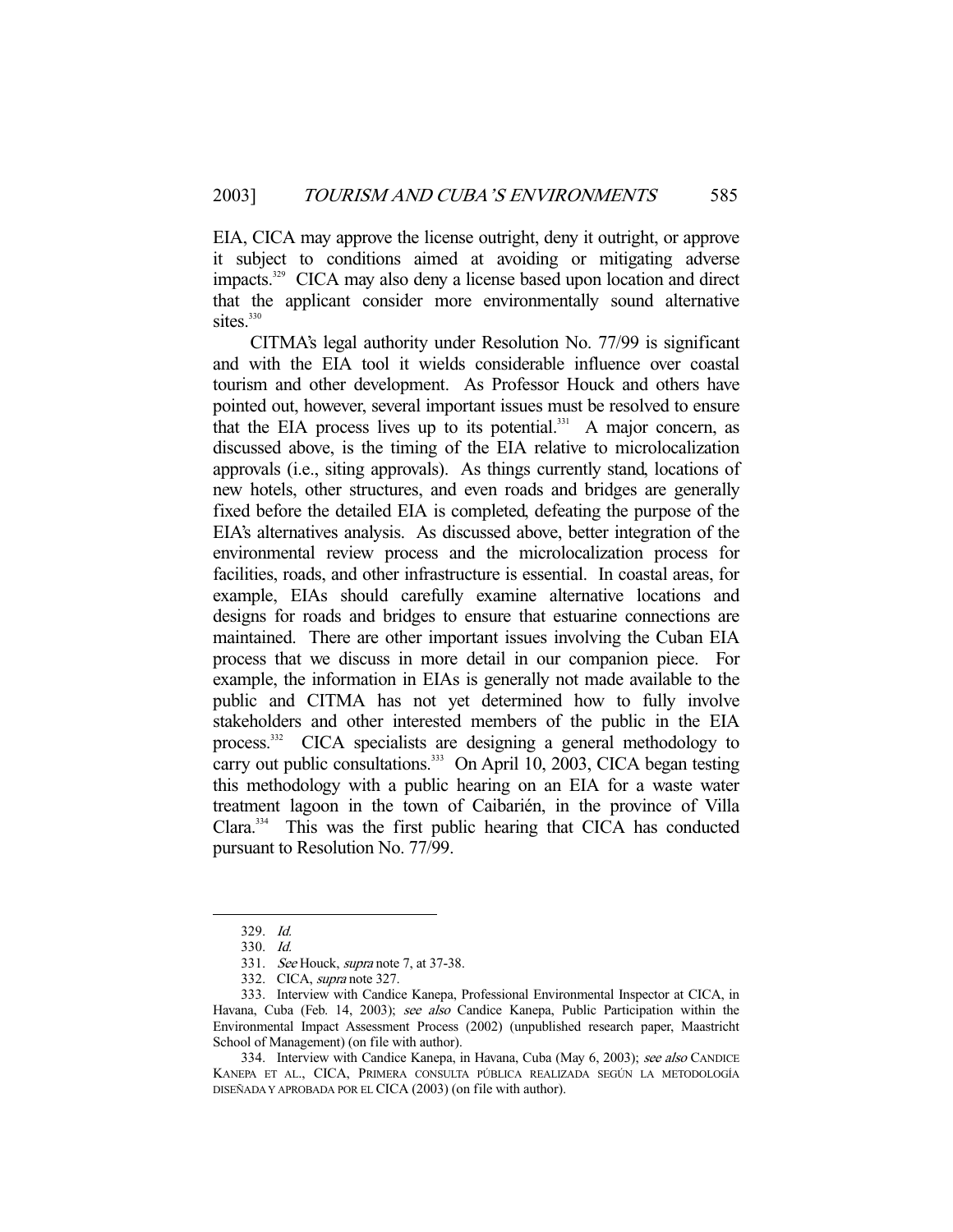## G. Other Tools

 Cuba's first and strongest line of defense against unsustainable coastal development is environmental regulation, its core laws, decree laws, resolutions, and guidelines. But command-and-control regulation alone—against a backdrop of limited financial and human resources to implement and enforce the new rules and inevitable political pressures to favor short-term economic gains over environmental requirements cannot, and will not, keep the country on its intended path toward sustainable tourism. For every stick, Cuba will need a carrot to persuade domestic and foreign investors alike to go the extra mile to protect the country's fragile coastal and marine resources. Incentive-based tools, like ISO 14000, global certifications like Green Globe, and home-grown initiatives like the Environmental Recognition program established pursuant to Resolution No. 27/00, are good first steps towards rewarding environmentally sound siting, construction, and operation of tourist facilities and related infrastructure. Other rewards for good stewardship might include emissions trading or mitigation requirements (e.g., allow some localized environmental impacts for new projects emissions to those companies who remediate and restore environmental degradation elsewhere). User fees, such as adequate concession and vendor fees, hotel/bed taxes, entrance fees on businesses and consumers alike, can set to promote good stewardship and to raise much needed cash to fund conservation efforts.<sup>335</sup>

#### V. CONCLUSION

-

 Developing sustainable tourism in Cuba presents a classic chickenegg situation. Must cash-strapped Cuba first increase numbers of foreign visitors (the chicken) to stimulate an economic recovery that then provides the wherewithal to build the environmental infrastructure to ensure that tourists have clean water, more attractive facilities, and a diverse range of opportunities? Or, must Cuba first focus on finding the financial resources needed to invest in environmental improvements (the egg) to enhance the quality of tourists' stay in the country before it intensifies efforts to attract higher numbers of tourists? The answer to this riddle is anything but straightforward, and may be "both of the above." Simply increasing the number of visitors alone does not guarantee economic recovery, particularly if increased tourism comes predominantly in the form of low-cost wholesale package tours that have

 <sup>335.</sup> See Lindeman et al., supra note 162, at 614.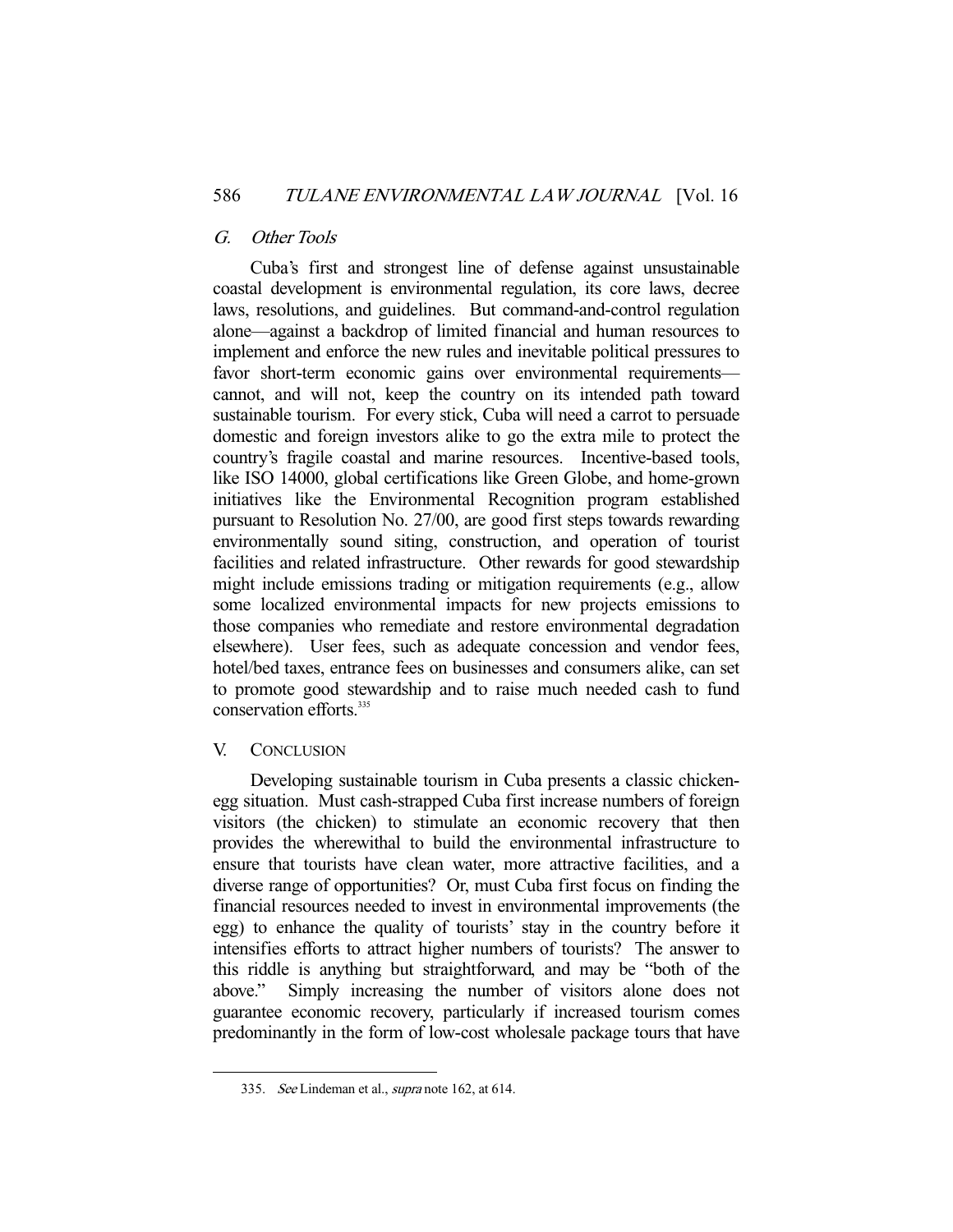a minimal ripple effect in the economy.<sup>336</sup> But slow growth in international tourism could deprive the country of the hard currency it needs to dig its way out of debt and construct a more stable economy. An upfront focus on upgrading and diversifying tourist products can help Cuba generate substantially higher revenues over time, but will joint ventures with foreign investors provide Cuba sufficient cash to make such extensive capital improvements? Add unrestricted travel and trade with the United States to the equation and the calculus gets much murkier.

 Cuba's first steps at developing its economy while protecting its environment are promising, particularly in light of the fact that policymakers have few if any internal models to follow. Borrowing lessons from other countries they are, so far, off on the right foot. Shortly after the Rio Earth Summit in 1992, the Cuban government announced its commitment to environmental protection. Shortly thereafter, the government moved quickly to match its words with concrete action. First, it replaced an ineffective environmental commission with CITMA, a powerful new ministry with the focus, mandate, and expertise needed to ensure that environmental concerns are addressed at many stages of the economic development process. Environmental officials, who traditionally played second fiddle to those in charge of agriculture, foreign investment, and economic development, are now much closer to being equal partners than they were and have a distinctly prominent voice in charting the country's future direction. Second, Cuban officials forged a far-reaching national environmental strategy that acknowledged the country's serious environmental problems and challenges and set a vision for confronting them. This national plan provided the groundwork for Law No. 81, an impressively sweeping environmental framework law. This in turn sparked the adoption of a series of complex implementing laws and resolutions in almost record time.

 The greatest challenges lie in implementing and enforcing environmental requirements, and in concocting new incentives, as the pressure to rebuild the economy intensifies. Cuba's cadre of environmental and natural resources professionals are highly expert, but human capital alone will not be sufficient. Environmental agencies and institutes need bigger budgets to ensure that they have sufficient staff to be fully engaged in all aspects of the development of international tourism along the country's vast and varied coastlines. Financial

 <sup>336.</sup> Stein & Kane-Hannan, supra note 34.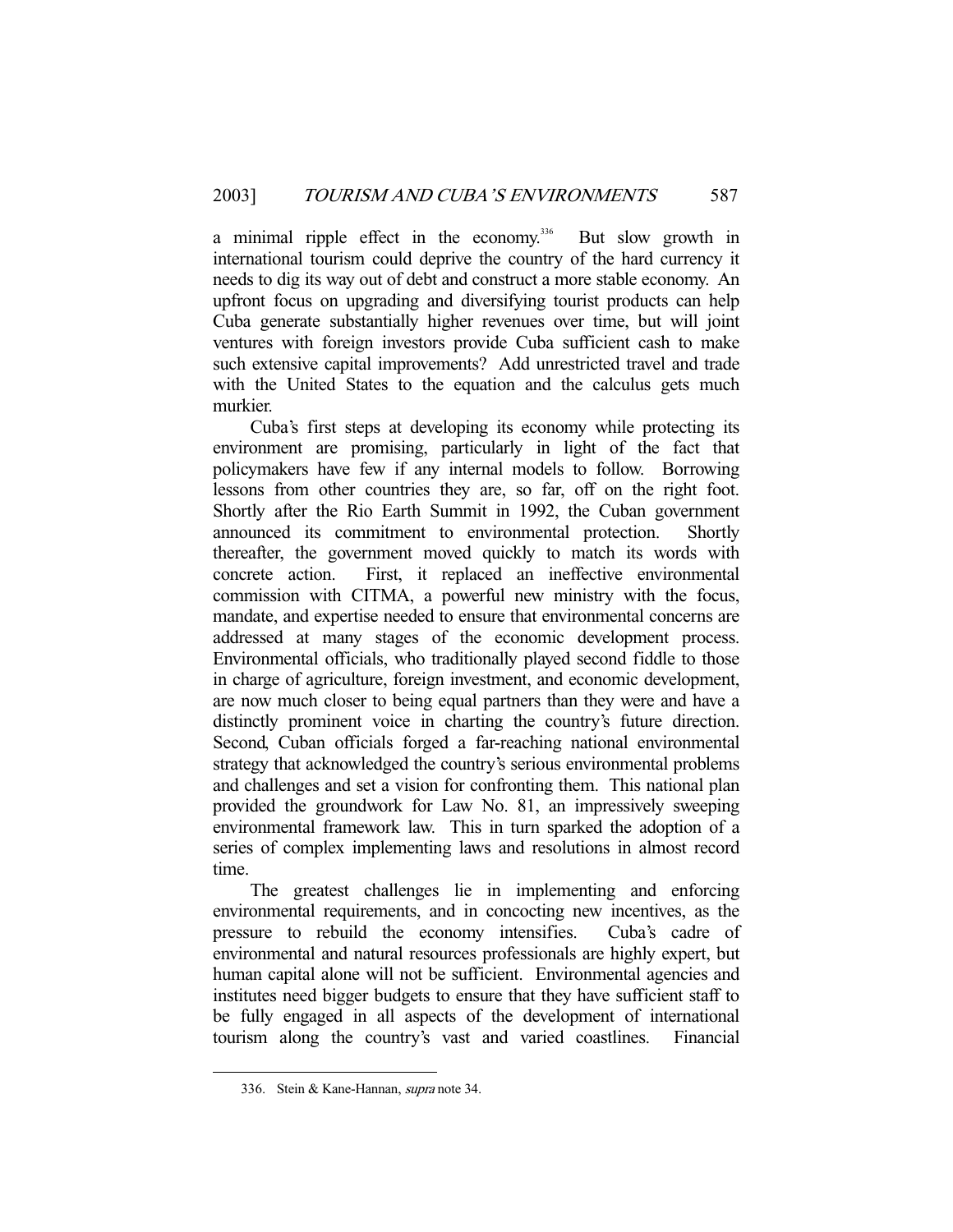resources are also needed now to ensure that existing staff are well paid and have the technology and equipment needed to monitor and enforce compliance with new environmental laws. Cuba also needs capital, and lots of it, to replace worn out water and sewage facilities, to upgrade housing and basic amenities in urban areas, to build new roads and transit systems, acquire new, low-polluting buses, and establish a transportation infrastructure that services new developments but is light on the environment. How to secure such capital resources for conservation funding is beyond the scope of this Article, but opportunities clearly do exist now to generate significant revenues through creative use of incentives, taxes, and user fees, which will pay back in terms of sustainable economic growth.

 Eventually travel and trade between the United States and Cuba will resume. Whether this occurs next year or next decade is not easily predicted. What is most important in the meantime is that Cuba be fully prepared for the dramatic changes, both positive and negative, that could result once U.S. citizens are free to come to the island in unprecedented numbers. Full and timely implementation and enforcement of its environmental laws and regulations are the logical and necessary first steps toward achieving a truly new model for sustainable tourism in the Caribbean. Existing kinks in siting, EIAs, public participation, and judicial review of permitting and other decisions, should be resolved, or at least fine-tuned, as rapidly as possible. But it should not end there. Ultimately, greater public awareness of environmental issues and involvement in environmental decision making will strengthen CITMA's ability to make environmental protection a priority.

 Those in charge of attracting foreign investors should choose their partners carefully to ensure that how and where economic development takes place is driven from within, not outside of the country. To accomplish this, the Ministries of Foreign Investment, Planning, Environment, and others must work closely together and strengthen existing working relationships so that planning and decision making of the three bodies are well integrated. The establishment last year of an inter-ministry coastal management working group is a strong step in the right direction. Cuba runs little risk of running off prospective investors with a cautious, pro-environmental protection foreign investment policy, as the country is simply too good of an opportunity to pass up for investors from a wide range of service and industrial sectors including, but not limited to, tourism. Cuban leaders recognize that investing in new development and other activities that degrade the environment would ultimately be both a losing economic and environmental strategy.